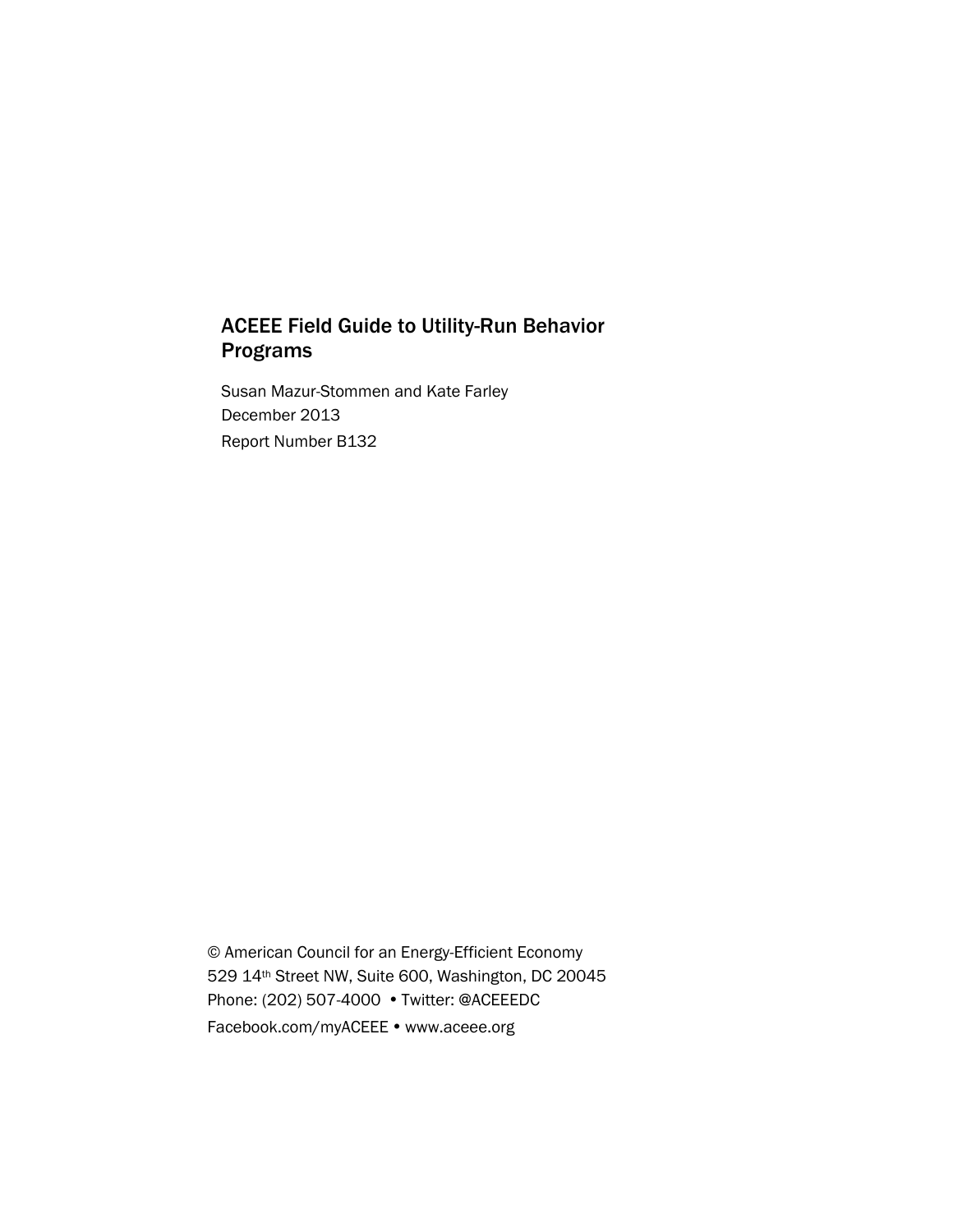# **Contents**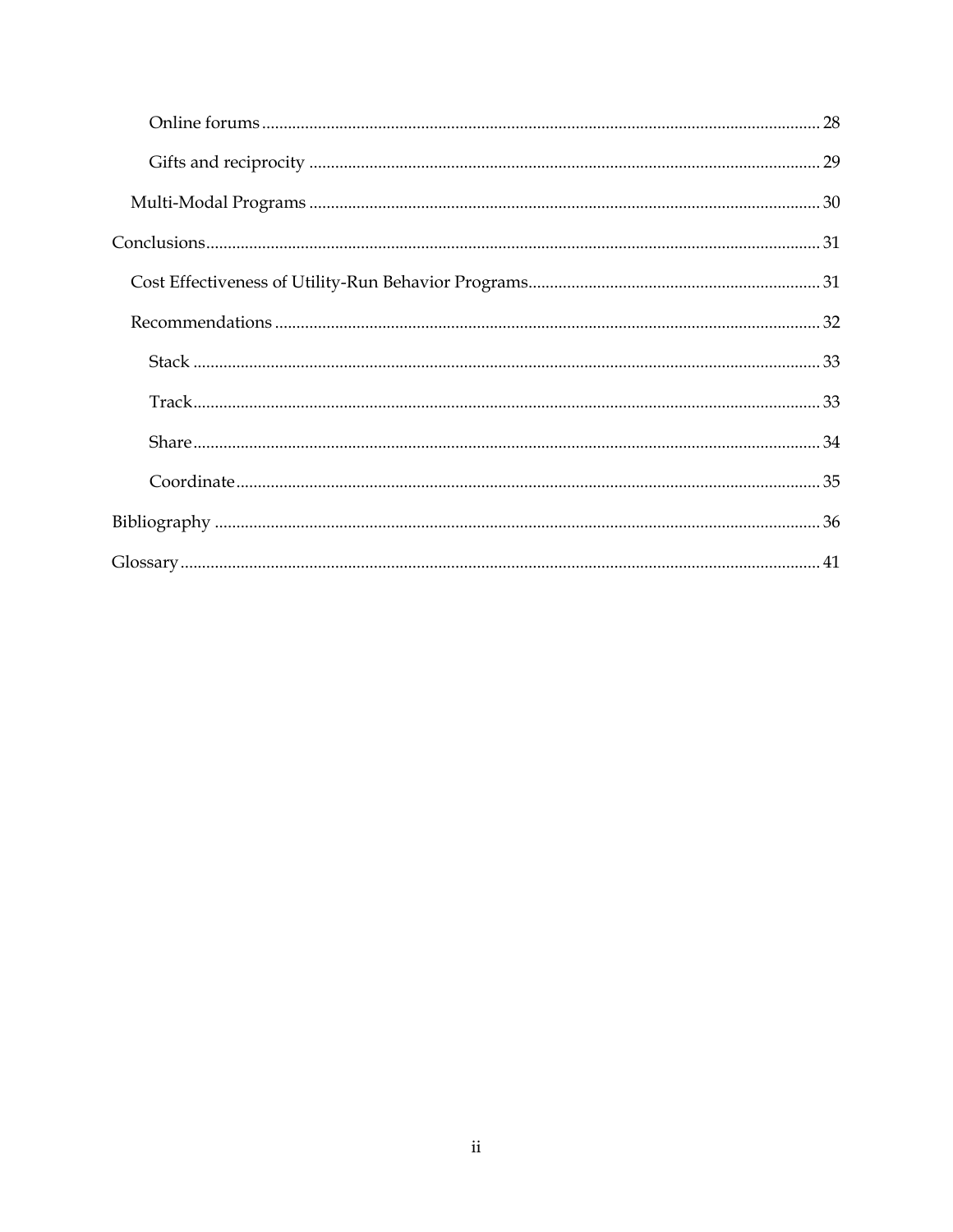# <span id="page-3-0"></span>About the Authors

Susan Mazur-Stommen joined ACEEE in 2011. She directs the Behavior and Human Dimensions program; is co-chair of the Behavior, Energy and Climate Change conference; and conducts qualitative research on behavior change and energy usage. Prior to joining ACEEE, Susan was an adjunct professor in the California State University system. She also ran her own consulting firm, Indicia Consulting, doing ethnographic research for Lawrence Berkeley National Laboratory on cool roof retrofit rebates, among other clients. Susan earned a master of arts and a doctorate in cultural anthropology from the University of California, Riverside, and a bachelor of arts in cultural anthropology from San Jose State University.

Kate Farley conducts research for the Behavior and Human Dimensions program. She is also the point person for ACEEE's work in agricultural energy efficiency, and she is in charge of research for the Combined Heat and Power (CHP) chapter of the ACEEE *State Energy Efficiency Scorecard*. Prior to joining ACEEE in 2011, Kate interned in the House Committee on Science, Space, and Technology and in the Office of Energy and Climate Change at the White House. She earned a bachelor of arts in environmental science and public policy from Harvard University.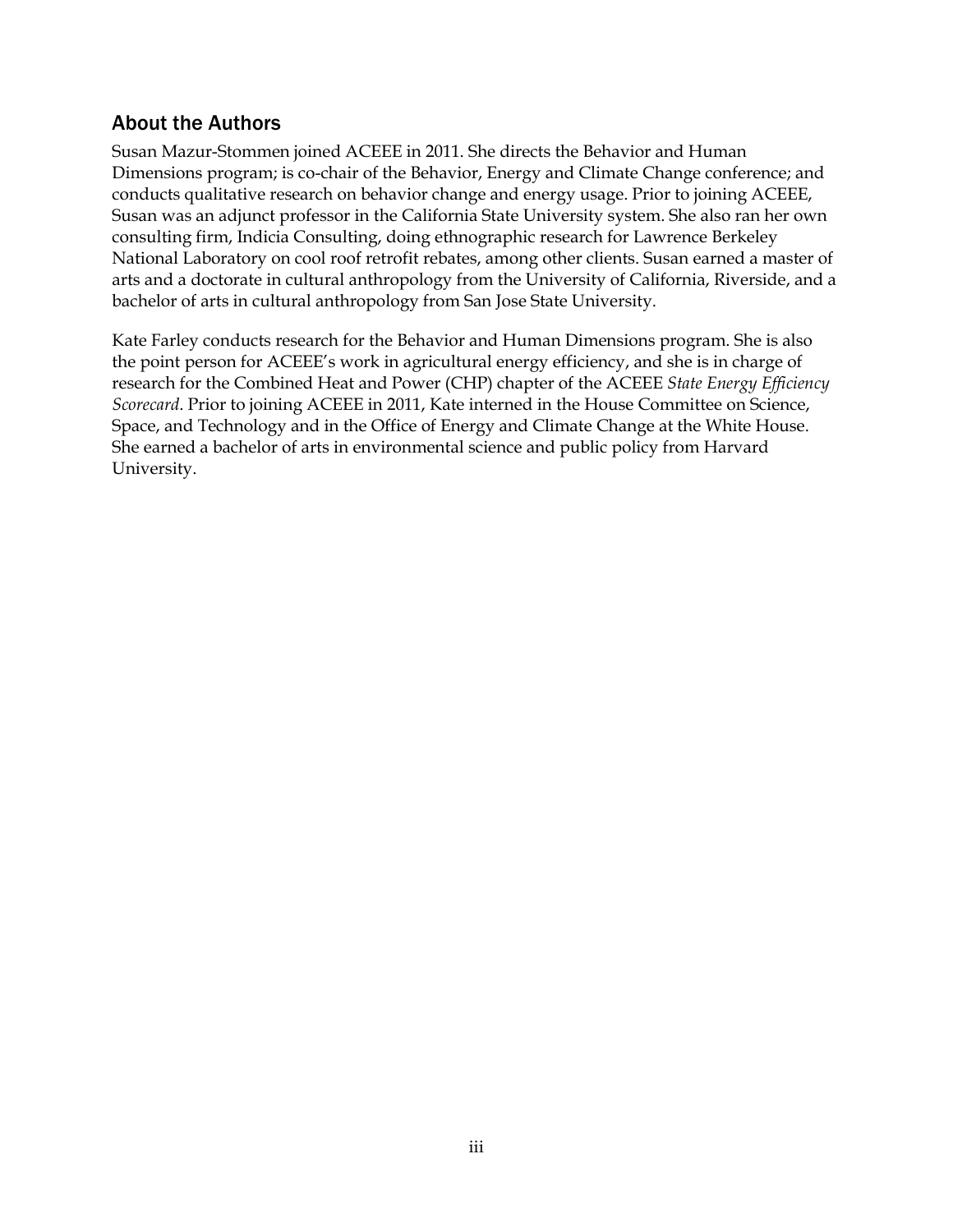# <span id="page-4-0"></span>Acknowledgments

This report is the product of dedicated teamwork. First, thank you to our funders: NYSERDA, Pacific Gas and Electric, National Grid, and Energy Trust of Oregon. We would like to thank our ACEEE colleagues who provided input that made the final product what you will read today, including –Steven Nadel, Dan York, Marty Kushler, Naomi Baum, and Maggie Molina, who served as our advisory board and as internal reviewers. Our external reviewers also gave us their time and valuable insight, so we would like to acknowledge the contributions of Ed Vine, Kate Scott, Rachel Gold, Kira Ashby, Merrilee Harrigan, and Michael Goldman. In addition, Karin Matchett gave good advice concerning structure and presentation. Finally, thanks to our estimable editors and communications staff, Fred Grossberg, Renee Nida, Patrick Kiker, and Eric Schwass, who worked tirelessly to get this project out the door.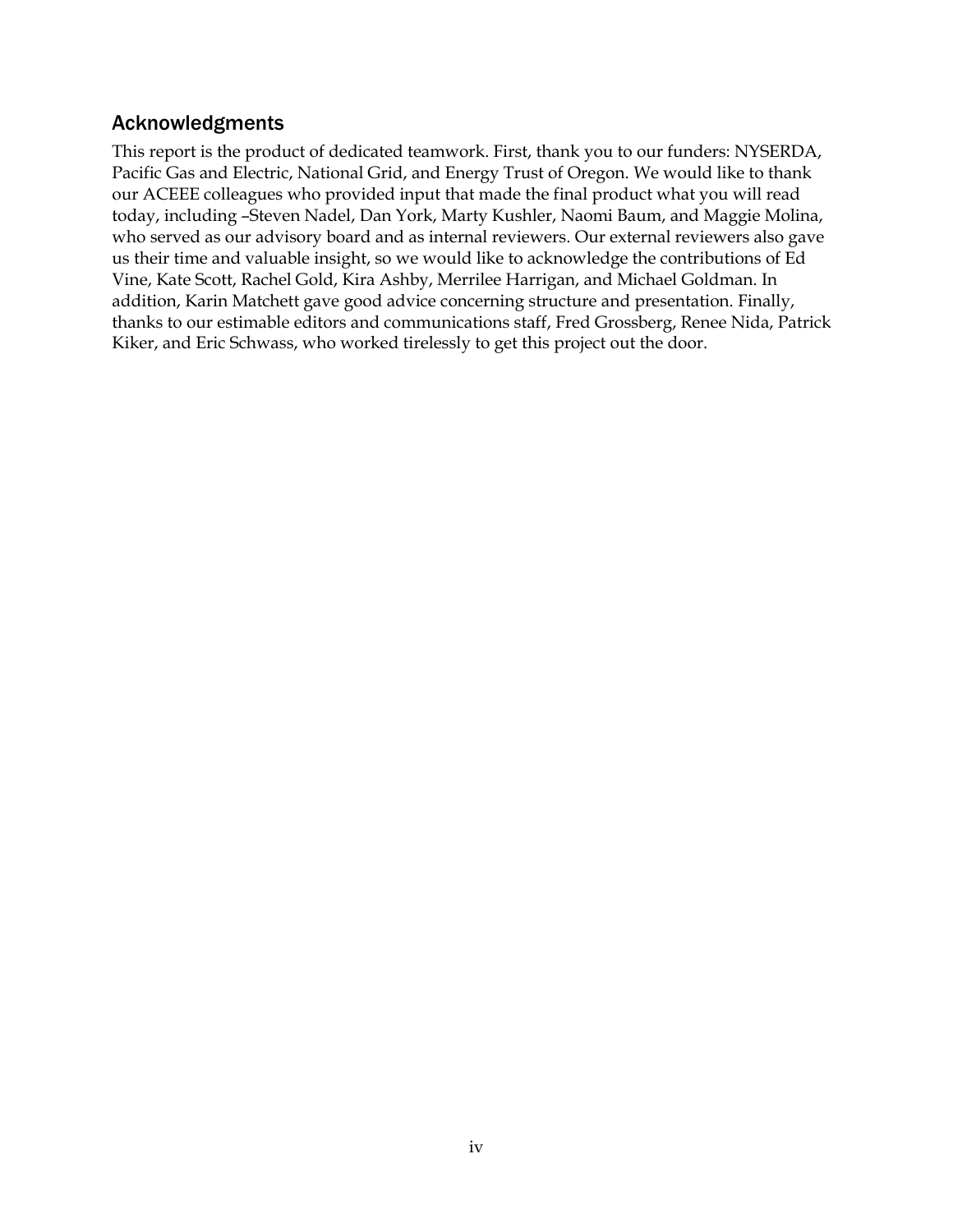# <span id="page-5-0"></span>Executive Summary

This report joins the ongoing conversation about how best to construct cost-effective behavior programs that deliver appreciable energy savings. As the first comparative analysis of utilityrun behavior programs, it lays the groundwork for further program development by developing a classification scheme, or taxonomy, that sorts programs into discrete categories. Practitioners, evaluators, and regulators will be able to use this taxonomy as they implement and assess strategies and develop policies for utility-run behavior programs.

The majority of utility-based energy efficiency programs focus on physical energy efficiency improvements. But all demand-side and energy efficiency programs involve human activity and decision making. Programs can achieve greater impact and deeper savings by incorporating insights from social and behavioral sciences. Many utilities have undertaken behavior-based programs to help meet savings targets set by regulators and their own business needs. This study counted 281 such programs, many with multiple iterations, offered by 104 energy providers and third parties between 2008 and 2013.

Several challenges currently face managers who seek to run a successful behavior-change program. Many of them are hindered by their unfamiliarity with social science and by confusing labels and vague definitions as they try to choose among prospective offerings. The term "behavior" itself has multiple definitions. Human decision making and technology are often inextricably intertwined in energy efficiency programs. This entanglement makes it difficult to assign causality with respect to energy savings and to track and justify behavioral strategies.

Regulators need to see results that justify program costs. Since many behavior initiatives are still in the pilot phase, regulators do not have sufficient evidence to justify treating such programs as energy efficiency resources. In many states, regulatory language either fails to recognize the programs or defines them too narrowly. In states where behavior programs may be counted toward an energy efficiency resource standards (EERS) plan, utilities may miss this opportunity by labeling their programs as marketing initiatives rather than as energy savings mechanisms.

The current study aims to focus and clarify terminology about behavior programs for both regulators and developers. By putting each program into a single category and providing common metrics for disparate program types, we can compare the success of various strategies in changing behavior, as well their cost effectiveness and how much energy they save. The categories we have developed are concrete and practical. Each of them is grounded in the behavioral and cognitive sciences and represents a unique way of affecting consumer behavior.

This study builds on previous work on behavior program classification. Prior researchers have focused on constructing typologies of the underlying mechanisms (called drivers) that power behavior change programs. Examples of drivers include feedback, reward, and social norms. Typologies are primarily conceptual structures; rather than starting with actual programs and their observed characteristics, they derive their categories or types from an abstract social science model.

Our shift from a typology to a taxonomy enables a comparative analysis of real programs as opposed to ideal constructs. It also eliminates the confusion caused by the fact that typological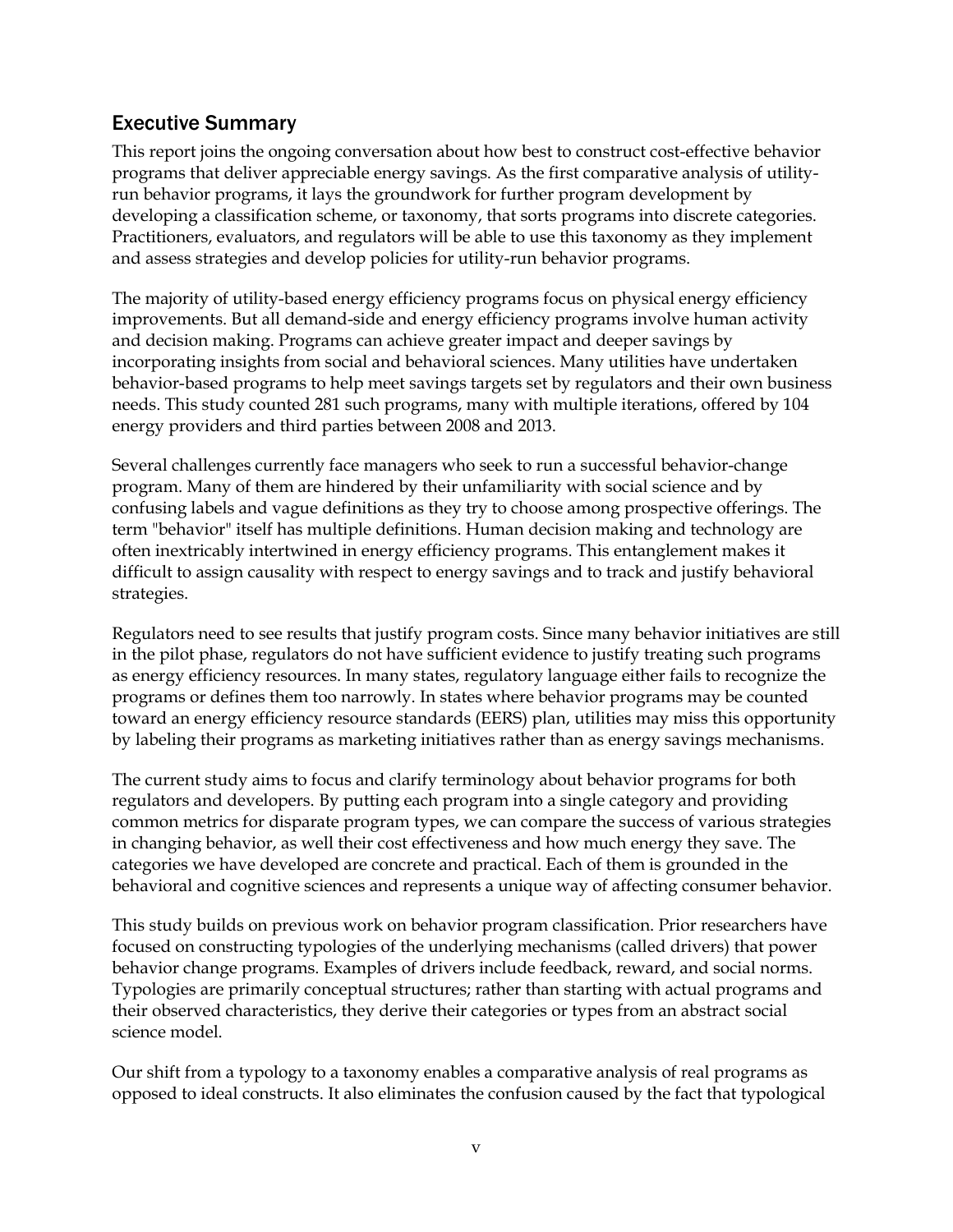categories tend to overlap and many real-world programs fall into more than one of them. Our new taxonomy fills the need for an organizational scheme in which every program fits into just one category, each of them defined by the unique features of its members.

To construct such an empirically based taxonomy, we collected data from several sources on nearly 300 programs run by over 100 utilities and similar entities between 2008 and 2013. We eliminated duplicates, technology initiatives, market transformation efforts, and so on until we arrived at our final sample of 238 behavior-based programs. After sorting them by distinguishing features such as delivery channel and incentive type, we arrived at 20 major program categories grouped in 3 large families:

- *Cognition* programs focus on delivering information to consumers. Categories include general and targeted communication efforts, social media, classroom education, and training.
- *Calculus* programs rely on consumers making economically rational decisions. Categories include feedback, games, incentives, home energy audits, and installation.
- *Social interaction* programs rely on interaction among people for their effectiveness. Categories include social marketing, person-to person efforts, eco-teams, peer champions, online forums, and gifts.

Multi-modal programs combine several program categories in a single initiative. Going a step further, what we call stacked programs combine a minimum of one program strategy from each of the three families. We suggest that program managers make a deliberate design decision to stack program types in order to simultaneously engage multiple drivers of decision making and action. Holistic programs that appeal to consumers through information, economic incentives, and social interaction are likely to achieve the greatest impact.

Due to the paucity of data, we were able to draw only limited conclusions about the costeffectiveness of utility-run behavior programs. Only ten electricity programs reported both program cost and actual energy savings. Their average cost of saved energy (CSE) was 1.61 cents per kWh saved.

We conclude with a number of further recommendations besides the suggestion that managers stack behavioral strategies for maximum impact. Much work needs to be done in tracking, collecting, and analyzing behavior program data in order to document benefits and drive broader adoption. Metrics should be standardized across programs so that researchers, evaluators, and regulators can compare their cost effectiveness. Data on savings, participation rates, and persistence of savings should also be tracked and analyzed. We also recommend that program results be compiled and made available via a central public platform.

Finally, we recommend that utilities coordinate their behavior programs with others in their region. Electric, gas, and water suppliers can build synergies among their efforts, as can neighboring suppliers, especially smaller and larger entities. To avoid oversaturation, we recommend the development of a geographic information system to map program distribution.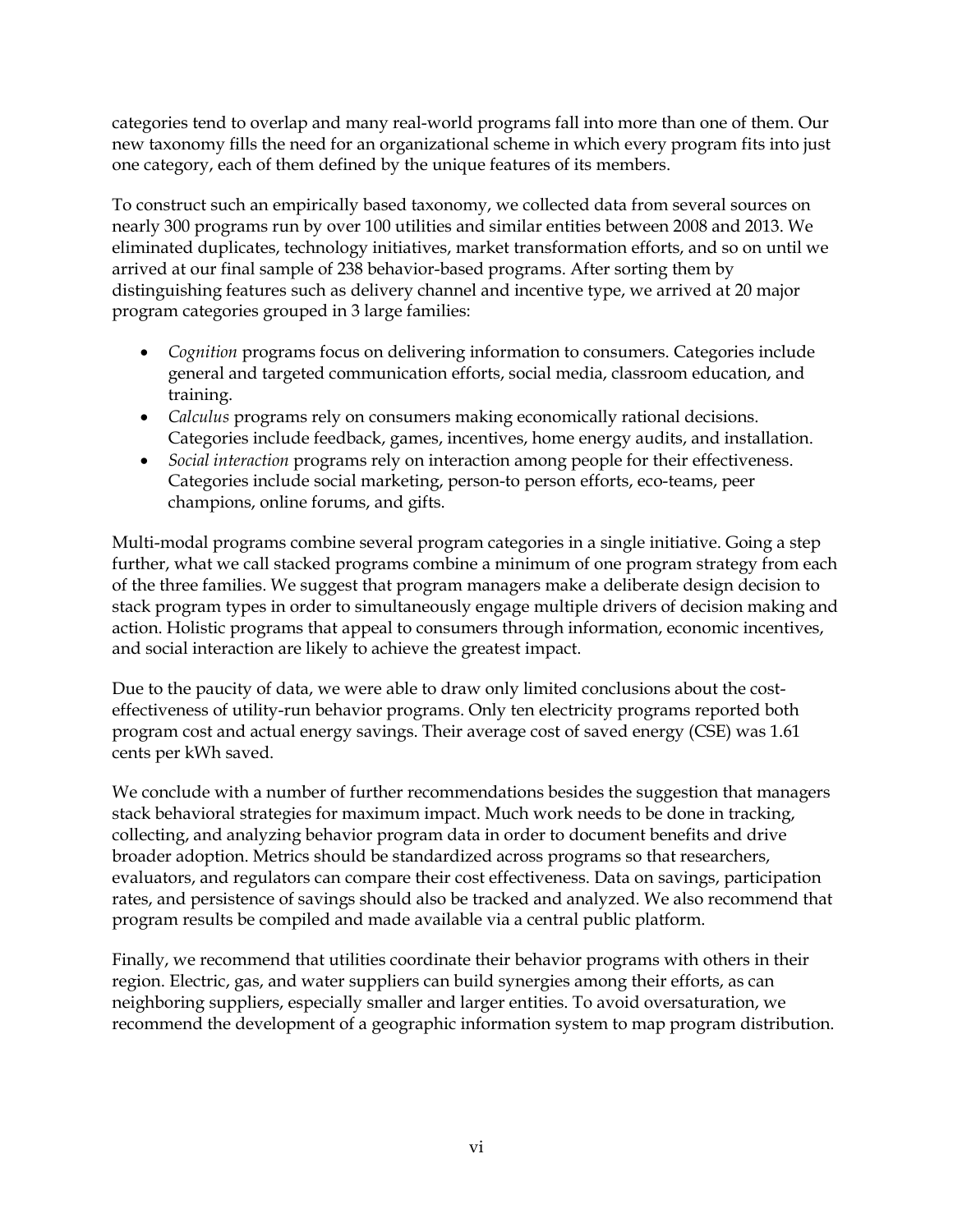# <span id="page-7-0"></span>Introduction

 $\overline{a}$ 

Many utilities and third-party organizations that deliver energy services on behalf of ratepayers have developed a variety of energy efficiency programs, particularly in states with strong energy efficiency resource standards (EERS). $<sup>1</sup>$  These standards are set by laws that require</sup> utilities to decrease their customers' energy demand by a certain percentage each year. EERS and the energy efficiency programs designed to meet them are conditioned by the fact that energy consumption involves behavior mediated by some form of technology. No one uses energy directly; rather, people consume energy embedded in goods and delivered through services. The management of energy through technological means may reduce the amount of active decision making on the part of consumers, but it does not eliminate the role of behavior.

Despite the hybrid nature of energy consumption, the majority of energy efficiency programs focus on physical energy efficiency improvements. The preference for physical measures (colloquially known as "widget programs") is based on a model where consumer behavior and choice are "secondary to the devices, machines, and appliances that are seen as the actual users of energy" (Lutzenhiser 2009). Physical measures have dominated utility programs for decades. One seeming advantage of such physical programs is that they appear easy to scope and measure. Selecting a particular technology or system is relatively straightforward, and the calculation of before-and-after savings is firmer. Utilities can easily demonstrate to regulators that their energy efficiency program was successful because it resulted in a reduction of a certain number of kilowatt-hours (kWh) or therms. These cut-and-dried results are harder to come by in programs that require interpretation and where assigning a degree of causality to outcomes is trickier, as it is when humans become involved.

Despite the dominance of this model in utility program design, all demand-side and energy efficiency programs involve human activity and decision making. Many programs could achieve greater impact and deeper savings by incorporating insights from social and behavioral sciences. Joined with widget programs, behavioral strategies can generate increased measurable effects. They can also be used on their own in standalone behavior programs that address how people make decisions and interact with goods and services that use energy.

We have evidence from diverse sources to support these assertions. Schwartz et al. (2013) reported that energy savings of 2.7% were achieved simply due to people believing they were under observation for a study. This percentage is higher than that stipulated by many annual EERS goals. Ingo Bensch's (2013) paper on a Wisconsin game called Cool Choices reported that participants achieved 6 to 9% median savings. Many similar reports are available in the archives of the [Behavior, Energy, and Climate Change Conference \(BECC\)](http://www.becconference.org/) and on the [Precourt Energy](http://www.peec.stanford.edu/behavior)  [Efficiency Center](http://www.peec.stanford.edu/behavior) website (pec.stanford.edu). The American Council for an Energy-Efficient Economy (ACEEE) has published on this subject for many years, and its research on topics including feedback, utility bill design, and community-based social marketing is available for download [\(www.aceee.org/portal/behavior\)](file:///C:/Users/Loaner%20%233.LOANER3-PC/AppData/Local/Microsoft/Windows/Temporary%20Internet%20Files/Content.Outlook/BE7XXCWU/www.aceee.org/portal/behavior). Finally, the ACEEE Summer Study series has been home to a panel on behavior and human dimensions since its start in 1980

<sup>1</sup> Organizations like the New York State Energy Research and Development Authority (NYSERDA) and Energy Trust of Oregon deliver energy services on behalf of ratepayers on a regional or even statewide level, making them comparable in scope to utilities.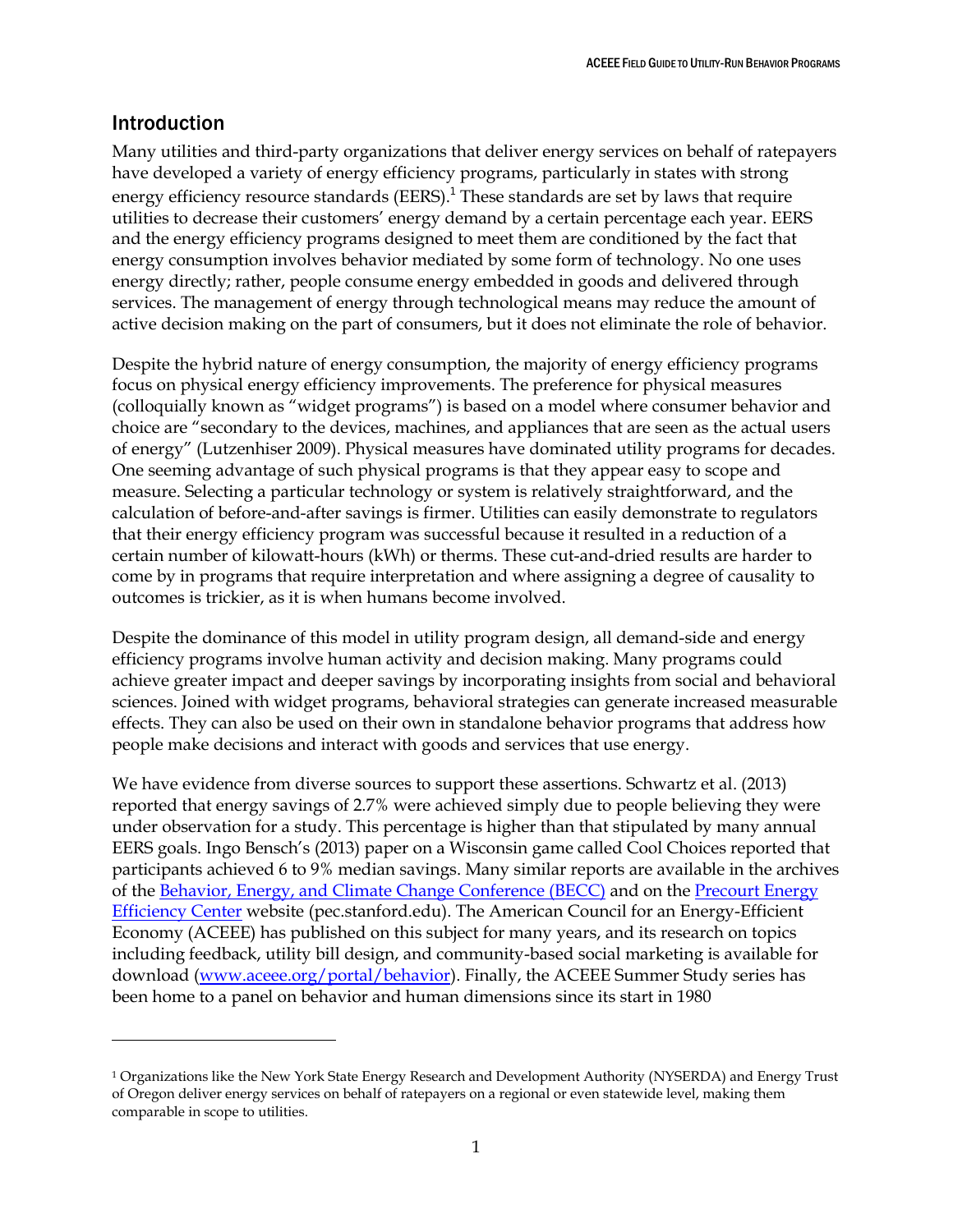[\(www.aceee.org/conferences/ssb/past\)](file:///C:/Users/Loaner%20%233.LOANER3-PC/AppData/Local/Microsoft/Windows/Temporary%20Internet%20Files/Content.Outlook/BE7XXCWU/www.aceee.org/conferences/ssb/past). All these sources are searchable, and they contain a wealth of resources demonstrating the effectiveness of individual behavior-based programs.

Given the emerging evidence for their effectiveness, many utilities have begun to consider or undertake behavior programs as a way to achieve savings targets set by regulation or their own business needs. In the last several years, dozens of utilities (including most of the largest suppliers of both electricity and natural gas) have conducted hundreds of behavior pilots and programs. These programs take many forms due to factors that include a variegated regulatory landscape, diversity of utility business models, and the range of climate zones across North America. We have counted 281 distinct programs (many of which have multiple iterations) offered by 104 individual energy providers and third-party vendors between 2008 and 2013.

One of the most common questions asked of the ACEEE Behavior and Human Dimensions Program is, How much energy could be saved through behavior-change programs run by utilities? This query is usually followed by, How do we measure these savings and verify that they occurred as a direct result of the intervention? These are reasonable questions, as are questions about persistence of savings: How long will the effect from treatment last, and how do we record the impact?

This report joins the ongoing conversation about how best to construct cost-effective behavior programs that deliver substantial energy savings. Above all, it lays the groundwork for addressing these questions by developing a classification scheme (technically called a taxonomy) that will enable practitioners to compare one behavioral program with another.

# <span id="page-8-0"></span>Challenges Facing Utility-Run Behavior Programs

Several challenges currently face program managers who seek to run a successful behaviorchange program. First, the case regarding exactly how much energy utilities can save through these types of programs when run at scale has not yet been made. Since many of the initiatives discussed in this report are still in the pilot phase, regulators do not have the evidence they need to justify treating behavior-based programs as energy efficiency resources. Managers are also hindered by their unfamiliarity with social science and by confusing labels and vague definitions as they try to choose among prospective programs. They waste time, money, and energy developing new programs from scratch when, with minor adjustments, they could convert well-developed marketing, communications, education, and training initiatives into effective full-blown behavior programs.

Neither regulators nor implementers are typically familiar with the social sciences, the basis for many behavior-based energy efficiency programs. Understanding what happens during the stimulus-sensation-response sequence is challenging, and careful academic study is needed to supply verified results and useful data. Practitioners and policymakers who fund and implement programs may find themselves tempted to use simplified models that do not adequately represent reality. As a result, they may not get the results they seek in terms of energy savings.

Adding to the challenge is the fact that a single agreed-upon definition of behavior does not exist. Researchers, practitioners, and policymakers each have their own lay perspective as to what constitutes behavior and thus what qualifies as a behavioral program. At the most basic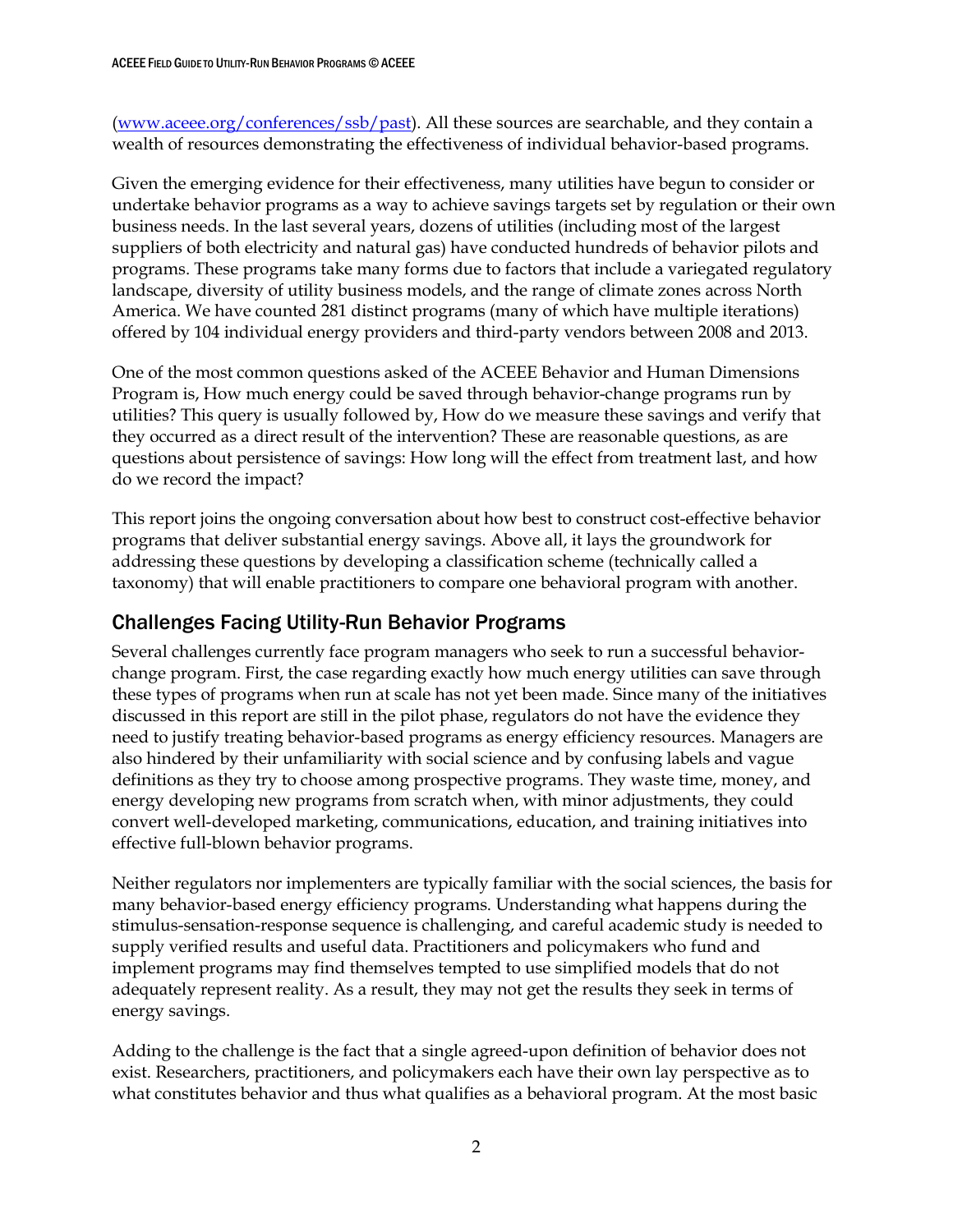level, behavior refers to the relationship between the stimulus and response experienced by an individual. However, this definition fails to describe the complete situation. We need to decide if the stimulus is direct or indirect and if the response is immediate or delayed. Is the route of transmission physiological or psychological? Do internal forces determine the response, or do external social and cultural values structure the effect?

This struggle over a clear definition of behavioral programs has real-world consequences. Behavioral programs must be defined separately from widget measures in order to support their growth and implementation. On the other hand, because all energy consumption involves behavior to some degree, proponents could label any program behavioral. But if everything is behavioral, then the concept loses meaning and ceases to be helpful. Technology-based and market transformation activities, for example, are only distantly related to individual decision making. They are not directly seeking to induce persistent behavior change in people. Instead, such programs are concerned with upstream incentives and pricing aimed at moving whole markets. This type of economic leverage is concerned with macro-level change. Although this *is* a form of behavior change, the degree is remote and difficult to detect.

In practice, many facets of energy consumption rely on human decision making interacting with technology. This entanglement of behavior with widgets makes defining behavior-based programs difficult and assigning causality with respect to energy savings complicated. It can be difficult to separate out the various components of a program in order to evaluate their respective contributions to energy savings and precisely attribute decreases in energy to specific interventions.

This lack of boundaries has regulatory implications. In order to fulfill their primary mission of protecting rate-paying citizens, regulators need to see results that justify program costs. Few states have regulatory language treating behavior-based programs, and those that do have defined them narrowly, not reflecting the existing and potential diversity of models and approaches. Regulatory language in California, for example, may preclude the adoption of behavior program types that fall outside its strict definition (Ehrhardt-Martinez, Laitner & Keating 2009). We hope that regulators will develop language that encourages new programs. Regulatory philosophies around behavior-based programs should be flexible and broad enough to include innovative uses of older program types and interventions that test out new combinations of social science principles.

Another serious challenge stands in the way of deciphering the impact and cost effectiveness of behavior-based programs. Because of the lack of regulatory requirements (or sometimes due to barriers erected by regulations), many programs that effectively change behavior and are offered through utilities go unrecognized as behavior based. Or, even if utilities do label them as behavior based—for example, in the Consortium for Energy Efficiency (CEE) Behavior Program Summaries, e.g., CEE 2012 and CEE 2013—they may offer them under marketing rubrics rather than as energy-saving mechanisms to be counted under a state's EERS plan. Once they are classified as non-resource programs, they may not count as savings or get reimbursed under lost-revenue adjustment mechanisms (LRAMs) that are in use in some states.<sup>2</sup> As a result,

 $\overline{a}$ 

<sup>2</sup> See Hayes et al. 2011 for more on LRAM mechanisms.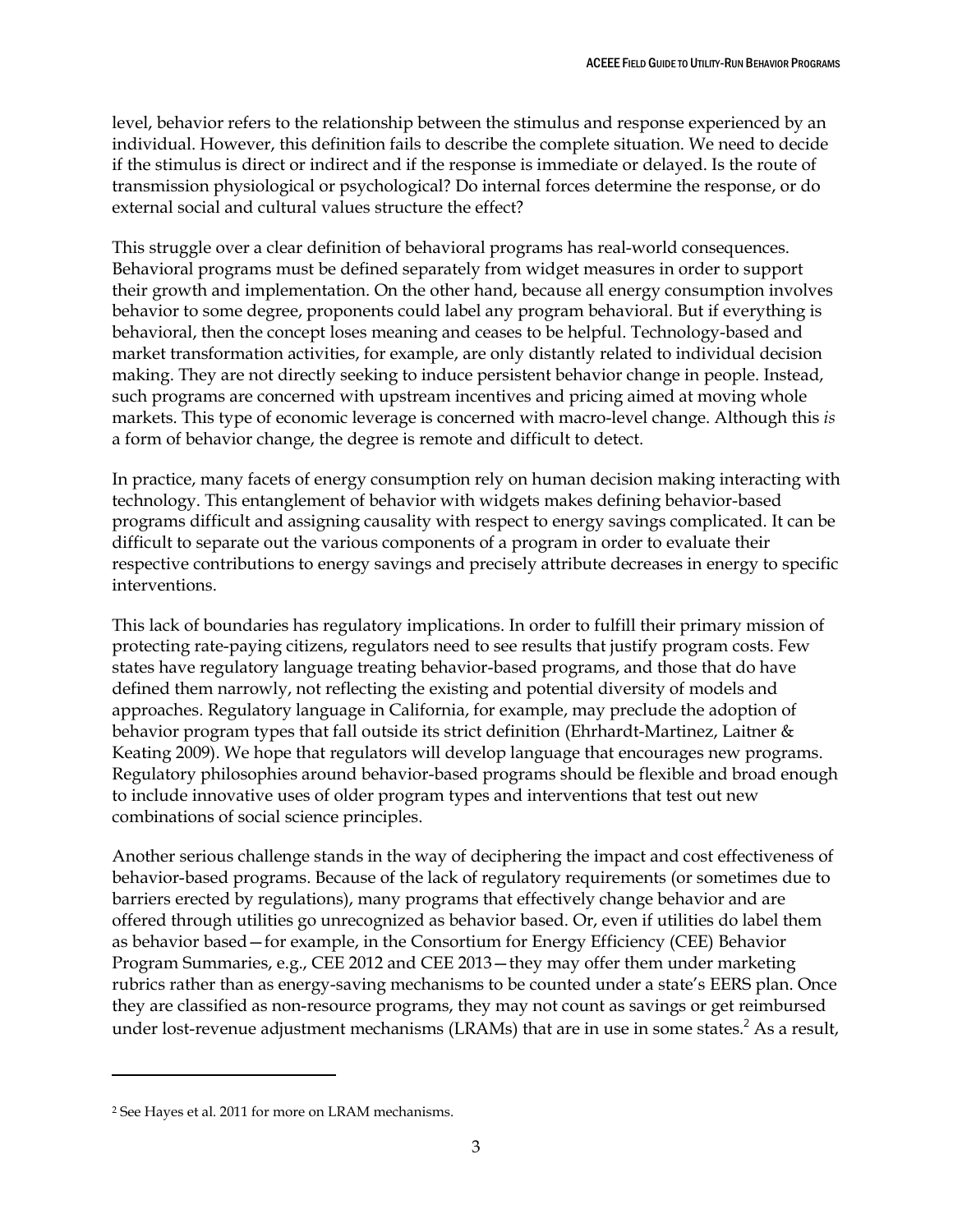utilities may have a reduced incentive to track the impact of these programs and to share cost information with outsiders.

While the acceptance of "behavior based" as an organizing principle for energy efficiency programs has grown, comparable data is hard to come by. Programs are so multifarious and so entangled with widget solutions that it is not easy to compare them. What has been missing to date is a single study that maps the whole landscape of behavior-based programs to a comparative grid. We need a standardized set of terms by which to refer to program types, a common language that will help program designers and implementers integrate the two aspects of the technology/behavior nexus. The lack of clarifying language stifles the implementation of behavior-based programs at scale and their integration with physical programs to achieve the levels of energy savings demanded by EERS.

# <span id="page-10-0"></span>Goals of this Research

We intend this report to be a useful overview of the diversity of behavior program types that utilities have implemented and run over the past five years. The goal of the study is to help focus and clarify the discussion about these programs for both implementation and regulatory purposes. As the first comparative analysis of recent behavior programs run by utilities, it looks at the function and purpose of specific program types and how they deploy such behavior intervention strategies as commitment, feedback, follow-through, trusted messengers, rewards, and social norms.

The body of the report breaks programs into categories to show how behavioral insights have been deployed in widely distributed utility efforts ranging from communication, education, and awareness to incentives and audits. We believe that messaging strategies already in use by utilities can become more effective through increased grounding in the behavioral and cognitive sciences. Our intent is to bridge theory and practice, particularly for those designers and implementers who wish to reap the benefits of using social science insights but who do not have the time to delve into the mechanics that underlie them.

The taxonomy section of this study presents a comprehensive categorization of utility-run behavior programs. We hope that this taxonomy will eliminate confusion about the variety of behavior program types, their definitions, and the mechanisms that drive them. By applying the standardized set of categories we introduce, program designers, implementers, evaluators, and regulators will have a common basis for discussion and comparison.

This common ground becomes particularly important in assessing the performance of various kinds of behavioral programs. No one wants to throw away money on unproven investments. By putting each program into a single category and providing common metrics for disparate program types, we can compare the success of disparate approaches in changing behavior, as well as their cost-effectiveness and how much energy they typically save on average. Once program developers can compare the cost per kWh of various strategies, they can decide where a particular program type might fit within a broad utility energy efficiency portfolio.

Once they are familiar with the taxonomy, not only will program developers have an easier time choosing among various potential programs, but they will be able to combine or stack program elements (e.g., games and incentives) to discover and create innovative hybrids. Our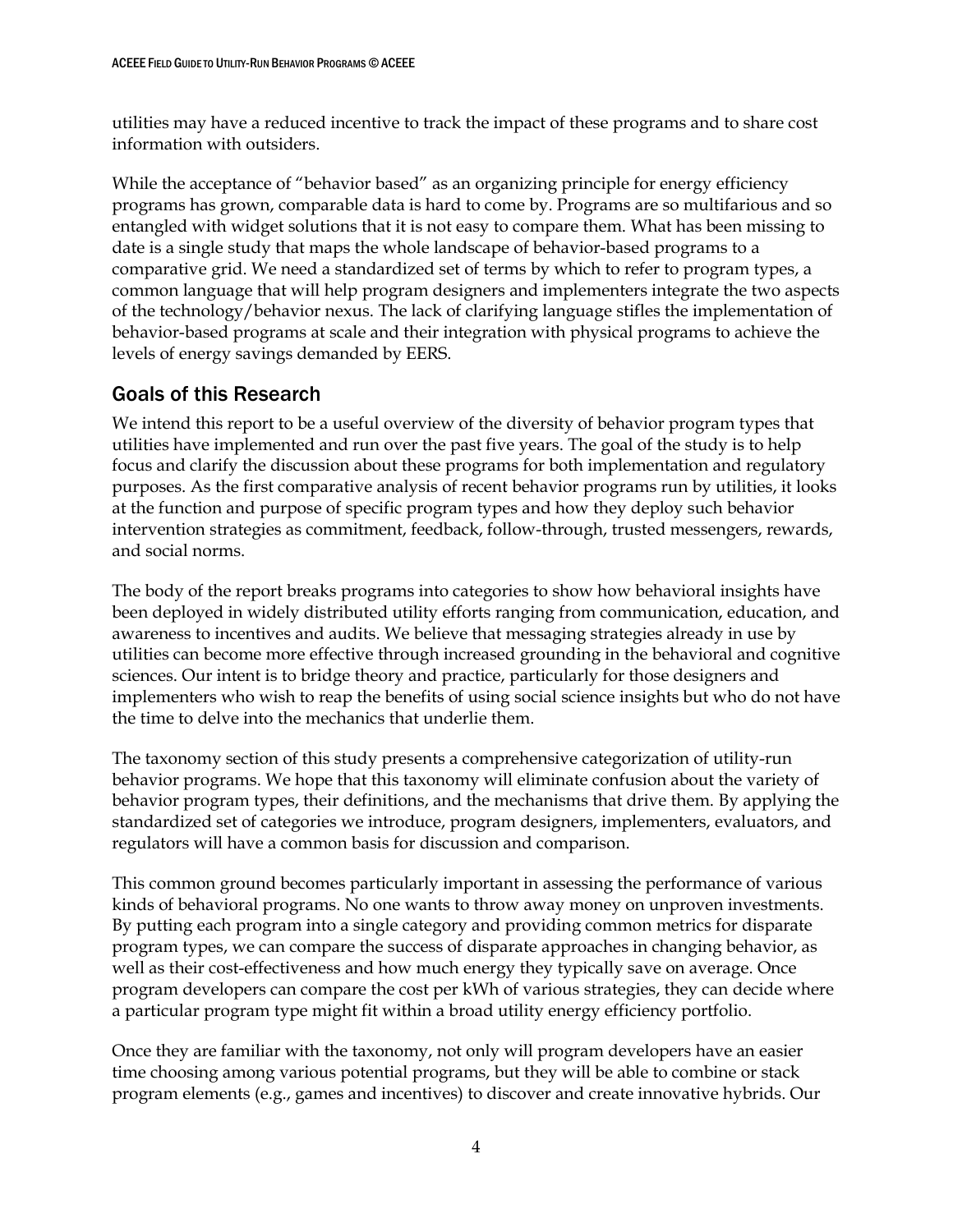hope is that the taxonomy will provide a framework that can accommodate innovations and discoveries far into the future.

# <span id="page-11-0"></span>Prior Work on Program Classification

Previous work has focused on constructing typologies of drivers. Like a taxonomy, a typology is a form of classification that looks at the traits or features of an artifact or phenomenon and sorts them into common categories. But whereas a taxonomy starts with actual programs and bases its classification on their observed characteristics, a typology starts at the other end, with a theoretical or conceptual model from which it derives the program types. According to Kevin Smith (2002):

The key characteristic of a typology is that its dimensions represent concepts rather than empirical cases. The dimensions are based on the notion of an ideal type, a mental construct that deliberately accentuates certain characteristics and not necessarily something that is found in empirical reality . . . . As such, typologies create useful heuristics and provide a systematic basis for comparison.

Several typologies of behavior program types have emerged in the past few years. CEE published one of the first classificatory systems in 2010. Kira Ashby (2010) detailed the theoretical underpinnings of behavior program types in a paper that drew upon the social science disciplines to develop a framework consisting of five overarching drivers:<sup>3</sup>

- Framing
- Follow-through
- Decision making
- Person to person
- Rewarding

According to Ashby, these drivers animate current programs and utilities can use them to develop programs in the future. Her paper provides program designers with examples of programs that use these various types of strategies and with details of selected programs, all in a relatively short and easy-to-use document.

In 2012 and 2013, Jane Peter of Research Into Action worked on typologies for the New York State Energy Research and Development Authority (NYSERDA). Like the CEE scheme, these typologies focus on theoretical elements underlying social-science-derived programs and develop a framework of overarching drivers, in this case with nine categories:

- Feedback
- Follow-through
- Framing
- In-person
- Reward

 $\overline{a}$ 

• Commitment

<sup>&</sup>lt;sup>3</sup> As discussed below, drivers are the underlying mechanisms that power behavior-change programs.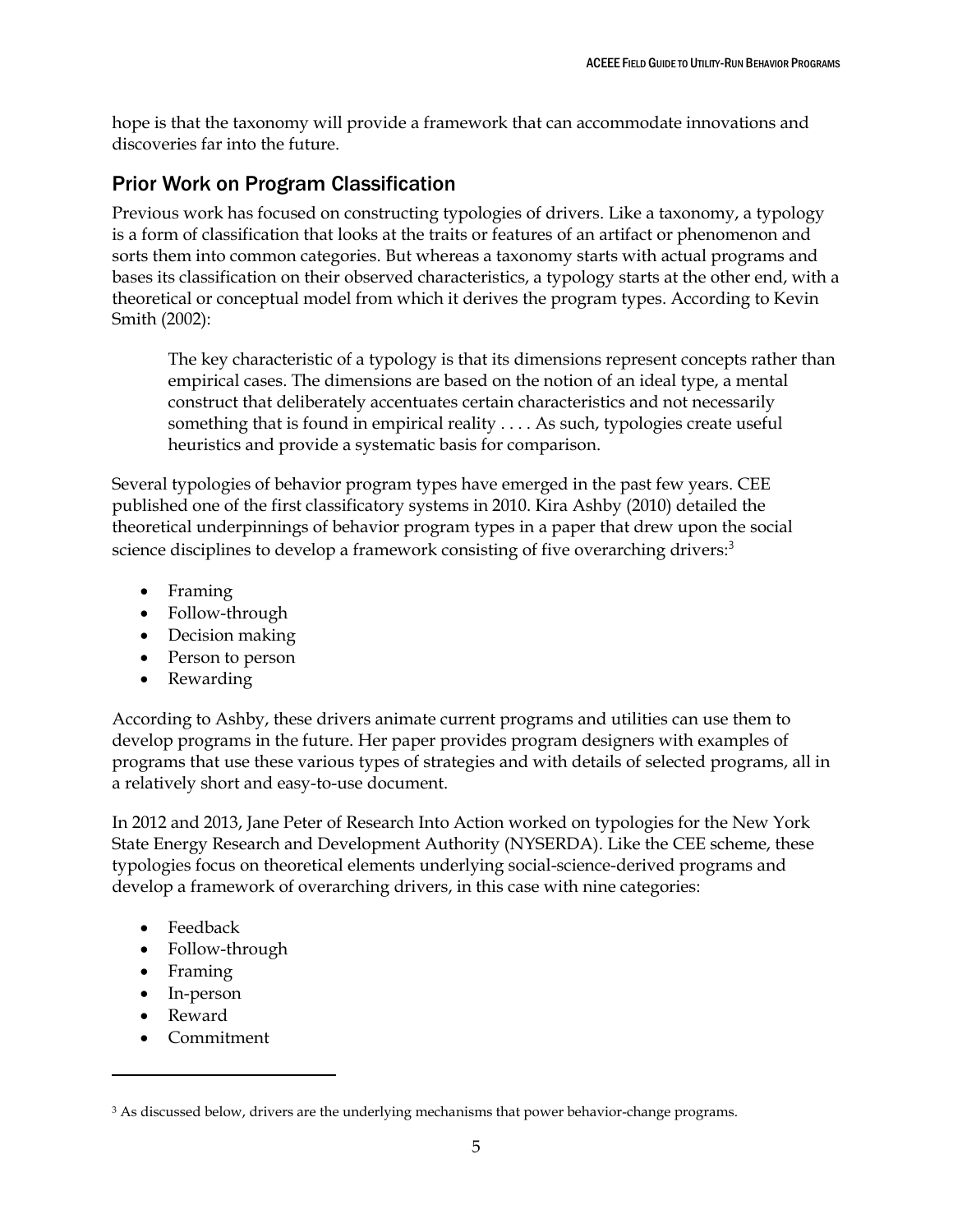- Social norms
- Sunk costs

 $\overline{a}$ 

• Multi-pronged strategies

To briefly summarize the membership criteria of each type of driver:

- *Feedback programs* use a variety of media to give customers frequent feedback on their energy use and related cost.
- *Follow-through programs* provide prompts (again through a variety of means) to nudge people to make a behavior change.
- *Framing* refers to the semantic construction and context of a message, for example, one that emphasizes benefits, or conversely emphasizes preventing a loss rather than incurring a gain. Framing can also refer to how the default options on a product or program are set (e.g., opt in versus opt out). Framing can leave the ability to choose undiminished while using the context to encourage or discourage a particular choice.
- *In-person programs* use individuals as credible messengers or as models for desirable behavior.
- *Reward* trades on the exchange of financial incentives for behavioral adaptations.<sup>4</sup>
- *Commitment programs* ask people to set explicit goals or make public pledges.
- *Social norms programs* provide participants with comparative data to encourage them to conform to local behavioral expectations.
- *Sunk costs programs* are designed to dismantle consumer reluctance to upgrade stillfunctional appliances in return for an uncertain and indeterminate (to them) benefit.
- *Multi-pronged strategies* are not a separate type, but a combination of types, such as framing and feedback, for synergistic impact.

Jane Peters collaborated on another paper (Ignelzi 2013) that examined "Some of the most widely recognized and potentially useful social science theories that could be applied more systematically in energy efficiency intervention design and evaluation." Because that paper was primarily concerned with theoretical drivers, it also featured a typology of analytic constructs rather than a taxonomy of programs.

Finally, the Energy Trust of Oregon (ETO) issued an internal memo in 2012 that also sought to describe the traits of behavior-based programs (Scott 2013). ETO described such programs as distinct from older, more established utility program types such as rebates, and it classified them into three types:

<sup>4</sup> Unlike the taxonomy in the current report, this model conflates rewards with gifts, and gifts with free audits.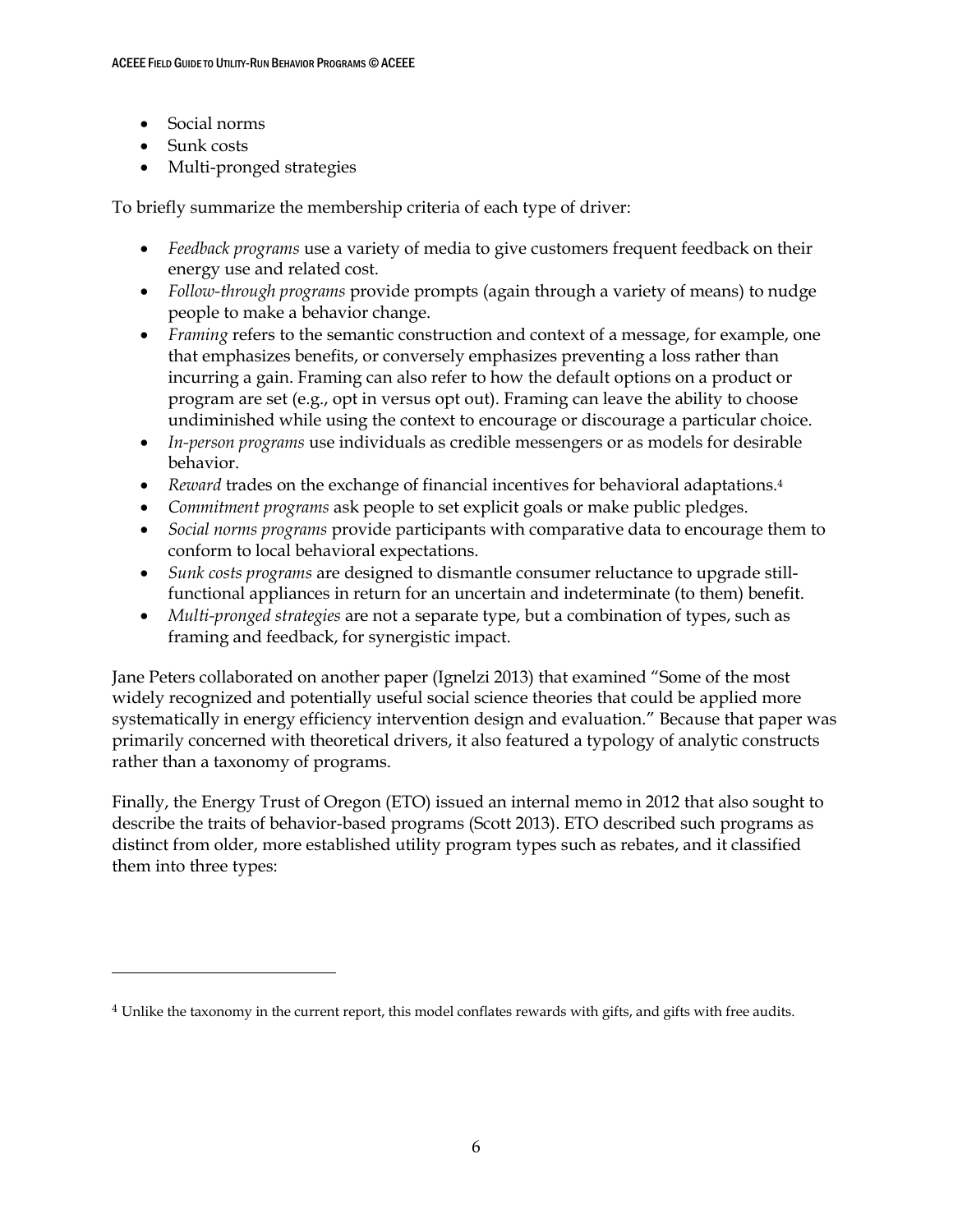- Energy benchmarking
- Feedback devices
- Information and training

Since the ETO organizational scheme focuses more on program features than on theoretical traits, it could be seen as a rudimentary taxonomy rather than a typology.

Table 1 illustrates how we reconciled the theoretical typologies of these studies and mapped from one to another. For example, the Energy Trust splits the NYSERDA *Feedback* type into three subtypes. CEE does not offer a standalone *Feedback* category, subsuming it under *Framing.*

| <b>CEE</b>             | <b>NYSERDA</b>                 | <b>Energy Trust</b>               |
|------------------------|--------------------------------|-----------------------------------|
|                        |                                | <b>Energy benchmarking</b>        |
|                        | Feedback                       | <b>Feedback devices</b>           |
|                        |                                | Information and training programs |
| <b>Framing</b>         | <b>Framing</b>                 |                                   |
| Follow-through         | Follow-through                 |                                   |
| <b>Decision making</b> | <b>Commitment</b>              |                                   |
|                        | Social norms                   |                                   |
| Person to person       | In person                      |                                   |
| Rewarding              | Reward                         |                                   |
|                        | Sunk cost                      |                                   |
|                        | <b>Multipronged strategies</b> |                                   |

Table 1. Typologies

These typologies are all well researched, and they are helpful in several ways. For one thing, they have introduced concepts from the social and behavioral sciences to the utility industry and energy efficiency community. These theoretical perspectives explain why people behave in particular ways with regard to energy consumption. In addition, the typologies have likely boosted the rate of diffusion of behavioral innovations as program developers have applied their strategies and program examples to their own initiatives.

# <span id="page-13-0"></span>The Need for a New Taxonomy

Despite the usefulness of the typologies described above, behavior program practitioners also need a taxonomic organization in addition to the typological one. While typologies are helpful, they are models, and as such they depend on simplifying complex realities for much of their intuitive power. Whereas a typology is an analytic construct based on concepts, a taxonomy classifies items on the basis of empirically observable and measurable characteristics. Shifting from a typology to a taxonomy enables a comparative analysis among *real* (i.e., actually existing) programs as opposed to *ideal* constructs.

The typologies of Ashby, Peters, and others categorize behavior programs according to the types of drivers that make them go (feedback, for example). Drivers are the social or psychological mechanics that affect decision making and thus the underlying mechanisms that power behavior-change programs. The problem, however, is that some drivers have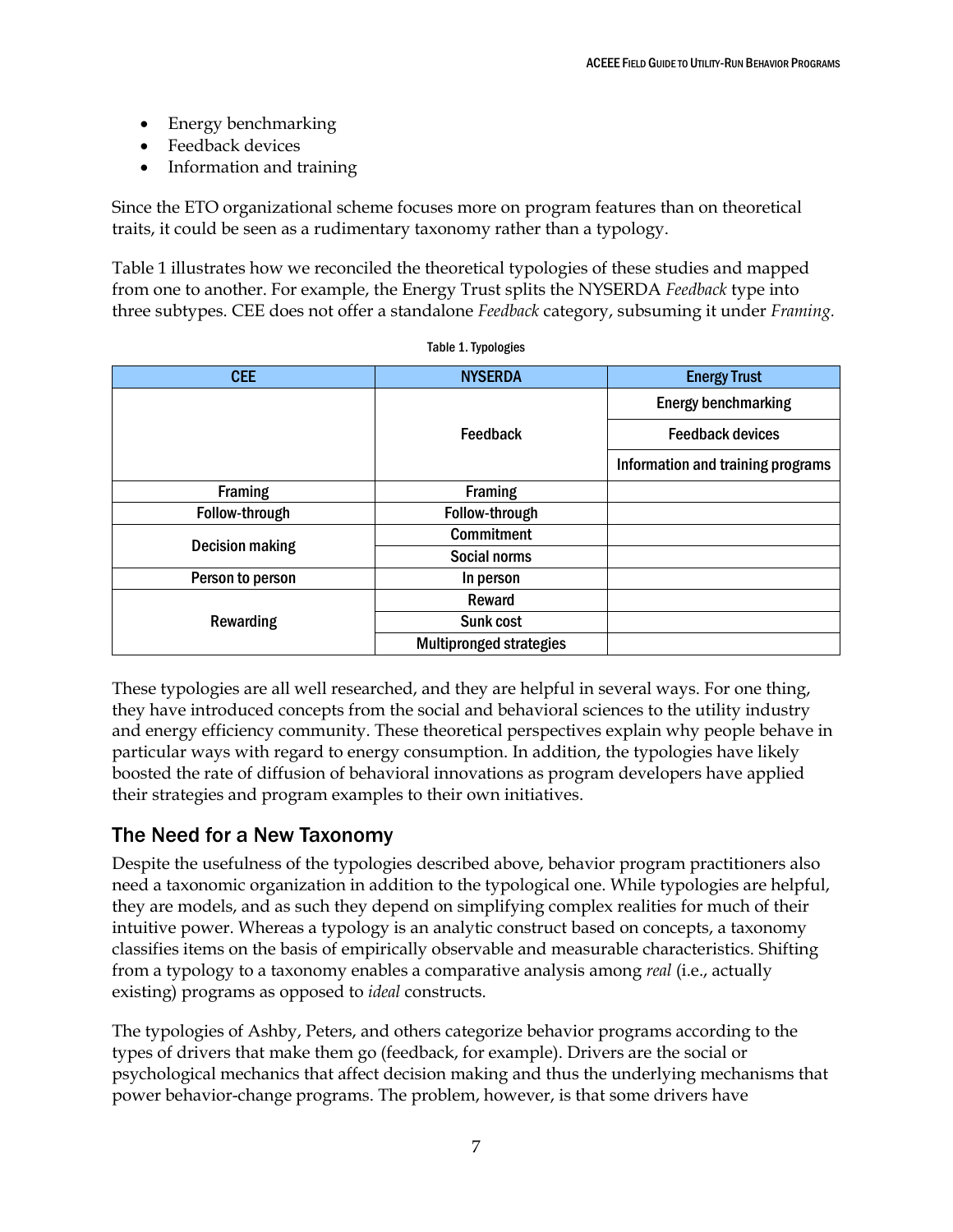$\overline{a}$ 

overlapping definitions depending on who is talking, a slipperiness that can lead to confusion and miscommunication. In addition, many of the typological categories house more than one driver, albeit somewhat cryptically. Some examples of overlapping drivers include the following:

- *In-person programs* tend to point to the interactive effect as a motivator but fail to mention that the status of individuals matters for the interaction to be effective.
- Status also plays a role in *social norms*, where it matters that people are like you, or in *framing*, where a gain in status is one benefit that can be emphasized.
- *Commitment* depends on the principle of reciprocity. *Gifts*, which are *rewarding,* also use this principle for their motivating power
- *Sunk costs* should be considered subordinate to *rewarding* as another form of financial incentive.

Another issue is that many real-world programs fall into more than one typological category. For example, competitions, a well-established program type, uses more than one driver or behavioral insight for its effect. To minimize confusion, we need an organizational scheme in which every program fits into just one category. By sorting each approach into a single category, we can begin to compare how successful they have been in changing behavior, how much different types typically cost, and how much energy they save.

To move to another field for a moment, consider the tree metaphor that many of us learned in school to describe the diversification of life on Earth. Each creature in the world fits on one branch of the tree and on no other. Another way of putting this is to say that each branch is monophyletic; it represents only one phylum. All animals with backbones, for instance, constitute a monophyletic group. So do all flowering plants. Each monophyletic branch contains only the set of members that share a feature, something that distinguishes them from other sets.<sup>5</sup>

The tree of life is an example of a taxonomy; it constructs sets containing members with contrasting features. These features constitute the parameters of each category. The categories can nest within each other, so that categories can hold subcategories within them and simultaneously be members of larger groupings. Smaller branches of the tree come from larger ones, and twigs branch off each smaller branch. All the phenomena on a large branch share a characteristic that distinguishes them from the phenomena on other branches. Similarly, phenomena on each of the twigs can be distinguished from the phenomena on the other twigs of that branch.

The contrasting features that define the tree of life are physical characteristics, for example, a backbone. When we turn to utility-run behavior programs, the contrasting features are factors such as the social context of information consumption, what channel delivers the information,

<sup>5</sup> We borrow this metaphor from biology simply to illustrate the landscape of behavior programs. We do not mean to imply evolutionary relationships between programs. Many of the programs we describe came into being separately and did not evolve from other programs. The metaphor is useful for describing *the relationships among observed characteristics*.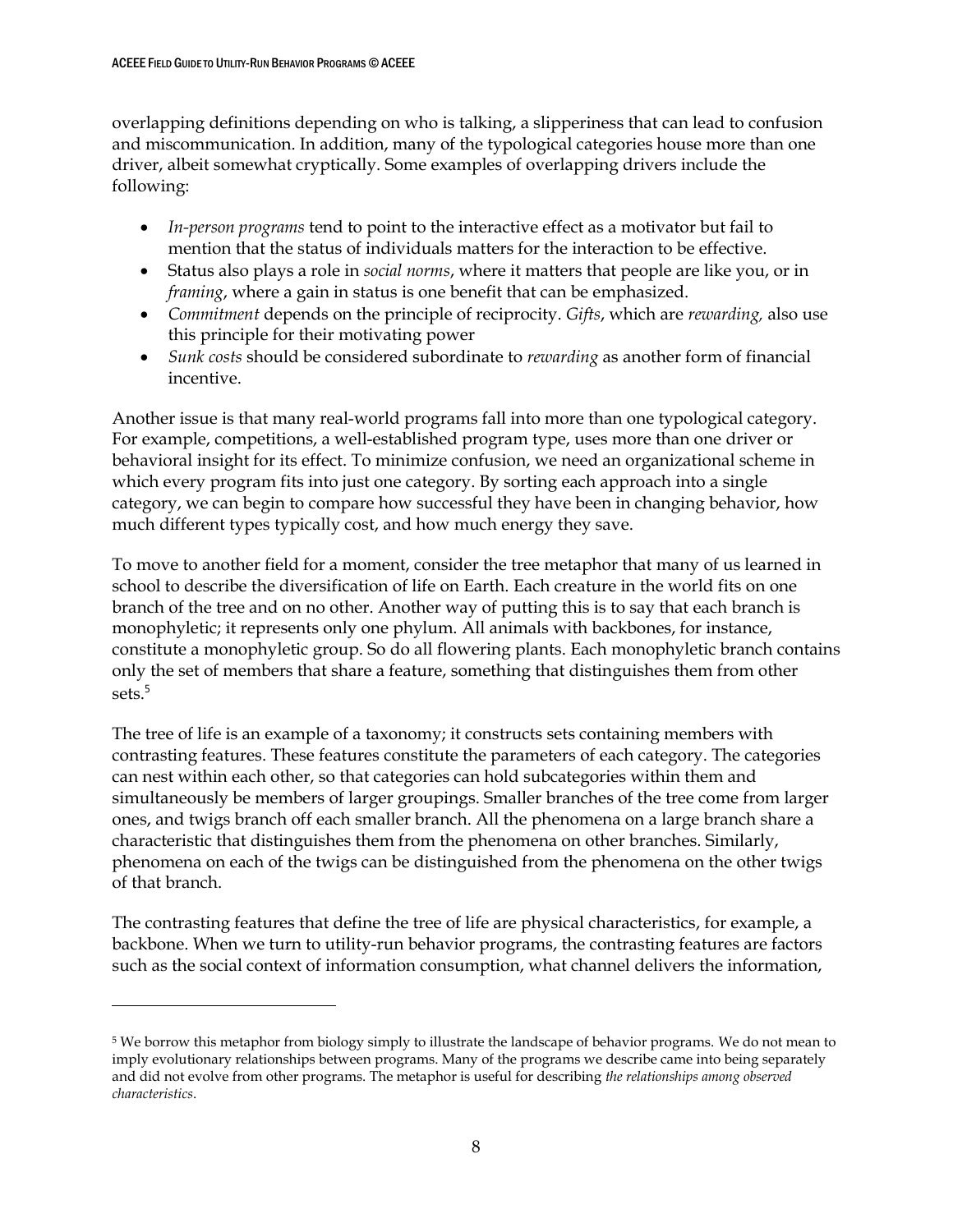the specificity of the information, and so on. Each of these features defines a unique category of behavior programs. In this case, each category or set is not a kind of creature but a cultural domain.

By "cultural domain," anthropologists mean an agreed-upon description of a phenomenon that has some kind of reality in the culture. For example, people share a broad consensus around the concept of crime. Crime is a cultural domain, and so are behavior programs as opposed to widget programs. Cultural domains are more than just sets of items of the same type, and membership in the cultural domain is determined by more than any single individual respondent. The domains actually exist "out there," either in the language, in the culture, or in reality (Borgatti 1999).

While cultural domains may not manifest themselves materially (you generally cannot see them), they nonetheless have features that allow us to distinguish and sort them, much as a butterfly specialist can tell a monarch butterfly from a swallowtail butterfly. If asked, "What constitutes a behavior program?" we can give a set of rules or relationships that define and distinguish the cultural domain of "behavior programs" from the cultural domain of "widget programs."

Cultural domains are nested just like the entities on the tree of life. So the overarching cultural domain of utility-run behavior programs contains subdomains such as *social interaction* that in turn contain smaller sets such as *gifts*.

The purpose of classification is to summarize and organize knowledge by examining relationships, particularly those that derive from one another or are dependent on one another (McCaffrey 1991). Anthropologists study and categorize the relationships within cultural domains that help us to distinguish them from each other and so to classify them.<sup>6</sup> James Spradley (1979), for example, maps the possible relationships that may exist within a given cultural domain as shown in the first two columns of Table 2 below. The third column in the table gives examples of how these relationship rules might be expressed within the cultural domain of behavior programs.

We reviewed hundreds of behavior programs and analyzed the kinds of relationships that existed among them in order to develop the taxonomy in this study. We discuss many of these relationships in the descriptions of individual categories in the section after next.

 $\overline{a}$ 

<sup>6</sup> For an in-depth analysis of domain analysis and similar methods in anthropology, see Borgatti (1999) as well as Spradley (1979).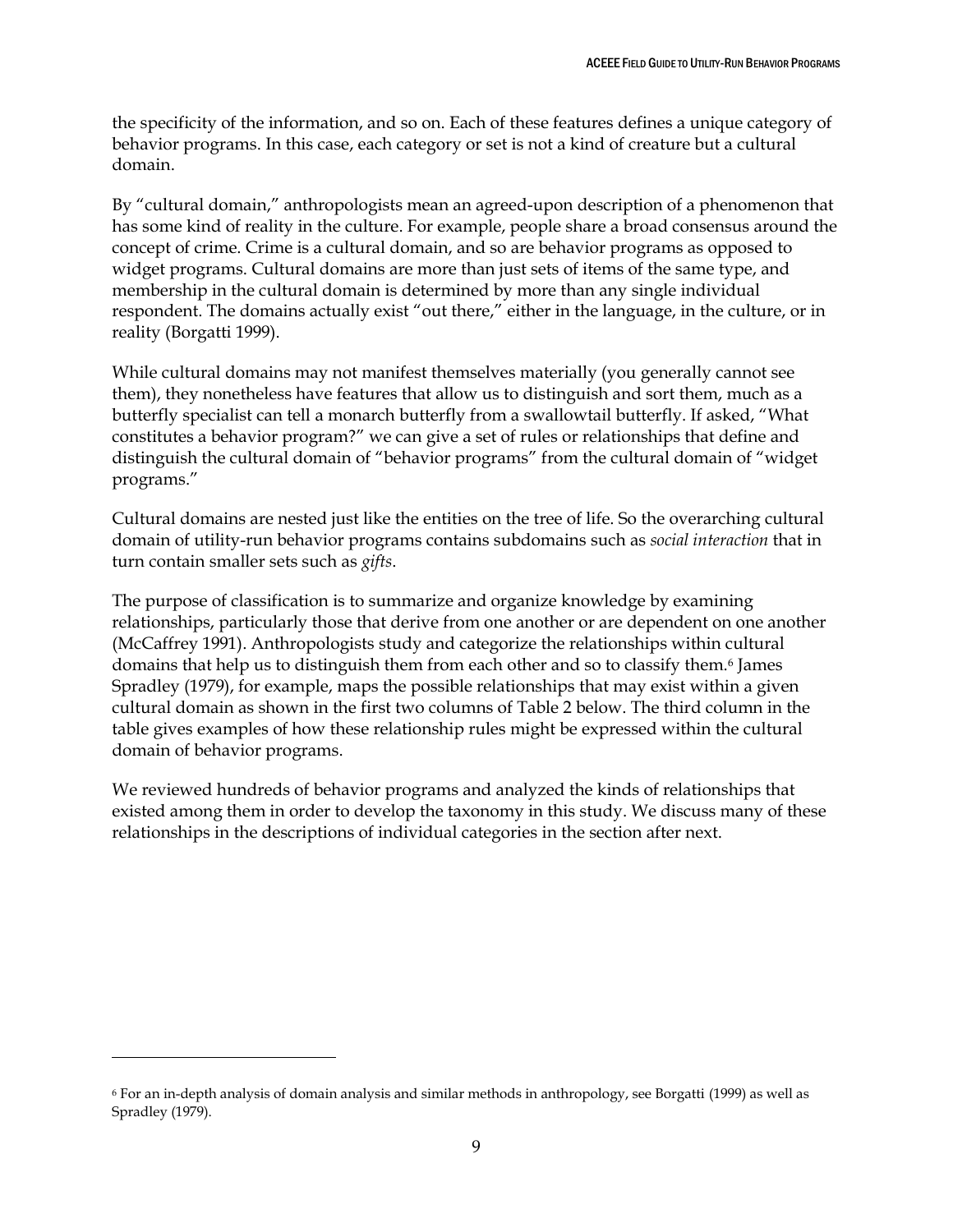| Relationship<br>type   | Definition                                          | <b>Examples from behavioral programs</b>                             |
|------------------------|-----------------------------------------------------|----------------------------------------------------------------------|
| Strict inclusion       | X is a kind of Y                                    | Rebates are a form of economic incentive.                            |
| Spatial                | X is a place in Y, $\overline{X}$ is a<br>part of Y | Learning is integrated into educational programs.                    |
| Cause-effect           | X is a result of Y, X is a<br>cause of Y            | Energy savings can be a result of social<br>interaction.             |
| Rationale              | X is a reason for doing Y                           | Reciprocity is a reason for participation.                           |
| Location for<br>action | X is a place for doing Y                            | Residential is a place for doing audits.                             |
| <b>Function</b>        | X is used for Y                                     | Games are used for motivating savings.                               |
| Means-end              | X is a way to do Y                                  | "Push" is a way to do a media campaign.                              |
| Sequence               | X is a stage in Y                                   | Assessing barriers is a step in community-based<br>social marketing. |
| Attribution            | X is an attribute of Y                              | Asynchronous delivery is an attribute of home<br>energy reports.     |

#### Table 2. Relationships Within Cultural Domains

# <span id="page-16-0"></span>Research Methodology

We collected data from several sources on nearly 300 programs run by over 100 utilities and similar groups between 2008 and 2013. The core of our data comes from the series of Behavior Program Surveys conducted annually by CEE. The most recent version is accessible to the public on the CEE website, with an expanded version reserved for members. We input data from the 2012 and 2013 CEE reports.<sup>7</sup> In addition, we reviewed reports by the Federal Energy Regulatory Commission (FERC 2011) and the Edison Electric Institute (Rosenstock and Sohl 2012), as well as the databases of state energy efficiency reports housed at the website run by the National Association of State Energy Officials (NASEO).<sup>8</sup> Finally, we drew data on 59 utilities from the Energy Information Administration (EIA), who also published their State Energy Efficiency Program Evaluation Inventory during our data collection period.

In order to boost our confidence in the quality of data available to us, we spoke with the managers at 10 utilities who were running programs in some of the key areas we were interested in, including communications, online forums, and commercial training. We visited the websites of a further 46 utilities to flesh out aspects of their programs and territories. Where possible, we triangulated data through other sources; Opower and One Change Foundation both provided helpful additional data on home energy reports and community-based social marketing, with Opower confirming its customers and One Change providing detailed information on programs run for four utilities. The Alliance to Save Energy (ASE) shared

 $\overline{a}$ 

<sup>7</sup> CEE has run the Behavior Program Summary data collection effort since 2010, but since the 2010 and 2011 summaries were not released to the public we were asked not to include data from those reports in our database. CEE also requests that data on individual programs not be cited without permission. We obtained this permission for programs we cite.

<sup>8</sup> <http://www.naseo.org/sreeps>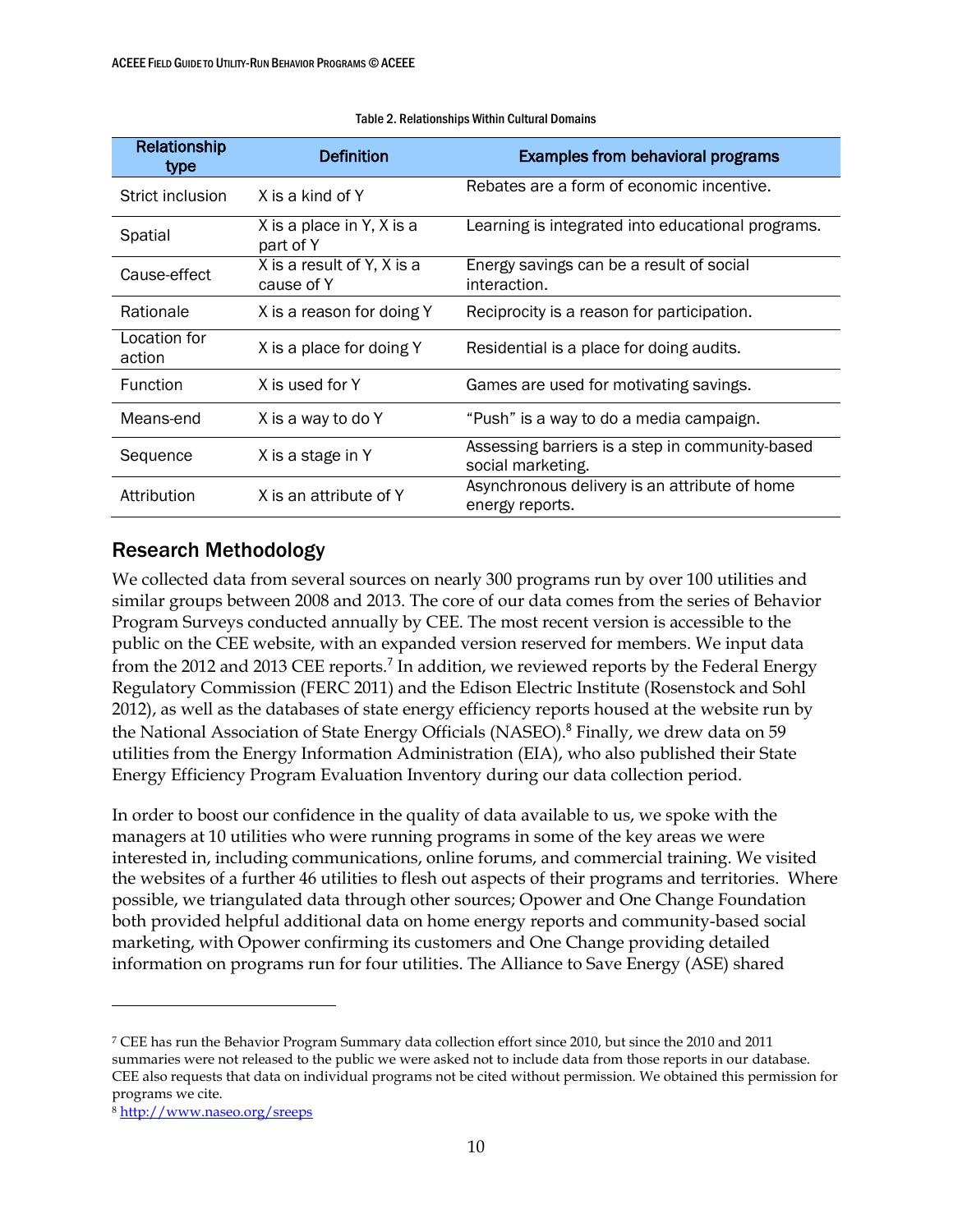extensive data on their education programs with us. We also requested information and encouraged utilities who had behavior programs to get in touch with us. We used e-mail blasts, Twitter, posts to Facebook and LinkedIn, announcements at conferences, and word of mouth.

Some programs ran for multiple years under the same name. If they changed their approach and content substantially, we considered them separate programs. There were very few programs of this nature, but it did occur. Where programs ran for several years and had slight variances due to data input, we combined the information into one program with the earliest date available as the start date.

As with any research project, the validity of our findings depends on the quality of our data. There is no single clearinghouse for information about behavior-based programs, so we combined input from multiple sources to create the most comprehensive collection of data assembled to date. While we substantially expanded on the data in the CEE surveys, we are sure that additional programs have been offered. The data in resources like the CEE surveys vary by reporting institution, and there are disparities with respect to quality, quantity, coverage, and detail. <sup>9</sup> We restricted ourselves to using only the data that we felt were reasonably reliable. However the great majority of behavior-based programs have not undergone evaluation, measurement, and verification. This fact has important implications for what can be asserted using program data.

At the end of our collection process, we had 280 unique programs that had run at least once between 2008 and 2013. We determined that approximately 85% of the programs were behavior based as we defined this domain. The remainder were technology-based programs, market transformation activities, <sup>10</sup> ENERGY STAR-related programs, and programs with behavioral labels where we could not find a description or be sure they took place.

We entered information about the behavioral programs in a spreadsheet that broke them out by sector, mode, participants, audience, timescale, cost, and savings. At that point we began sorting them according to distinguishing features such as the following:

- Specificity of the information type
- Channel of delivery for information
- Speed of delivery for information
- Social context of consumption

 $\ddot{\phantom{a}}$ 

- Type of audience (e.g., targeted vs. undifferentiated)
- Type of incentive offered (monetary vs. non-monetary)
- Mode of incentive offering (e.g., gift vs. reward)

<sup>9</sup> Kira Ashby, the behavior program facilitator for CEE, has requested that we include her opinion that the conclusions of this report cannot be supported by the CEE data available.

<sup>10</sup> ACEEE defines "market transformation" as the process of intervening in a market to create change in market behavior by removing barriers or exploiting opportunities to accelerate the adoption of cost-effective energy efficiency. See [http://aceee.org/portal/market-transformation.](http://aceee.org/portal/market-transformation)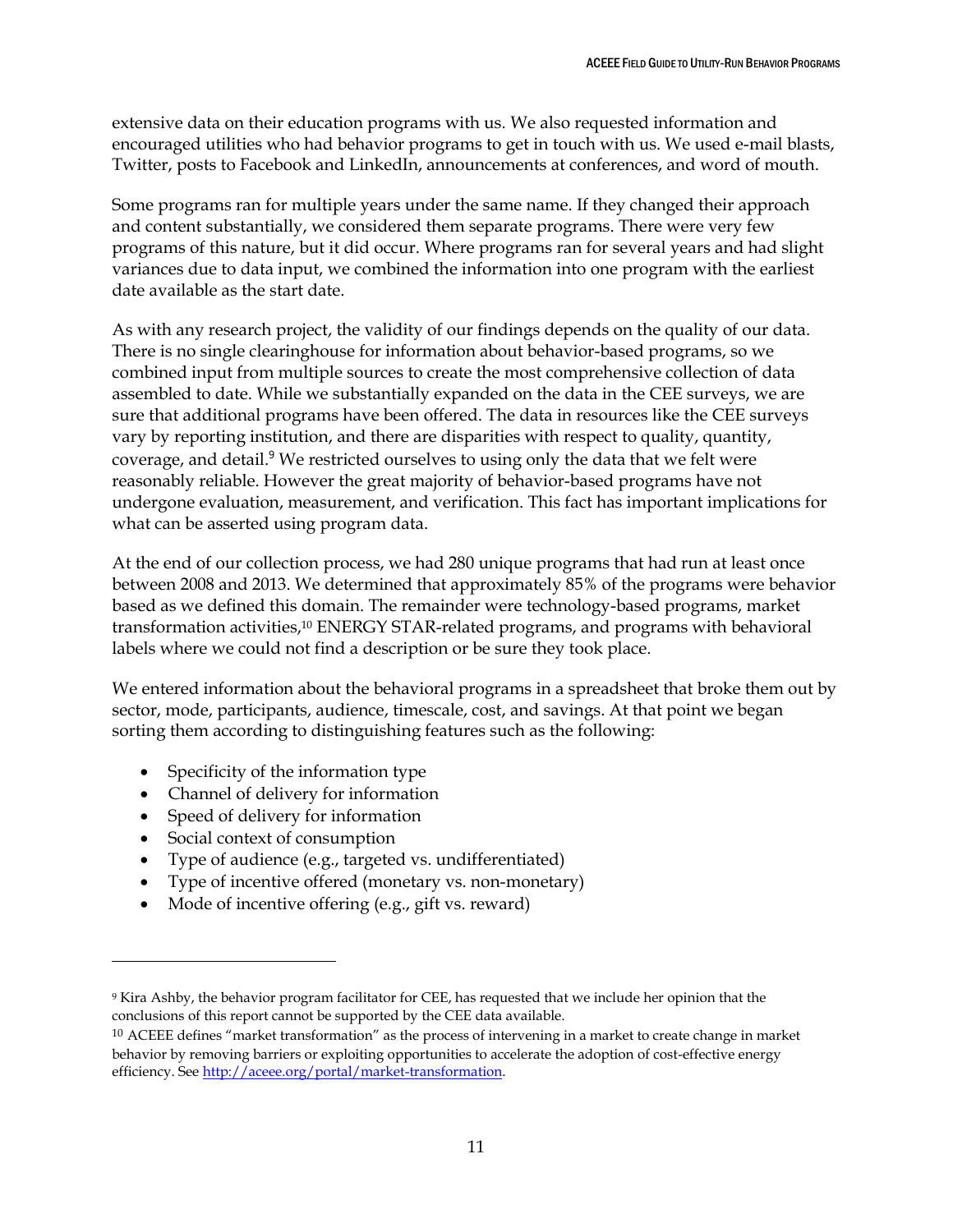We ultimately ended up with 20 categories of programs. Some of them have variants; for example, feedback programs come in either real-time or asynchronous varieties. Including these subcategories, we constructed a taxonomy based on 40 program types.

# <span id="page-18-0"></span>Taxonomy of Behavior Programs

Figure 1 on the next page shows our suggested taxonomy of utility-run behavior programs. In the broadest grouping, we found that programs cluster around three aspects which are in line with the typologies discussed above. To put it another way, the primary mechanisms driving people's participation in utility-run behavior programs fall into three categories, which we have labeled families:

- *Cognition.* Programs where intrinsic psychological processes are foremost.
- *Calculus.* Programs where the deliberation of extrinsic aspects is a primary motivator.
- *Social interaction.* Programs whose key drivers are sociability and belonging.

# <span id="page-18-1"></span>*COGNITION*

We have assigned all behavior programs that focus primarily on delivering information to consumers to the family called Cognition. These programs are typically unidirectional, with information flowing from the utility (or third-party vendor) to the customer, and with the consumption of information being the end-point of the relationship. Utilities have used these types of programs extensively, and they will look very familiar to most readers. But only recently have utilities begun to consider them behavioral programs, with social science–derived tweaks to improve the chances that people will act upon the information they receive.

Cognition includes the following categories:

- *General communication efforts.* Campaigns using all traditional mass market channels (e.g., broadcast television, cable television, print, and billboard).
- *Targeted communication efforts*. Enhanced billing, direct mail, bill inserts, and bill redesigns for consumer comprehension and usability.
- *Social media*. Facebook, Twitter, Tumblr, and blogs (i.e., any format intended to be primarily one directional, with information provided by and commented on, but not created by, recipients).
- *Classroom-based education*. Teaching and learning in K-12 classrooms and in higher education.
- *Training*. Commercial, industrial, and other institutional educational efforts.

# <span id="page-18-2"></span>General communication efforts

General communication campaigns implicitly aim at changing behavior. Despite a few exceptions (*Flex Your Power* in California comes to mind), they are rarely designed to track impacts and outcomes. They include campaigns in all traditional mass-market channels including broadcast and cable television, print, and billboards. Some campaigns (Pepco 2011– 2012) have incorporated specific social science insights into the text ("I pledge to set my thermostat to 68") but do not have any mechanisms for consumers to respond directly to the utility or otherwise record and publish their activities. Information is pushed at the consumer with no means for interactivity. These campaigns are distinguishable by the medium (television, radio, print) as well as whether they are dynamic (television) or static (billboards).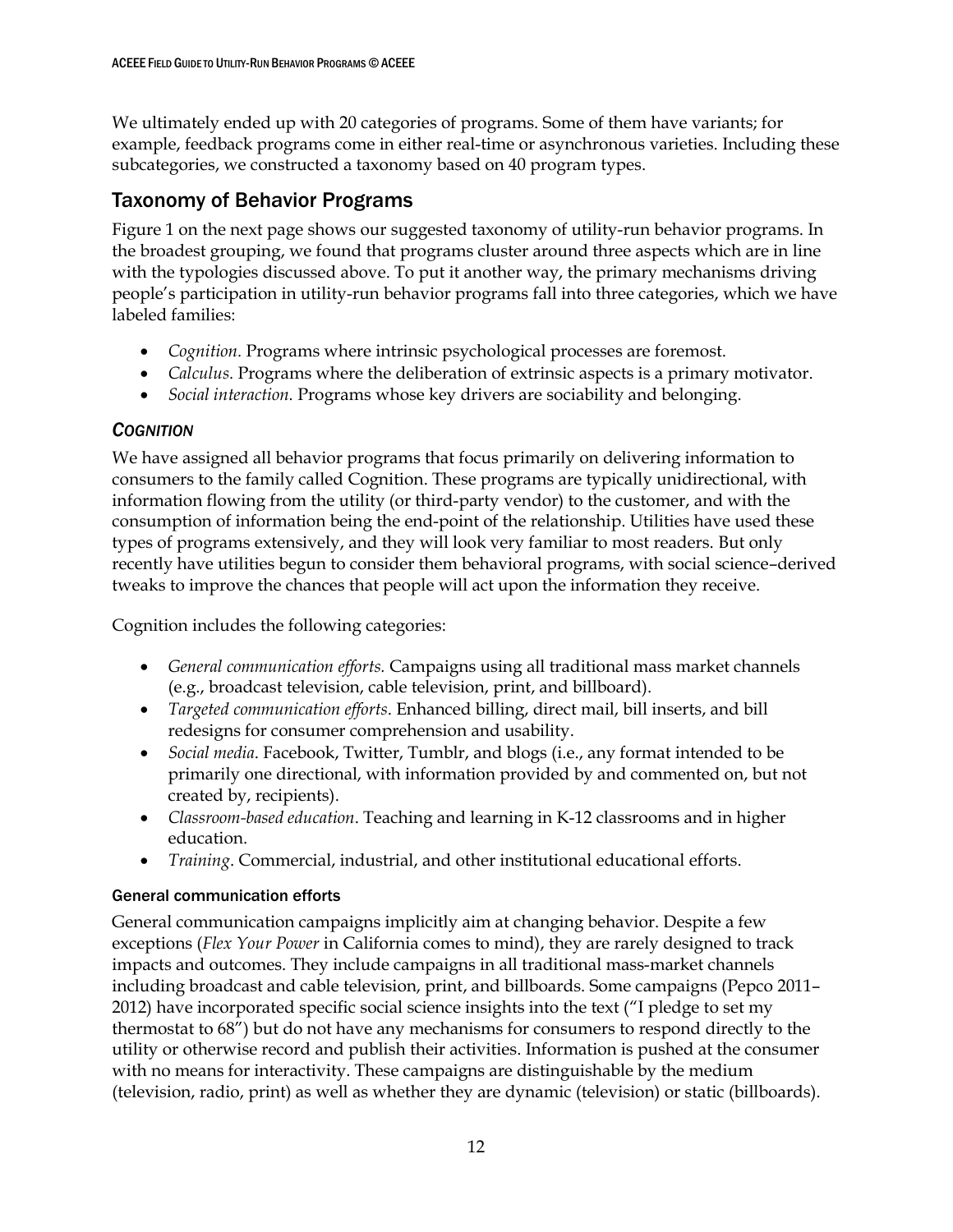Figure 1. Taxonomy of Utility-Run Behavior Programs **COGNITION**  Communication efforts General Cable or broadcast TV Radio Billboards Other traditional media outlets Targeted Enhanced billing Direct mail Bill inserts User-friendly bill designs Social media Facebook **Twitter** Tumblr Blogs Education and training In schools K-12 Higher education In companies or institutions Commercial Industrial **CALCULUS** Feedback Real-time Asynchronous Games **Competitions Challenges Lotteries** Incentives Cash Rebates Subsidies Home energy audits Audit only Audit+ Installation Direct install DIY SOCIAL INTERACTION Human scale

> Community-based social marketing Person-to-person Peer champions Eco-teams Online forums **Gifts**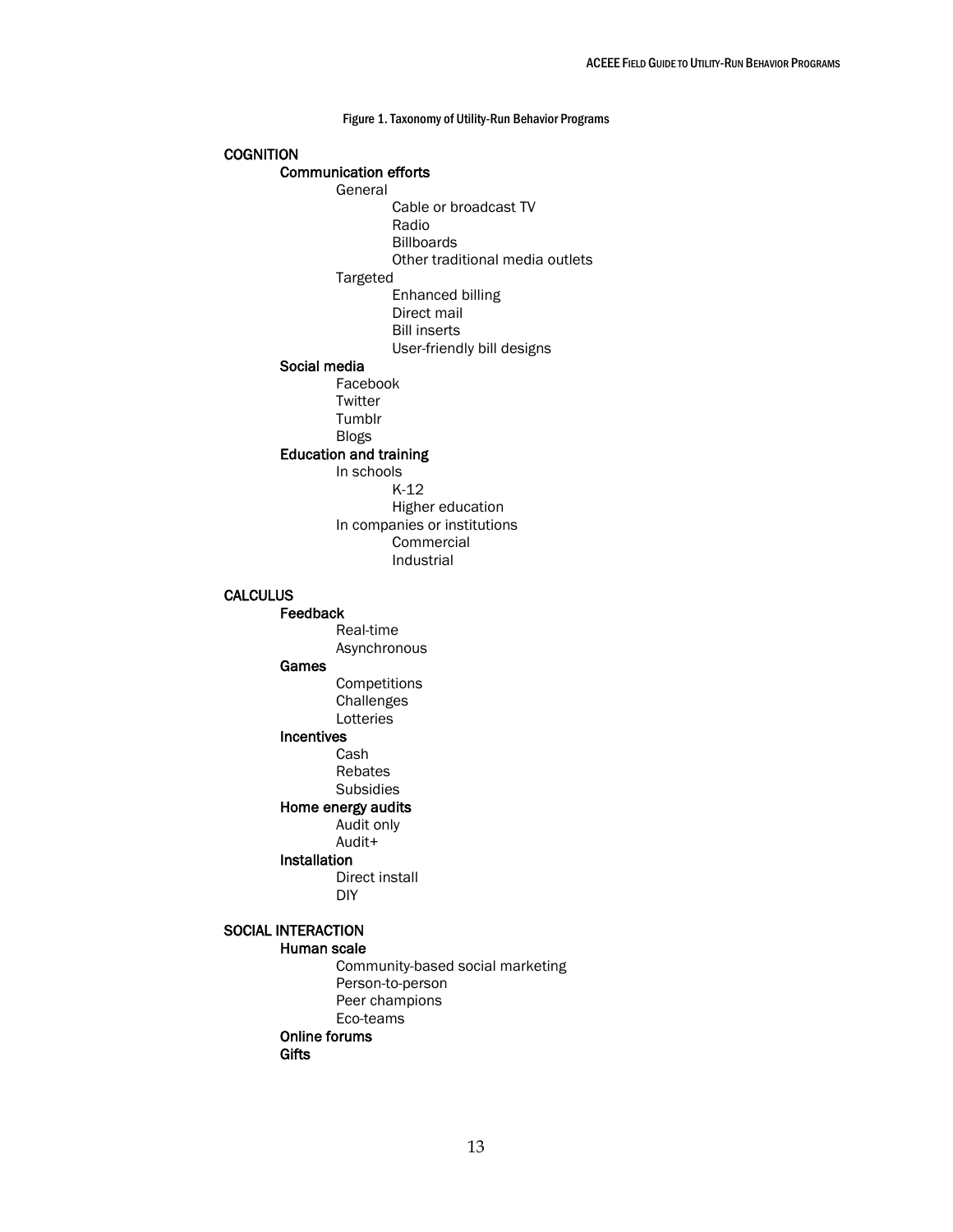A good example of a traditional communication campaign is the South Jersey Gas initiative *Local on the 8s*, which has run for several years on a local weather channel on cable in their territory. Tips about home energy savings run on the banner (technically called a *Chyron*) that loops underneath the ongoing weather information. This campaign offers the benefit of juxtaposition with relevant weather data. It also has the potential for reaching into other utilities' territories, given that broadcast reach likely extends beyond (possibly well beyond) the geographical boundaries comprising the South Jersey Gas customer base. This reach into neighboring utility areas extends the campaign's relevance and immediacy for consumers regionally.

## **FINDINGS**

We found 18 general communication programs run by 14 utilities, serving about 16.5 million customers. On average, these programs had been running for 2.5 years, costing on average about \$1.1 million a year per program. None tracked or reported actual energy savings.

## <span id="page-20-0"></span>Targeted communication efforts

In contrast to both mass and social media, targeted communication efforts are not broadcast to all customers or all residents within a utility's territory. Instead, these communications are directed at an individual or household with whom the utility already has a relationship, and about whom they have collected a great deal of data concerning such things as energy usage patterns and bill payment practices. Common channels for targeted communication efforts include direct mail, bill inserts, and bill redesign.

Enhanced billing—bill redesign and bill inserts—can enable utilities to refine the amount of information they provide customers as well as its presentation, which may depend on thirdparty software such as Oracle. Redesigning bills to help customers interpret and subsequently use their energy information is one way that utilities can engage consumers in behavior change efforts. Many utilities point to increased customer service as one of the motivations behind the investment in enhanced billing processes.

The established relationship between a utility and its customer base enables targeted communications to reach much higher rates of penetration than generic direct mail typically achieves, with open rates of 41% reported in Kempton and Layne (1994) as opposed to the 1-2% found typical by the Direct Mail Association of America. Classically, it was this relationship that provided the rationale for utility bill inserts with behavior-change messaging as an easy and relatively inexpensive means of customer education.

Such bill inserts remain a good foundational tactic for utilities; however, the fact that feedback about energy usage does not come at the same time as energy consumption means that the low expense of bill inserts is matched by their low impact.

## **FINDINGS**

ACEEE reported in 2011 that 90% of all utility bills still lacked the most innovative elements that motivate customers to take action, including pro-efficiency messaging, energy efficiency specific tips and contacts, and peer-comparisons (Foster and Altshuler 2011). In the five years prior to 2011, 44% of utilities responding to a survey stated that a bill redesign had occurred; however, only 24% of them reported conducting consumer-based research on what that bill redesign should incorporate (Foster and Altshuler 2011). Into this gap have stepped companies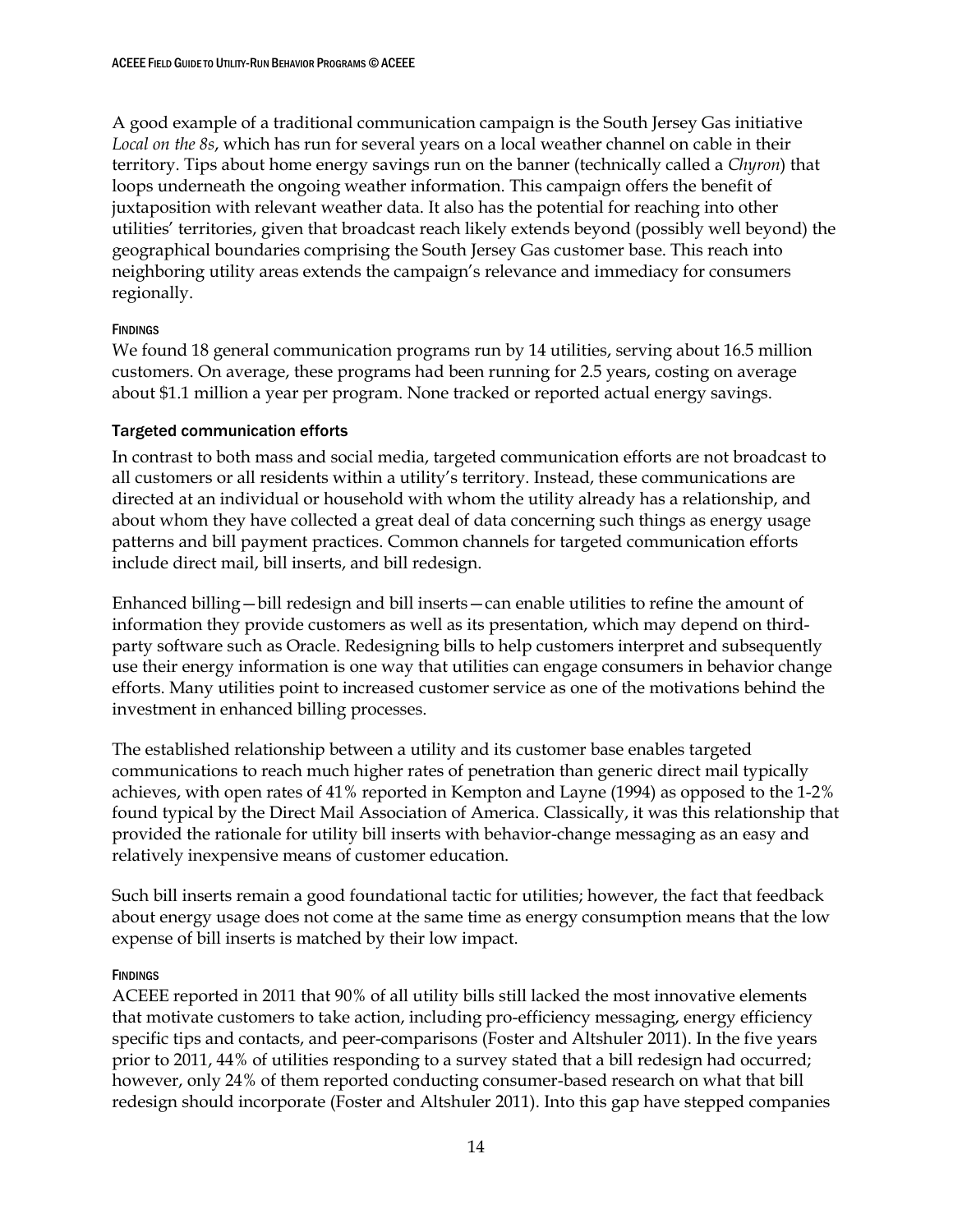like Opower, Tendril, and C3. Their treatment of the customer-utility relationship goes well beyond a graphical redesign and will be discussed following the section on feedback below.

## <span id="page-21-0"></span>Social media

As with their mass media campaigns, utilities use social media efforts to broadcast information to a relatively undifferentiated audience (although particular demographics and psychographics may be desirable). These efforts may use any social media platforms; most commonly they involve Facebook and Twitter. Less established platforms like Tumblr, Pinterest, and Instagram could conceivably play a future role. One of the key features of social media is the transparency of the medium: anyone who has a Twitter account can see a tweet from another account, and the same holds true for Tumblr and Pinterest. These are all publicfacing platforms.

One of the key distinctions between social media and mass media is the ease with which the public can redistribute content, reaching audiences far beyond the geographical territory of the utility. Another key distinction is social media's interactivity. Consumers of social media content not only can reproduce and share it, beyond the control of the content creator, but they can also respond to it in multiple ways and with incredible speed. On Twitter, for example, customers can use the @ symbol to direct comments to the utility's own social media management team, or hashtags (#) to highlight utility-related issues (e.g., outages) for their followers to pick up and retweet. This can have the positive effect of simplifying the reporting of problems, but it can also have the negative effect of amplifying the perception of a problem. The usefulness of Twitter in energy efficiency programs remains an open question in the absence of any significant evaluation, measurement, and validation (EM&V).

Two utilities that are leaders in promoting new behavioral approaches are the Sacramento Municipal Utility District (SMUD) and the Salt River Project. SMUD has both a Facebook page and Twitter feed, with information about relevant SMUD programs, news, and community events. SMUD also uses the page to share tips and tools, as well as to address ad hoc customer service needs. SMUD also uses Flickr, YouTube, and LinkedIn accounts to promote additional content like photos, videos, and links to web-based articles.

The Salt River Project's use of Facebook offers a good model for sophisticated interaction with customers. The project has a regular Facebook page, but it also has comments running on the Facebook engine embedded within its web page for its *Time of Day* price plan, where consumers can comment directly and specifically about their engagement with this program.

## **FINDINGS**

When compared with more traditional communication efforts, social media campaigns in the behavior program space seem to be underreported. This may be due to the recent vintage of technologies such as Facebook (founded 2003) and Twitter (founded 2006) as well as utilities' concomitant lack of experience with such technologies and their incorporation into educational efforts. As with general communication efforts, none of the social media programs tracked or reported energy savings. Additionally, none of these programs reported program expenditure or budget information.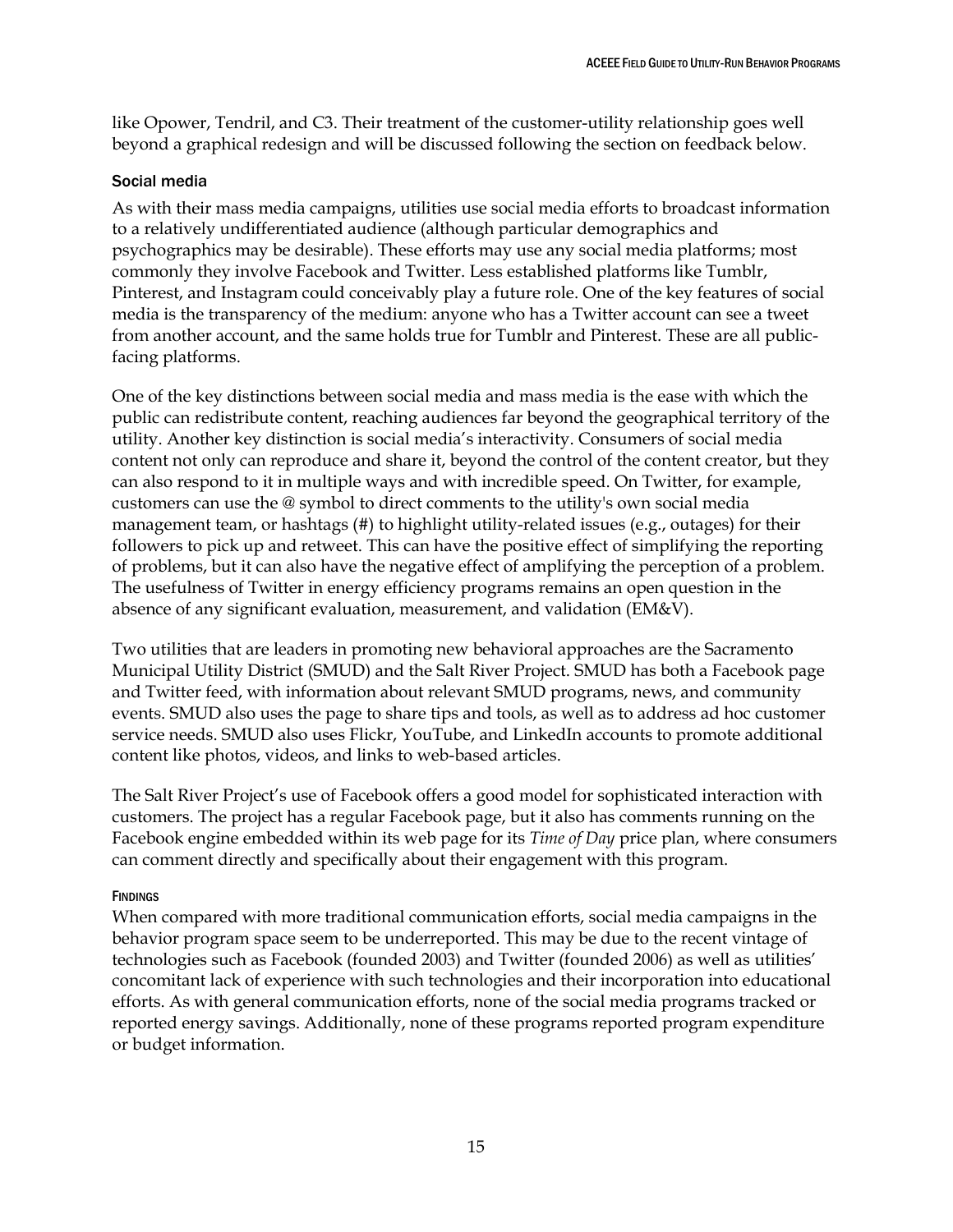## <span id="page-22-0"></span>Classroom education

Classroom-based education is another information-delivery platform commonly used in energy efficiency behavior change efforts. Classroom-based delivery is distinct from other forms of communication in several ways. In contrast to more general communication efforts, this type of program targets consumers by age group for specific information delivery. Further, educational programs use materials, media, and language suitable to the developmental stage of the target group.

Our research saw two program clusters, one for primary and secondary grades and the other for higher education. ASE, for example, runs two programs: *PowerSave Schools* in six states and Washington DC and *PowerSave Campus* at 23 colleges and universities.

Many programs in elementary schools take advantage of science-based curricular requirements. Another advantage is that parents often oversee their children's homework; therefore the message gets passed along, enhancing any other messages householders may be receiving through broadcast campaigns and enhanced billing.

The ASE programs are particularly interesting. Both at the K-12 and higher education levels, *PowerSave* not only encourages behavioral change in individuals such as turning off lights when exiting a room, but it also motivates participating students to become true energy activists who take part in transforming their site via infrastructural upgrades such as lighting change-outs. In addition, ASE provides tracking that schools can access monthly.

### **FINDINGS**

 $\ddot{\phantom{a}}$ 

We counted 22 educational programs, which have been in place on average for just under six years. However over 30% of the programs were launched in 2011 or later, suggesting that there has been an increased level of interest in these programs in recent years. Data on energy savings were generally unavailable, and most of these programs do not report the number of participants; however, for the ones that do, the range is 400 to 25,000. Five of the 22 programs are offered by ASE. Using data we received from ASE, we estimated the cost of saved energy of their *PowerSave Schools* program to be about six cents per kWh if we assume the savings last an average of 1.5 years. 11

It is important to distinguish between the K-12 schools program, where the savings reported are from immediate behavior changes, and the higher education campus programs, whose savings calculations include retrofits and upgrades (Harrigan 2013). The higher education programs can point directly to their impact on the environment through the retrofits and through the policy changes enacted at the local level as reported to us by ASE.

Cost of Saved Energy (in  $\frac{\sqrt{2}}{N}$  (C  $\times$  10<sup>6</sup>)  $\times \frac{\text{Capital Recovery Factor}}{\text{Beta}^3}$  $\frac{\text{Recovery Factor}}{\text{D} \times 10^3}$ . Capital Recovery Factor= $\frac{\text{A} \times (1+A)^B}{(1+A)^B-1}$ , where A =

<sup>&</sup>lt;sup>11</sup> Utilities use CSE to compare energy efficiency with other energy sources. In this report we are reporting the CSE in \$/kWh (and \$/therm). We are using a levelized cost to be able to compare programs of different duration. The formula for establishing this levelized cost is common across ACEEE publications:

Discount Rate;  $B =$  Estimate measure life in years;  $C =$  total program cost in millions of dollars; and  $D =$  Total MWh saved that year by the energy efficiency program. For these calculations, we estimated an average measure life of 1.5 years based on our review of the limited available data. This estimate is subject to a high degree of uncertainty and is an important subject for further research.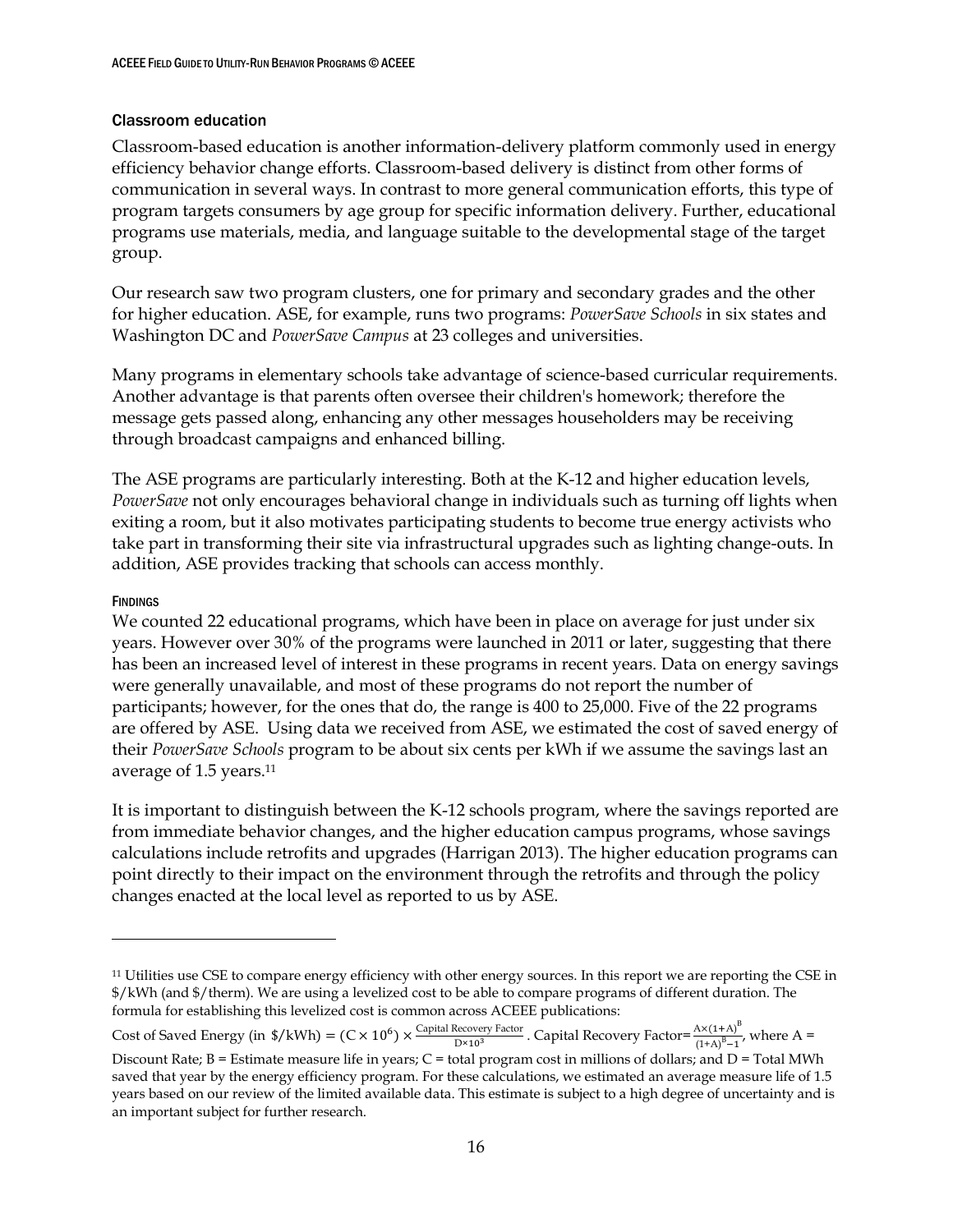Other than being organized by age-based cohort, the demographics of program participants are outside the program vendor's control. For K-12, they largely reflect the makeup of the region in which they are situated. Geography has less of an effect on demographics for higher education, but it is still a factor. Attendance is mandatory in the K-12 cohort, which biases the sample, as it is neither opt-in nor opt-out.

### <span id="page-23-0"></span>**Training**

Training is distinguished from education in several ways: setting, activities, purpose, and the presence of an incentive structure. Training is oriented toward adults, and this removes the mandatory aspect of attendance in favor of providing incentives for participating. One of the most common settings for energy-related training is the workplace, whether it is a commercial or industrial establishment. In a commercial setting, the primary focus might be on managing individual plug-loads through the creation of good energy hygiene in turning off the personal computers, printers, and monitors that are responsible for the majority of energy consumption under the control of individuals (as opposed to cooling and lighting) (Kwatra, Amann & Sachs 2013). In industrial settings, training is likely to concentrate on production processes and the interaction of employees with systems and software that regulate energy use. An example of this approach is the Energy Trust of Oregon *Kaizen Blitz* program, an intensive team-based strategy where groups identify local issues and recommend solutions (Crossman & Brown 2009). Despite some progress, however, little to no work has focused on the implications of habit and kinetics (the complex of motions needed to accomplish a task) for energy consumption in manufacturing.

Because the workplace is a common setting for training, at a minimum the implied incentive is the regular pay employees receive for attendance and participation in company-mandated events. In addition, some programs may offer the opportunity for prizes. *Cool Choices* of Wisconsin and the online program *Practically Green* are two non-utility-based examples. Both offer customized workplace solutions for engaging employees in energy saving and other sustainability practices. According to the executive director of *Cool Choices*:

Prizes vary from location to location. Typical prizes are \$5.00 coffee gift cards, a water bottle, etc. In some companies, prizes are corporate swag. The most important prize at a law firm where we implemented recently was getting your photo taken with a trophy as the Cool Chooser of the Week. Folks didn't get to keep the trophy but their photo was posted on the corporate intranet.(Kuntz 2013)

#### **FINDINGS**

We counted 17 training programs, 5 of which were aimed strictly at improving industrial practices, and the remainder with a mixed focus on the commercial sector (e.g., foodservice and contractors) and even residential (through low-income assistance agencies). Only 5 of the 17 programs provided information on their annual budget, which varied from \$200,000 to \$75 million, averaging about \$5.5 million. The programs date back only to 2005, suggesting that the behavioral component is relatively new. (Energy efficiency training definitely predates 2005.) Unfortunately, none of the commercial and industrial programs reported the energy savings achieved, and only one, Efficiency Vermont's *Energy Leadership Challenge*, reported participation, with 23% of the targeted set of commercial customers participating. Without further data, we do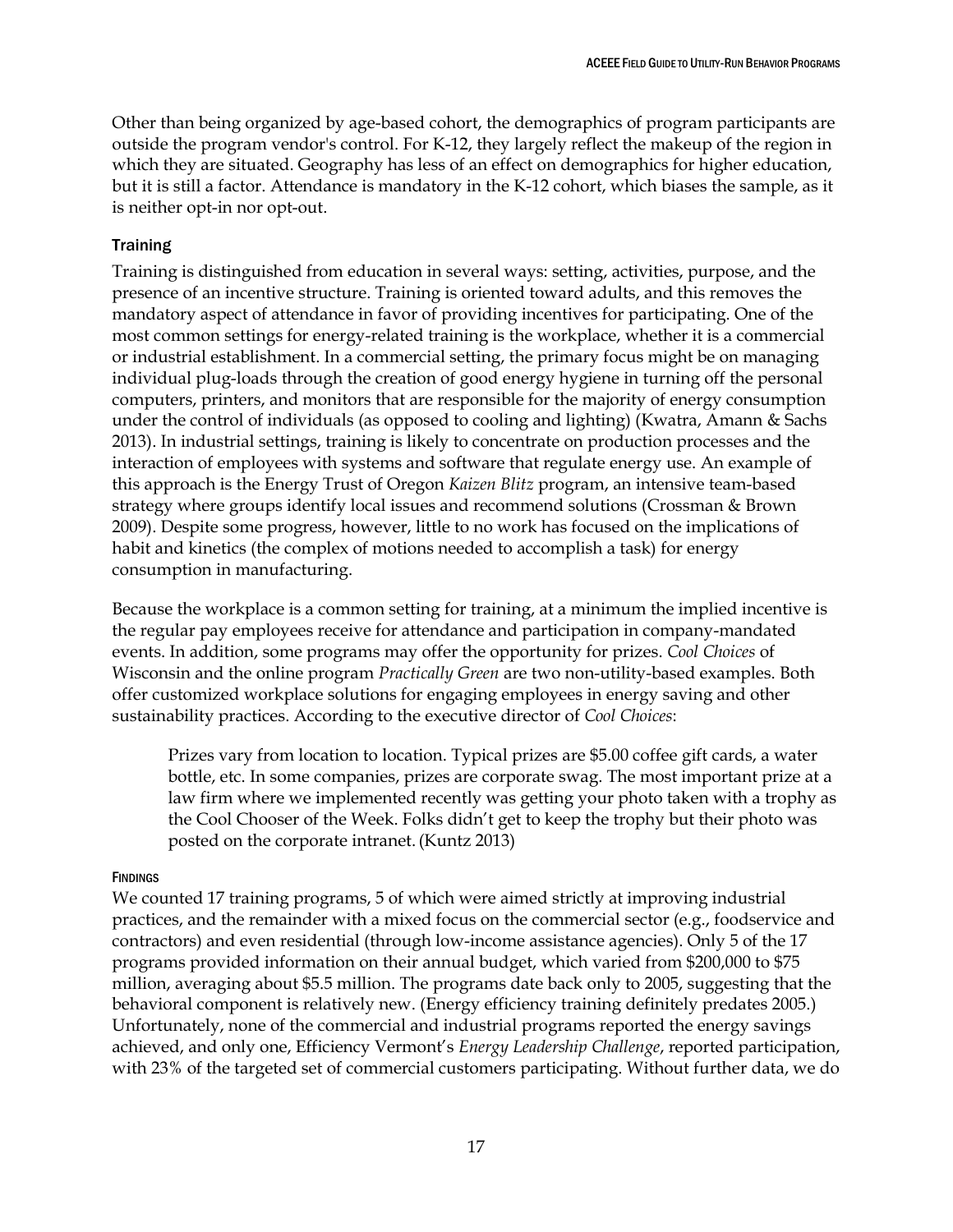not know if this is a favorable percentage. None of the programs provided estimates of energy savings.

## <span id="page-24-0"></span>*CALCULUS*

We placed behavior programs that rely on consumers making economically rational decisions in the family called Calculus. Our use of the term "rational" is worth clarifying, since it has several definitions depending on the discipline using it. In addition, people make decisions that may seem rational in one sphere but not another, for example, when they buy a fast food "value meal." This meal delivers more calories for the money, but at the same time it undermines longterm health by delivering more of those calories via fat than is nutritionally necessary. People may also make rational decisions in one sphere (psychological) while being irrational in another (economic) when they choose a shorter-term goal (e.g., investing in an entertainment center) over a longer-term goal (investing in energy efficiency).

The term "rational" in this section involves the practical weighing of risks, benefits, and payoffs to come to an overt decision regarding action. Utility-run behavior programs that take advantage of rational ways of thinking may give consumers feedback, engage them in games, or provide some form of incentive, whether it is cash, rebates, or free products. Any program that involves a clear economic tradeoff in a direct exchange between activity and result belongs in this family.

Calculus includes the following categories:

- *Feedback*. Includes real-time feedback and asynchronous feedback.
- *Games*. Includes competitions, challenges, and lotteries.
- *Incentives*. Includes cash, rebates, and subsidies.
- *Home energy audits*. Includes free and market-rate, as well as what we call audit +, where products are included either as do-it-yourself (DIY) or direct install.

## <span id="page-24-1"></span>Feedback programs

In 2010 ACEEE published a major report on feedback and its potential to save energy and money for consumers. The publication, *Advanced Metering Initiatives and Residential Feedback Programs,* reviewed a set of programs and found that on average they reduced individual household electricity consumption by 4% to 12% (Ehrhardt-Martinez, Donnelly & Laitner 2010). The authors also estimated that, on a national scale, feedback programs for the residential sector might generate electricity savings of up to 6% of total residential electricity consumption. This is something ACEEE has discussed in more detail elsewhere, in *Results from Real-Time Feedback Pilots* (Foster & Mazur-Stommen 2012) as well as in *Tamagotchi Buildings Project: Environmental Cues in Context* (Mazur-Stommen 2012).

Many programs use advanced metering to generate data on a household's consumption of energy. Feedback about energy consumption may be either real time (immediate) or asynchronous (delayed). The more recent the time frame, the more effective the feedback in changing behavior (Ehrhardt-Martinez 2011).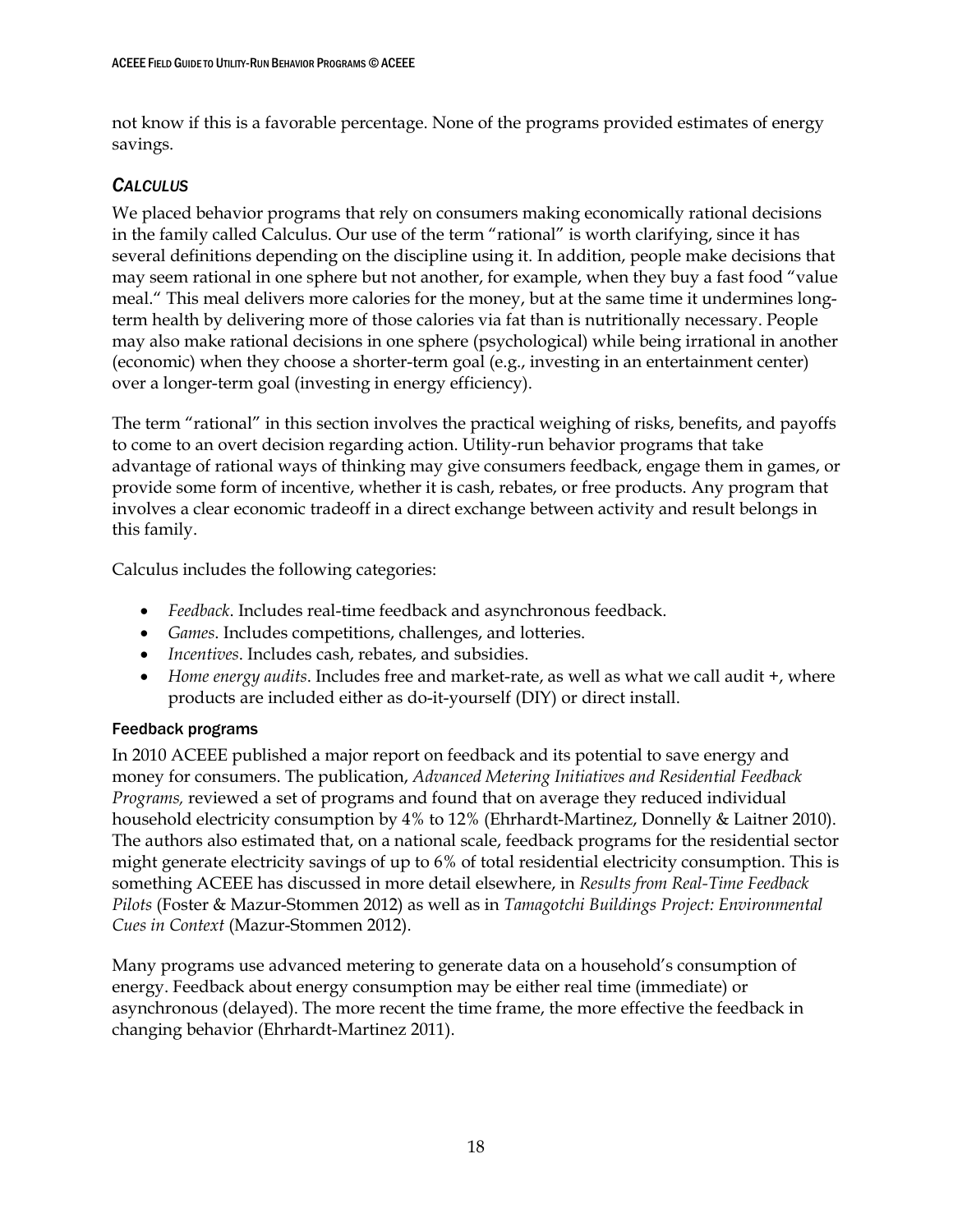#### REAL-TIME FEEDBACK

Unlike a generic insert with tips that comes on a schedule with the bill, feedback can be delivered in real time. With real-time feedback, the communication channel is dissociated from the spatial location of energy consumption. One example of the use of advanced metering in combination with online accounts is a program in which consumers can have their energy consumption data delivered to them via text message wherever they happen to be. Thanks to the rapid proliferation of smartphones



In-Home Display

and to Moore's Law, <sup>12</sup> the processing power carried about in the hands of the everyday utility consumer means that utilities can more easily share data through better interfaces, at shorter and shorter intervals. Web widgets, smart phones, and in-home displays are all used in feedback campaigns; for example, Pacific Gas and Electric piloted a program jointly with Honeywell and Opower that pushed messaging to smart phones and gave homeowners the ability to control a household thermostat remotely.

#### DYNAMIC PRICING

Dynamic pricing, also known as critical peak or time-of-use pricing, alerts consumers to changes in their rates based on the level of consumption in their region during a particular period. In theory, these pricing schemes should provide information that consumers find relevant and on which they base their decision making about energy consumption. These programs attempt to manage load distribution through changing consumer awareness and behavior. They use a form of feedback in which units of energy consumption are posited as equal units of monetary consumption. The idea behind such schemes is that there exists a straightforward relationship, or equivalence, between the two units being consumed, and that changing one will change the other in an almost linear or logarithmic fashion. Dynamic pricing programs often straddle the line between real-time and asynchronous feedback channels, but with smart metering and the slowly declining price of in-home displays, the trend will be for energy efficiency and demand-side management programs to merge.

#### **FINDINGS**

 $\overline{a}$ 

We identified 23 utility-run real-time feedback programs in our analysis, most of them instituted since 2007, with the oldest belonging to Salt River Project (circa 1994). The smallest utility had a customer base of 200,000, while the average customer base was 1.6 million. The cost of the feedback programs varied dramatically, ranging from a low of \$75,000 (a pilot) to a high of \$3.5 million. Removing the pilot program that had a very small sample and leaving only

<sup>&</sup>lt;sup>12</sup> Intel co-founder Gordon Moore noticed in 1965 that the number of transistors per square inch on integrated circuits had doubled every year since their invention. Moore's Law is the observation that this trend will likely continue into the future. Since then, the number has generally doubled about every 18 months.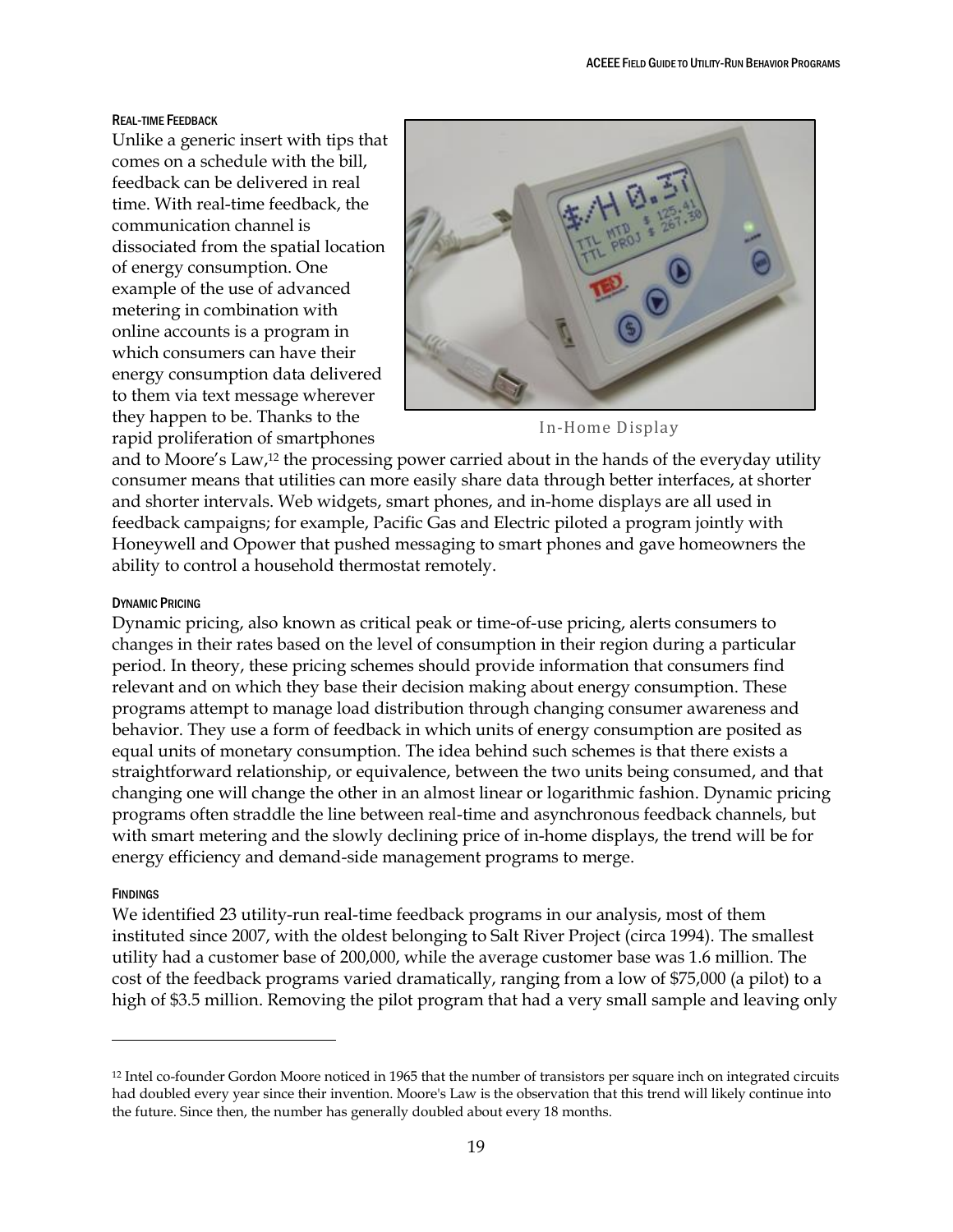full-fledged programs gave us an average annual cost of \$1.2 million. The high capital costs involved in developing and deploying a full-scale feedback program mean that these programs' appeal may be limited to larger public and investor-owned utilities or joint efforts by smaller utilities. Public and private entities engaged in these programs at a nearly identical rate.<sup>13</sup>

The Sacramento Municipal Utility District is currently running a large pilot program called *SmartPricing* that delivers information about pricing (differentiating between critical peak and time of use) via in-home displays. This district saw peak loads decrease by 6 to 13% depending on audience segment (Potter 2013).

## ASYNCHRONOUS FEEDBACK (HOME ENERGY REPORTS)

 $\overline{a}$ 

Asynchronous feedback programs, such as the home energy reports offered by Opower and others, compare a household's energy use to that of similar households and provide relevant energy conservation tips. Home energy reports deliver their customized information either at regular intervals (e.g., monthly) or irregularly, such as whenever a customer decides to visit a website or her online account. This strategy differs from enhanced billing in that the purpose of providing energy consumption information is explicitly to steer consumer behavior towards more efficient practices. Further, the purpose of the information exchange is to create a relationship between the utility and the customer, which can then become a springboard to deeper and more regular interactions such as participation in other programs offered by the utility.

Home energy reports take advantage of social dynamics to enhance the reception of their message. They are based on the social science insight that energy consumption practices are affected by processes and dynamics at the social level rather than by individual decision making alone. Work on social norms by Noah Goldstein and Robert Cialdini showed that providing information about socially normative behavior induces people to conform to the stated baseline, in this instance becoming more efficient with energy consumed in the home (Goldstein, Cialdini & Griskevicius 2008). We listen to peers and watch our neighbors and strive to conform as closely as possible to sets of established norms.

Utilities may either have their own private-label energy reports or engage third-party vendors. Without confirmation, it is difficult to identify which is which. We counted seven utilities that offered their own reports; we were told that two of them, Duke Energy and New Jersey Natural Gas, explicitly used behavioral science. That does not mean we believe these to be the only examples of this use.

<sup>13</sup> We discuss this in the *Results from Real-Time Feedback* report, where per-household costs to the utility ranged from \$100–870 with a mode of \$500 (Foster and Mazur-Stommen 2012).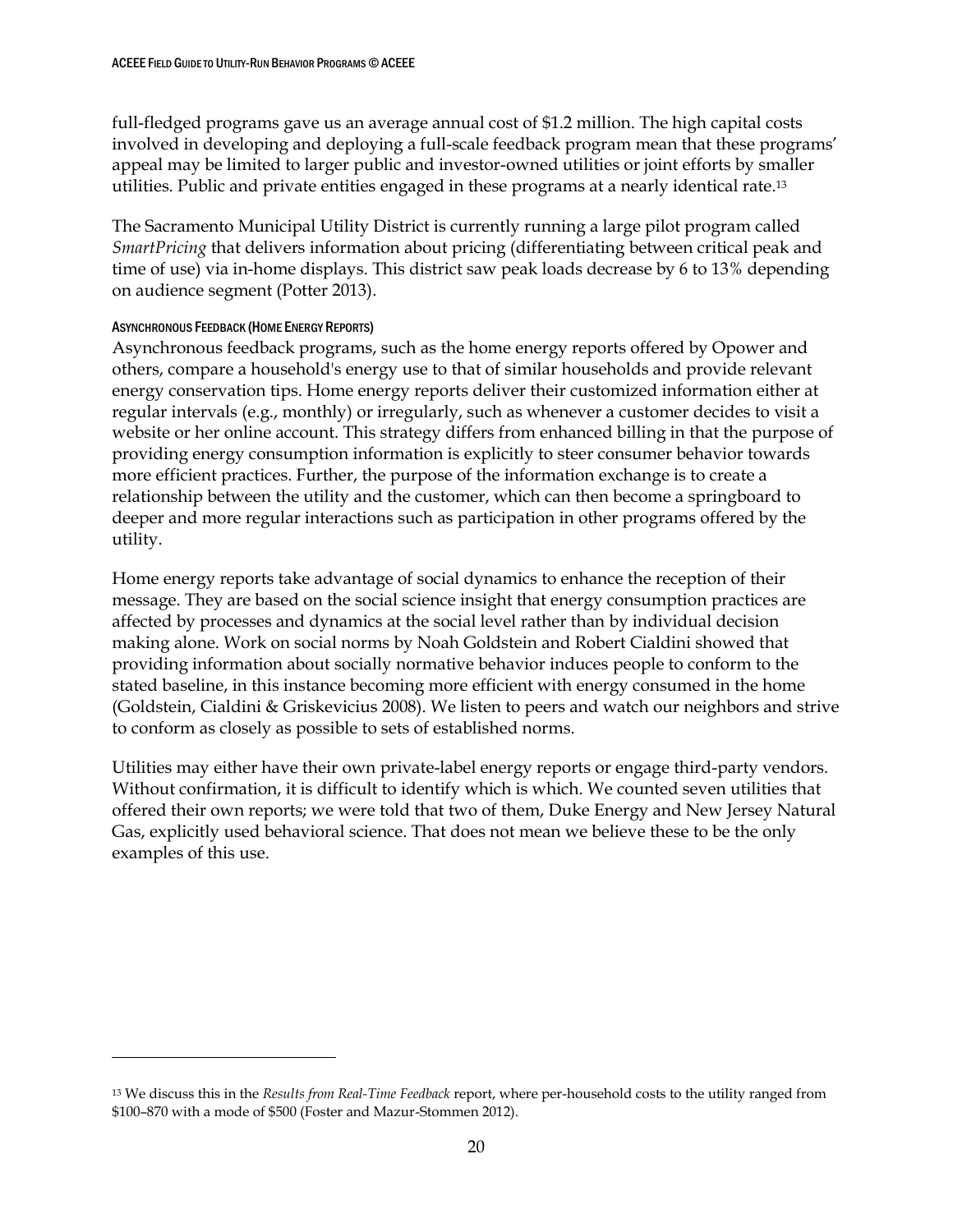#### ACEEE FIELD GUIDE TO UTILITY-RUN BEHAVIOR PROGRAMS



A home energy report from Energy.gov

Opower is one of the best known of several third-party vendors offering commercial platforms for the delivery of home energy reports; others include Tendril, Aclara, and C3. Over the past five years, these companies have been able to field large-scale pilots and full-fledged programs in partnership with an expanding list of clients. They also supply data mining services to analyze the information gathered about customer behavior. Opower alone now works with more than 60 utilities including their subsidiaries.

South Jersey Gas Company's *Take Control of Your Gas Bill* program, run on the Aclara platform, is an example of asynchronous feedback. It provides customers' natural gas usage on a website that also offers an online energy audit. The site links customers to the New Jersey Clean Energy Program, which offers details about statewide programs and incentives for which customers may be eligible.

## **FINDINGS**

We found seven utilities that offer self-created home energy reports, and most of those tend to be larger utilities. The smallest is Western Massachusetts Electric Company (176,720 customers in 2011) and the largest is Ameren in Missouri, with 1.2 million customers. The average size is around 750,000 customers (EIA 2013). Using data provided to us by NSTAR, we calculated the *Western Massachusetts Saves* home energy report to have a CSE of about 6 cents per kWh (\$0.06), which is lower than the retail price Western Massachusetts charges (\$0.15). Additionally, the company reported energy savings of 3.8%. If meeting a percentage target is the primary goal, private-label home energy reports may serve that purpose well.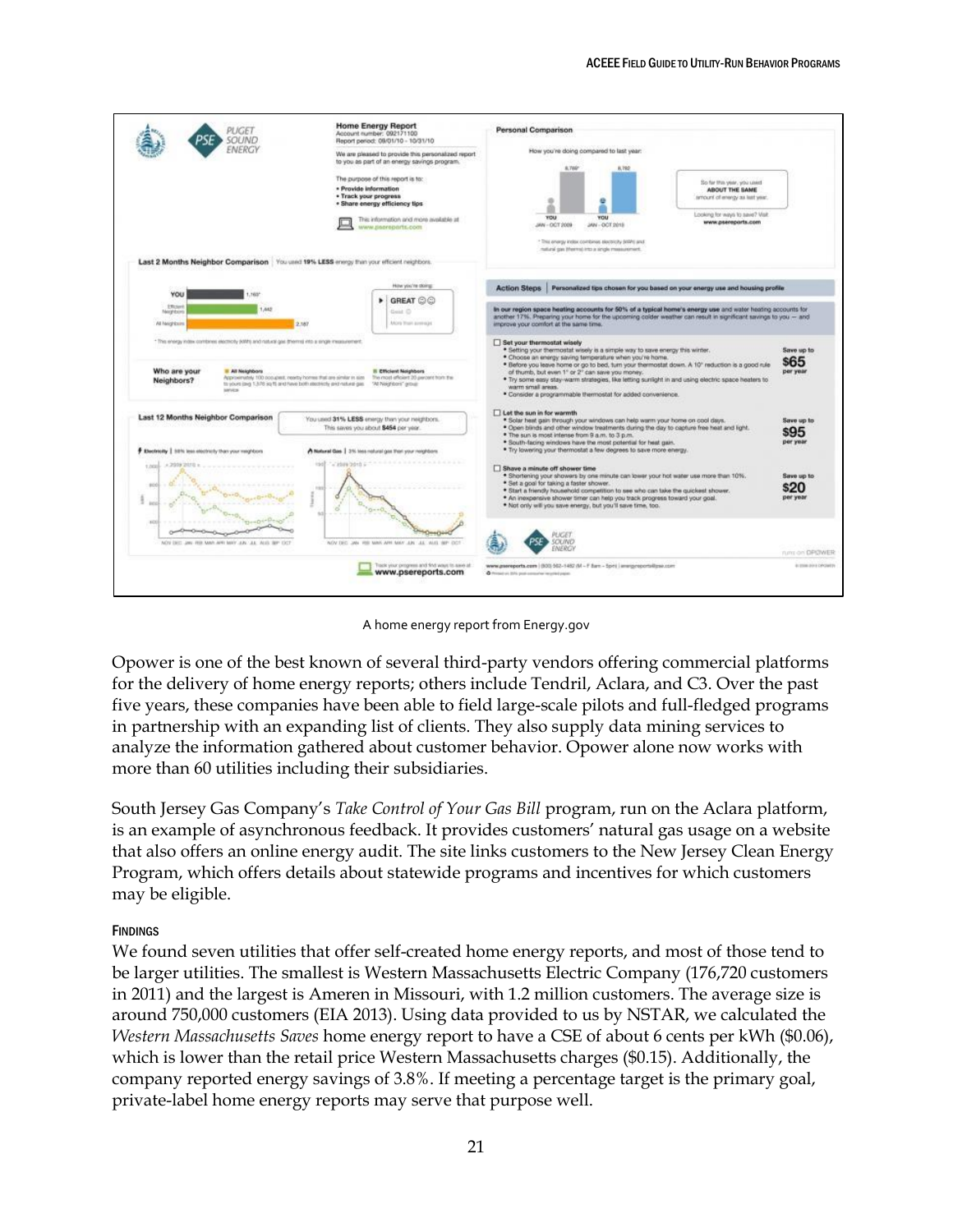Solid data on third-party reports were hard to come by. We tried to contact Tendril, Aclara, and C3 but did not receive responses to our queries. Since Opower reports are a proprietary product, we did not have access to reliable information concerning their costs. We recommend that utilities interested in the CSE of Opower programs research that information directly. One striking fact is the range in size among utilities who run programs on the Opower platform, from tiny White River Valley Electric Cooperative, with 2,143 customers, to giants like Duke Energy and National Grid, which have seven and eight million customers respectively (EIA 2012). The wide range of scale combined with a limited number of participating utilities makes useful comparisons difficult.

For the three electric programs where we could find both program cost and savings, the Opower CSE was 8 cents per kWh (\$0.08) based on our estimate of an average 1.5-year savings life. For the two gas programs, the Opower cost per therm was less than two-tenths of a cent (\$0.0018). Further analysis is needed with larger sample sizes, as the electric figure strikes us as high and the gas figure, low. It is worth mentioning that with opt-out design, participation in Opower programs averaged 92%.

Hunt Alcott (2011) found that Opower's deployment of proprietary home energy reports combined with customer data mining has led to documented energy savings (Allcott 2011) and persistence (Allcott and Rogers 2012). According to Alcott, the energy consumption of households receiving home energy reports from Opower decreases on average by about 2% compared to households that do not receive such treatment. Opower and other firms have been able to deliver this figure with the regularity necessary to qualify as savings under state regulations and at a large enough scale to have a meaningful impact on utility bottom lines. In terms of persistence, results are much longer lasting following a two-year program than they are in the intervals between the initial Opower reports.

## <span id="page-28-0"></span>Games

Game-based programs include Efficiency Vermont's *Vermontivate* and the city of Palo Alto's *LED Contest*. Games are generally dependent on both social interaction and reward mechanisms to be engaging. A game without monetary compensation gives players a chance to enhance their social status by demonstrating more skill, deeper knowledge, or greater cultural competence than their opponents. Even solitary games are played socially against the player's past self or against others who play remotely. In addition, simply playing the game makes the player happy. This pleasure is an intrinsic value. On the other hand, many people are motivated to engage in lotteries and other competitions solely by the possibility of winning a prize or other reward with extrinsic value, something that can be used or exchanged in the material world. The act of scratching off a lottery ticket may not be intrinsically fun; the potential reward is the motivator.

Our taxonomy divides games into competitions, challenges, and lotteries, strung along a continuum from most socially rewarding to most economically rewarding.

## **COMPETITIONS**

Competitions involve multiple persons or teams of people striving with each other in quest of a reward. These are the most social of the three subtypes of games, with personal interaction a major factor in engaging participants. Competitions may be interpersonal, communal, intercommunal, or campus-based. Intercommunal competitions like the Kansas-based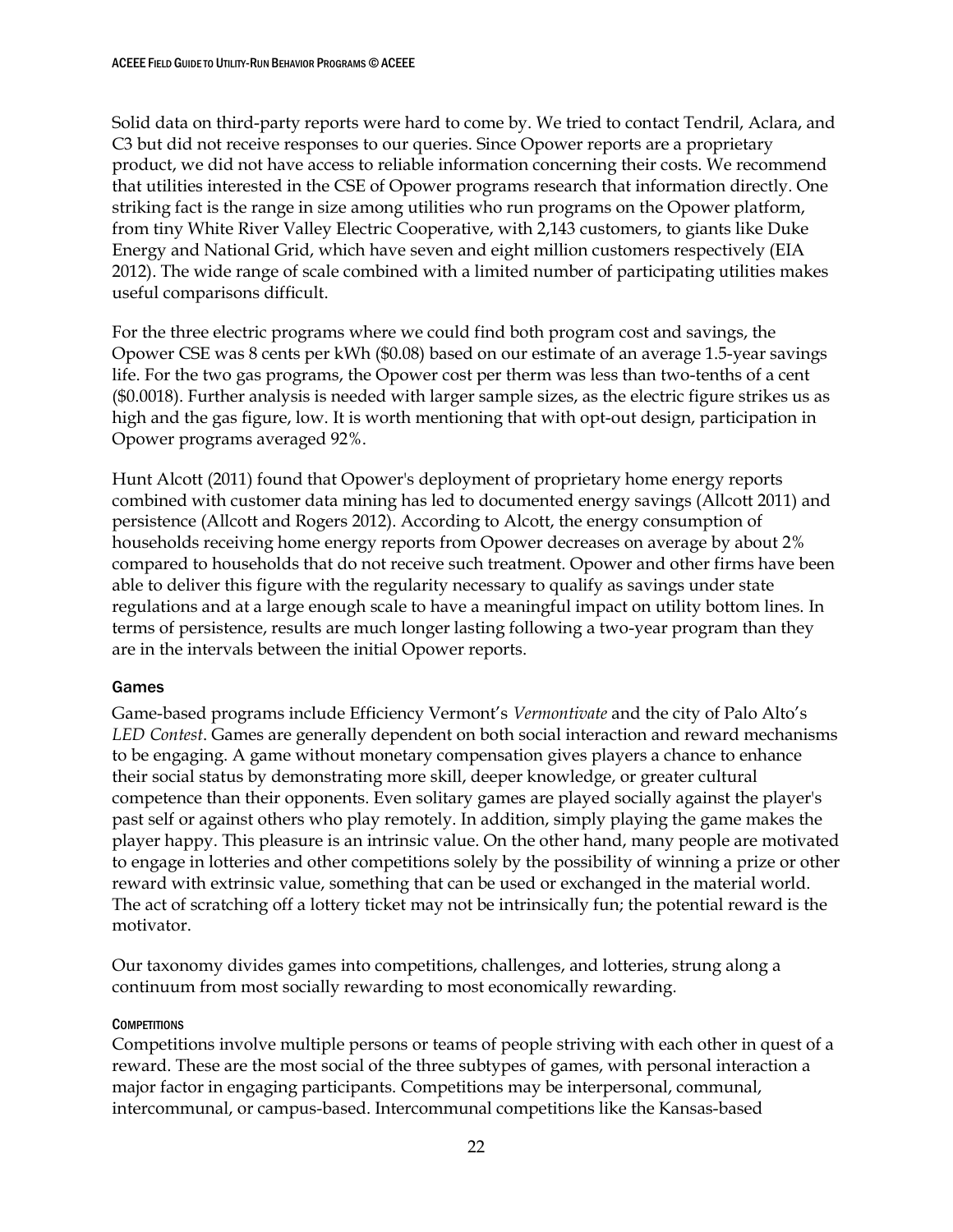*TakeCharge Challenge* pit neighborhoods, cities, and even regions of a state against one another. As another example, Fortis BC held *An Hour in the Dark* for Earth Hour in 2010. This was an inter-community challenge where any customers (residential and commercial) who wished to participate were asked to make an online commitment to turning off lights and other energyconsuming equipment deemed nonessential for the hour. The community with the greatest participation won a \$15,000 energy makeover for a public building of their choice.

#### **CHALLENGES**

Challenges typically involve an individual, household, or community trying to improve over its own baseline as opposed to outperforming another group. In 2012, the Public Service Company of New Mexico held a three-month-long *Energy Saver Challenge* that rewarded the two customers who saved the most energy over their consumption the previous year. Another example comes from Puget Sound Energy (PSE), where PSE offered \$50,000 in prizes from Feit Electric to customers who earned the most points during the promotion period. According to PSE:

Customers earned points by exchanging bulbs and participating in activities at a PSE Rock the Bulb Tour event; volunteering with Project Porchlight in their community; reducing their home energy use during the month of October '09; and recruiting up to 20 friends to participate.<sup>14</sup>

#### **LOTTERIES**

Lotteries fall at the economically rewarding end of the games spectrum. Winning is based primarily on chance, although there may be an antecedent filter for participation. An example of the latter is Hydro-Quebec's *Energy Wise Home Diagnostic*, which required participation in an audit for eligibility to win a car (LaLonde 2008).

#### **FINDINGS**

We counted eight utility-run game-based programs since 2003, with the majority arriving on the scene after 2009. We found that games are equally popular with public and investor-owned utilities, with customer bases numbering between half a million and a million. The reported cost of the games ranges from \$3,000 to \$75,000. Of all utilities using a game-based program, only PSE tracked energy savings, with a reported 118,390 MWh saved in three *Rock the Bulb* campaigns. While the program manager was helpful in other ways, PSE did not provide us with their precise program costs, so we cannot determine the cost per unit energy of these programs.

#### <span id="page-29-0"></span>**Incentives**

 $\overline{a}$ 

Financial incentives like subsidies and rebates are an integral part of many utility programs. For example, Pepco's *Custom Incentives* program rewards nonresidential customers for such activities as improving the efficiency of energy management systems in commercial buildings. We include financial incentives in our taxonomy since they change the outcome of practicalrational decisions. At the same time, we strongly advise against referring to standalone rebate programs as behavioral.

<sup>14</sup> Puget Sound program entry for Association of Energy Professionals award in the category: Outstanding Achievement in Program Design and Implementation. Press Release.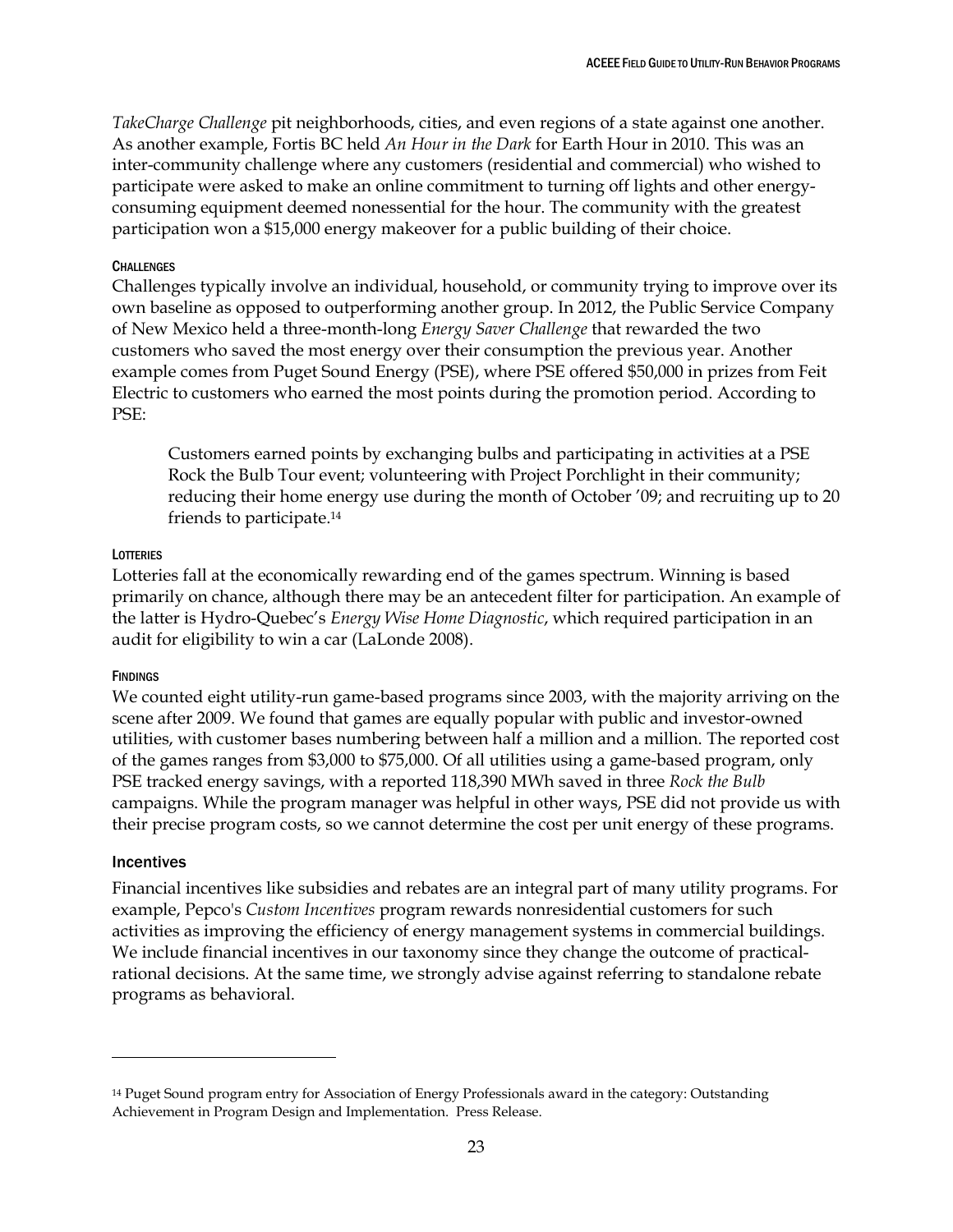The chief distinction among financial incentives is the mode of delivery: upfront, built-in, or on the back end. While there may be programs that give money directly to consumers for purchasing off-the-shelf energy efficiency products and services, we recorded none in our dataset. It is much more common either to subsidize the cost of the product upstream or to reward a purchase after the fact. The former is invisible to consumers, and while its impact on decision making may be profound, it is hard to argue that there is a relationship between pricing and situated action. The role of rebates as signifiers of worth rather than as a prompt for action is discussed in Mazur-Stommen 2011.

## **FINDINGS**

We counted eight programs offered under the ENERGY STAR label, but we left these out of the final taxonomy due to their technological orientation. In addition, utilities offer many more rebate programs than could be detailed in a project of this scope and focus. In the end, we included four subsidy and eight rebate programs. On average they ran for about two years, although Redding Utility had a program dating back to 2000. Only DTE Energy reported both cost and savings, for a CSE of 3 cents per kWh (EIA 2013). Information about program cost was not available for any of the other programs.

## <span id="page-30-0"></span>Home energy audits

Baseline home energy audits deliver personalized data about home energy performance to householders with the expectation that information delivered will result in action taken. Unfortunately, research has not established such a direct relationship:

Most home energy audit and retrofit programs are rooted in a physical-technical-economicmodel (PTEM) of energy consumption (Lutzenhiser 1993). The house is a physical system, the envisioned solution of increased energy efficiency is technical, and the chief criteria for the worthiness of these solutions are economic. . . . To the people who live in them, however, homes are not neutral technological settings, and increasing the home's technical energy efficiency may rarely be of much fundamental interest (Ingle et al. 2012b).

This lack of interest is evinced by the fact that uptake of post-audit recommendations remains low, despite consumers reliably stating that they are interested in purchasing energy-efficient appliances (CFA 2011) and homes (Fingerhut 2011). This gap between attitudes and actions has been described as "the energy efficiency gap." According to figures from the U.S. Department of Energy Office of Energy Efficiency and Renewable Energy, fewer than 1% of homes have had energy retrofits (Palmer et al. 2011).

Regardless of home energy audits' actual effect on energy consumption behaviors, audits do encourage consumers to participate in incentive programs, purchase energy-efficient products, and use them in the home or as part of the building envelope.

Utilities can provide audits at no cost or at market rate, directly or through a vendor. Anecdotal evidence suggests that free audits may have lower follow-through than those paid for by the consumer. Some programs offer do-it-yourself versions of home energy audits, with utilitysponsored kits for measuring energy consumption often available for checkout from public libraries. As an example, the Public Service Company of New Mexico donated in-home plug-in meters that display electricity usage (called Kill A Watt™ devices) to public libraries in its service territory.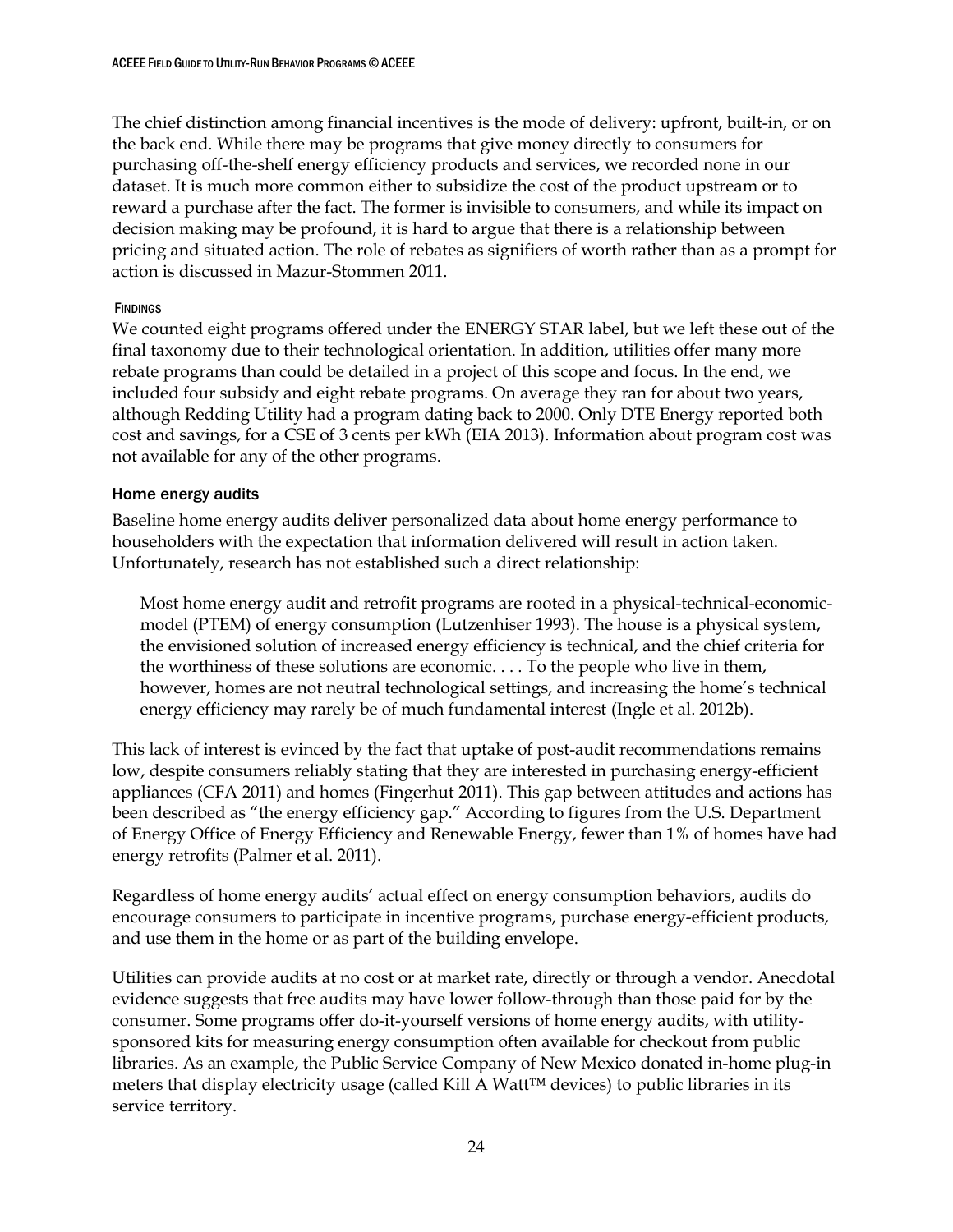Online energy audits are an area where the line between an audit and a home energy report may blur. One of the better ongoing examples of an online audit is the Southern California Edison (SCE) *Home Energy Efficiency Survey*, running since 1990. This survey, which can be completed via the Internet, mail, or phone, asks a series of questions about the home and its occupants' energy practices and provides a set of recommended actions. While this may seem like a forerunner of today's home energy reports, the interactivity between utility and consumer, as well as the highly individualized information elicited, distinguish it from those types of programs. Also marking it as different is the feature by which customers prequalify themselves for further engagement. SCE considers the survey enough of a unique proposition to run it alongside its Opower home energy reports.

In addition to home energy audits, which are informational only, we formulated an audit+ subcategory that involves audits plus products. For example, participants in the City of Palo Alto's *Green@Home* audit program received compact fluorescent light bulbs (CFLs), low-flow showerheads, faucet aerators, and a yard sign reading, "I'm a Green Neighbor."<sup>15</sup>

## **FINDINGS**

We found 18 audit programs with behavioral components, including 7 audit + programs, mostly following the Home Performance with ENERGY STAR's three-tier model.<sup>16</sup> With the exception of two programs (SCE and Lodi) that had run for many years, audit programs ran for three years on average. Most of the programs reporting costs were from smaller utilities such as Palo Alto and Lodi, with an average customer base of just under 300,000 households. The average budget was just under \$200,000 annually.

## <span id="page-31-0"></span>Installation

 $\overline{a}$ 

One of the fastest ways to change utility customers' interactions with energy is to change out the products in their homes. An implicit behavioral premise underlies this type of program, along the lines of the "foot in the door" socio-psychological response. The idea is that exposure to previously unknown products, and the resultant savings, will prompt householders to change their purchase decision making habits in favor of energy-efficient products. Consumers exchange their time (and sometimes privacy) in return for free products.

In direct install programs, the utility sends out a person or team to a customer's home to install low-cost energy efficiency measures. In do-it-yourself (DIY) programs, the consumer supplies time and labor but usually does not have to surrender privacy or information. Many DIY programs offer free products. Progress Energy of Florida gave out CFLs, weather stripping, wall plate seals, and thermometers as part of their DIY installation program.

Some DIY installation initiatives involve utility-sponsored television programs. One of the older behavioral programs, Alliant Energy's *PowerHouse TV*, has been running since 1996 in six broadcast markets across Iowa, Minnesota, and Wisconsin. Segments cover energy efficiency topics such as heating, lighting, and appliances. Rather than focusing on discrete tips, they

<sup>15</sup> This audit+ program appears to have been discontinued in favor of an Opower-supplied home energy report. See [http://www.cityofpaloalto.org/gov/depts/utl/.](http://www.cityofpaloalto.org/gov/depts/utl/)

<sup>16</sup> [http://www.energystar.gov/index.cfm?fuseaction=hpwes\\_profiles.showsplash](http://www.energystar.gov/index.cfm?fuseaction=hpwes_profiles.showsplash)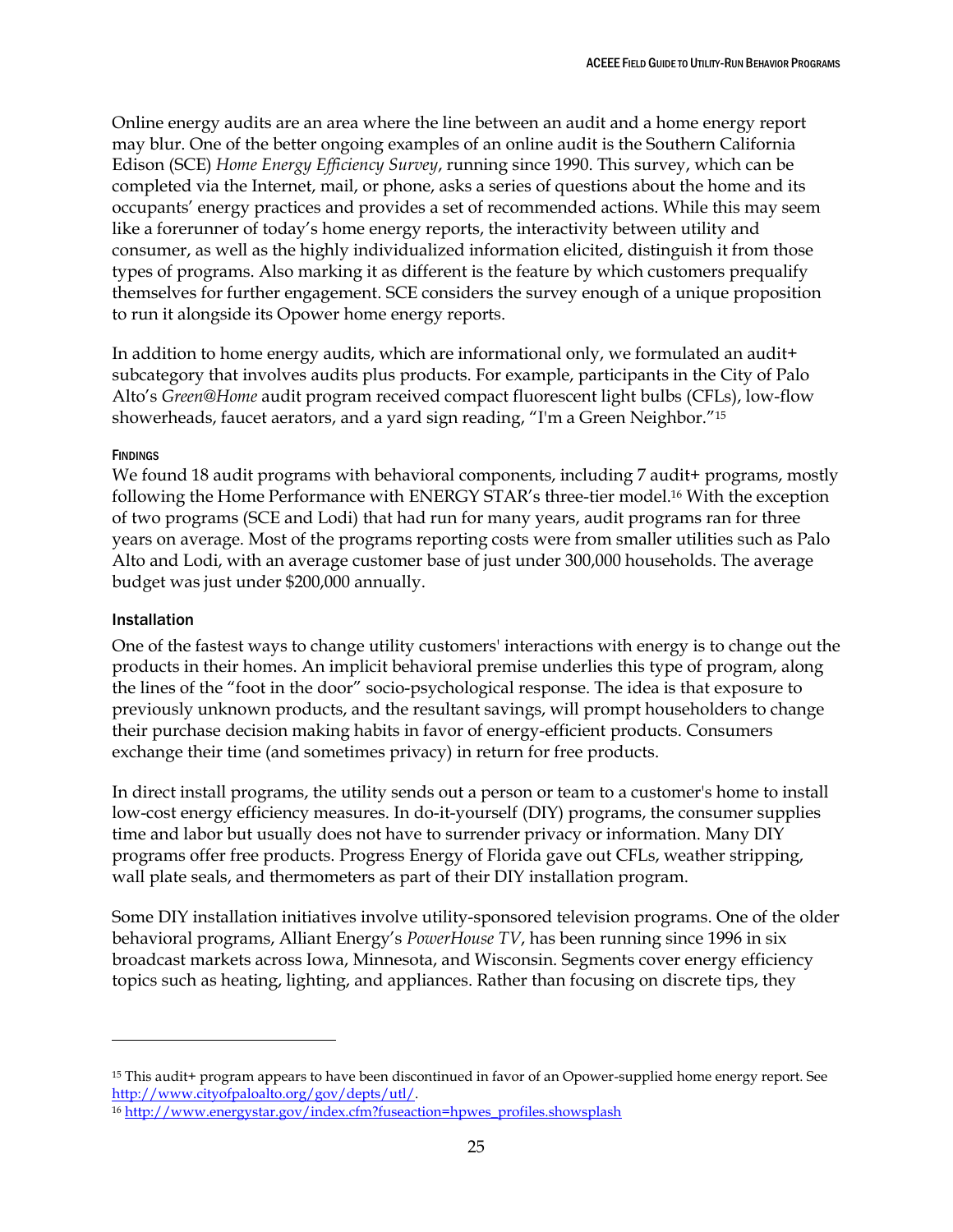emphasize choosing an energy-efficient lifestyle. Several web-only videos are also available at [http://www.powerhousetv.com/.](http://www.powerhousetv.com/)

## FINDINGS FOR DIY AUDITS AND INSTALLATION

We counted ten DIY programs running between 2008 and 2013. Excluding the long-running *PowerHouse TV*, they ran for two years on average. Eight percent of DIY programs gave out free products. Of the two programs that provided budget information, one cost \$300,000 annually and the other, \$500,000. None of the programs reported energy savings data.

# <span id="page-32-0"></span>*SOCIAL INTERACTION*

This family encompasses all utility-run behavior programs that depend on social interaction for their effectiveness. The interaction can take place in person or online, and it can be abstract, as when utilities use social mechanisms such as reciprocity to induce behavior change. In contrast to the programs in the Calculus family, programs in this family do not activate the practicalrational form of exchange; rather, they feature the deeper impetus towards sociability and belonging experienced by most people on a daily basis.

Social Interaction includes the following categories:

- *Human scale*. Includes community-based social marketing, person-to-person efforts, ecoteams, and peer champions.
- *Online forums*. Includes any forum that foregrounds community-based or peer-to-peer horizontal communications.
- *Gifts*. Restricted to incentives that are non-monetary and upfront; generalized reciprocity.

## <span id="page-32-1"></span>Human scale

 $\overline{a}$ 

Some of the newest utility programs take advantage of some form of face-to-face social interaction. This interaction varies in intensity and duration. Participants at an outreach event may have only a few minutes with any one individual, yet collectively interact with hundreds of people in one day. A program such as *Neighborhood Saver* (which also includes the direct installation of low-cost energy efficiency measures in low-income households) can be relatively time consuming and labor intensive, as it includes an in-depth conversation between householder and utility representative. Eco-teams, which are popular in many settings including workplaces, may be involved in a series of events that also can add up to a significant time investment.

Programs in this category also differ in terms of organization, spanning a spectrum from individual encounters to community-wide events. At one end, Progress Energy in North Carolina has a *Neighborhood Saver* program that stresses one-on-one interaction. <sup>17</sup> In the middle are utilities such as Seattle City Light, which ran the Empowerment Institute's *Low Carbon Diet*  program using teams of five to eight persons. At the far end, community-based social marketing (CBSM) campaigns may involve hundreds of volunteers.

<sup>17</sup> <https://www.progress-energy.com/assets/www/docs/company/NCProgramRS-NES.pdf>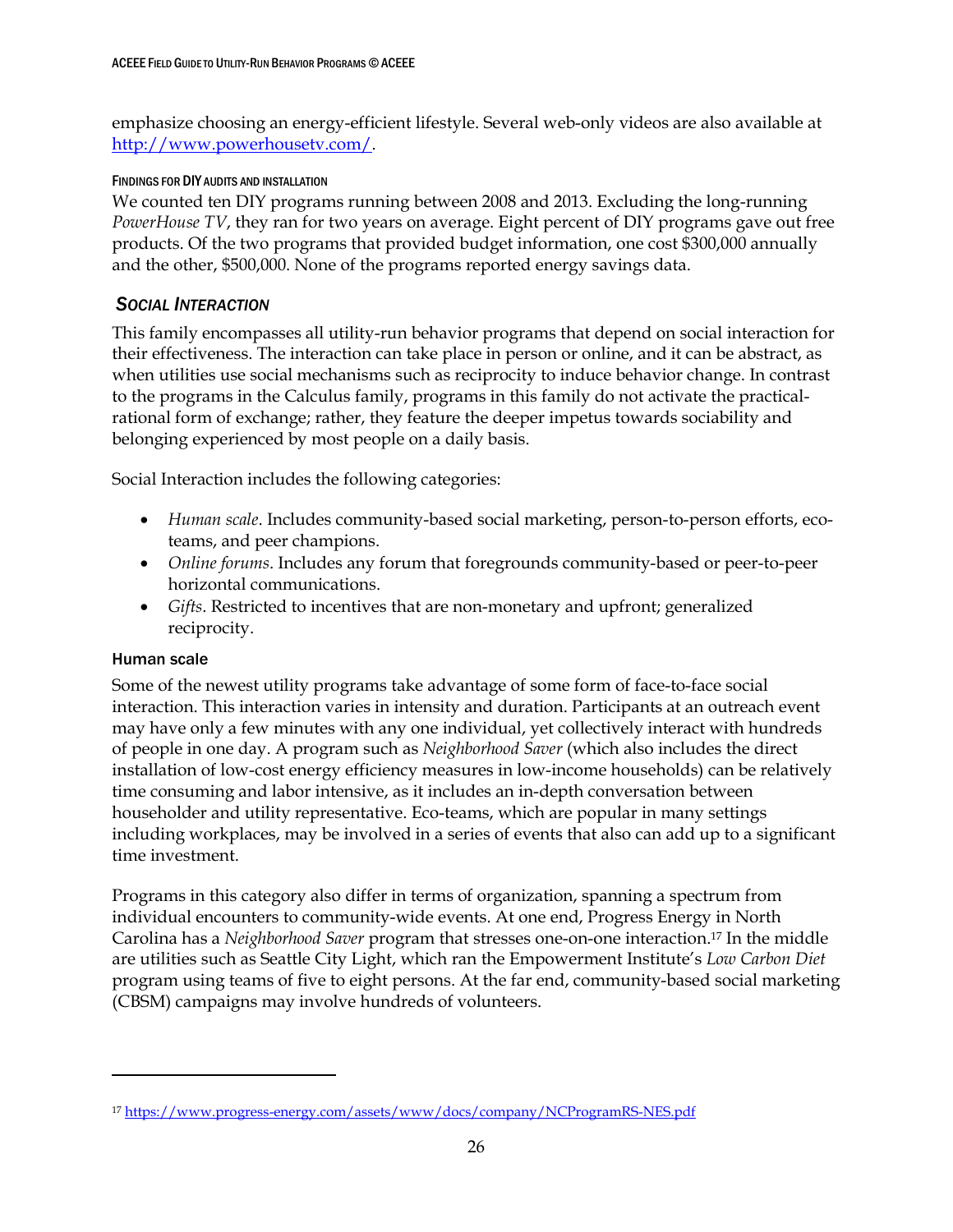CBSM targets the social context (a community) as opposed to the individual. CBSM recognizes that behavior is never isolated, but occurs under specific, local circumstances with both historically and culturally determined parameters. Working at the community level, CBSM practitioners use locally-based research to identify barriers to the implementation of a program. They also use human sociability to reinforce positive behavior change.

Engaging local innovators and early adopters, CBSM implements a program through social diffusion. By communicating through trusted social networks and making community-wide action visible, CBSM programs also activate the process of social norming. This process applies when we see the behavior of others and are prompted to understand it as widely accepted, socially supported, and therefore natural. Courses of action are most swiftly adopted when presented via actors with a high (local) status and in a context that is normative. Utilities that undertake a CBSM program will have an initial outlay of time and labor to identify barriers and reach innovators. But this outlay is ultimately offset by a reduced need for financial incentives, by higher savings, and by the spread and persistence of energy efficiency resulting from the new social norm.

### **FINDINGS**

We counted ten major CBSM campaigns since 2007. They appeal equally to public utilities and investor-owned utilities, which, according to our analysis, have run them at approximately the same rate. The smallest utility to report running a CBSM campaign was Omaha Public Power, with 352,182 customers (*Neighborhood Energy Efficiency Program*). The largest was the Ontario Power Authority, with over 12 million customers (*Project Porchlight*). CBSM campaigns are flexible enough to be used in a variety of settings: they have run with as few as 1,000 participants and with as many as 200,000. Although most campaigns run for only three to six months, they tend to have relatively high participation rates. Tucson Power's *Community Education* program, which began in 2011, partners with groups in neighborhoods, congregations, and workplaces. It reported 45% participation.

Four of the CBSM programs we counted ran under the *Project Porchlight* aegis. *Project Porchlight* is a program from the One Change Foundation, which provided us with results from an independent auditor. According to founder Stuart Hickox:

One Change worked with third-party polling and research firms for every campaign to verify the installation rate, impact on brand favorables of sponsors, and to identify shifts in attitudes toward energy efficiency, compared to control communities where program activities did not take place (Hickox 2013).

On average, a *Project Porchlight* campaign cost approximately \$4.4 million and saved 300,000 MWh, for a CSE of a penny per kWh (\$0.01). One utility that ran a *Project Porchlight* campaign, Puget Sound Energy, normally charges 10.37 cents per kWh, but with the campaign they are achieving CSE of less than a penny (\$0.009) per kWh. Table 3 shows data for the four *Project Porchlight* campaigns we analyzed.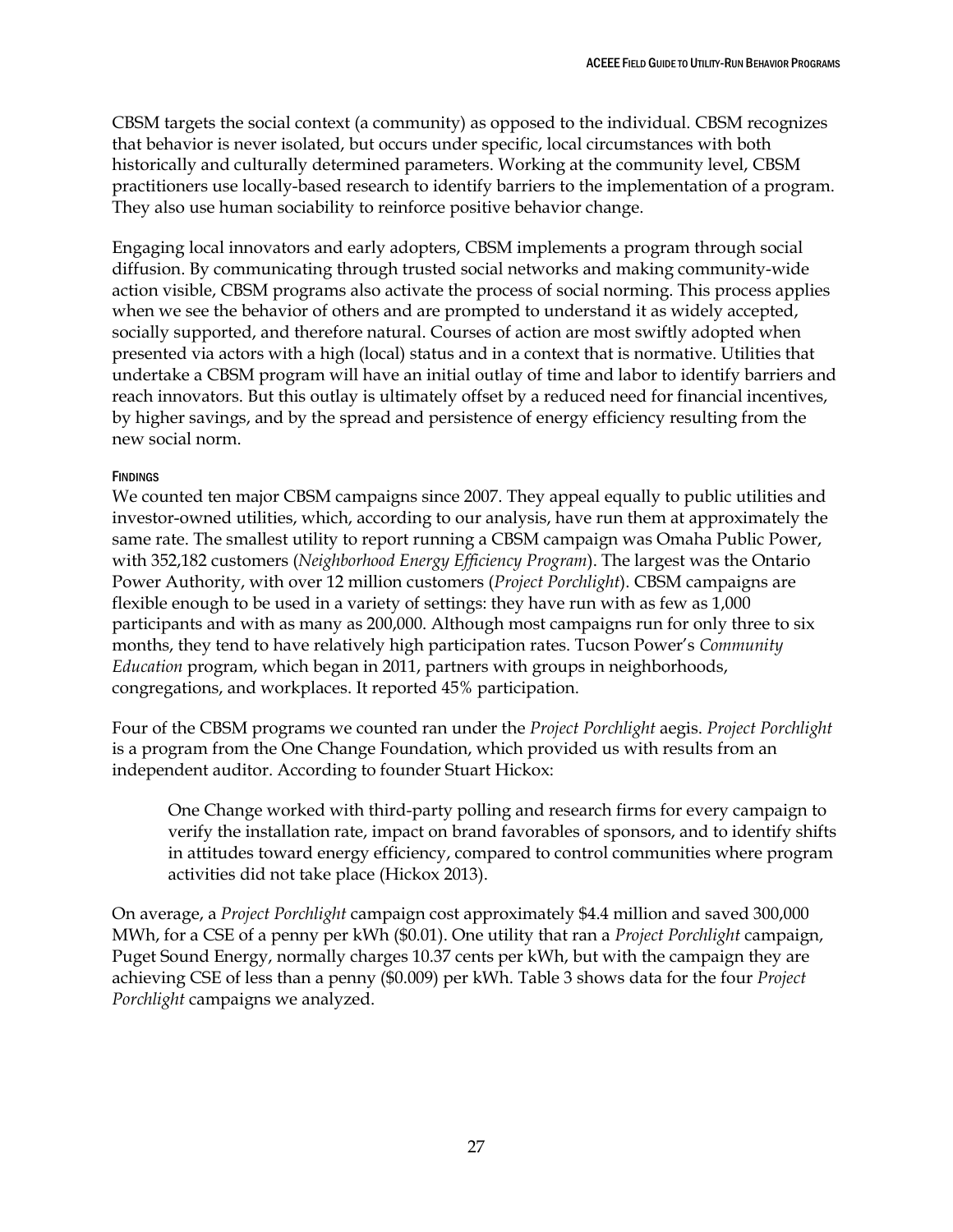|                                         | Year | Duration<br>(years) | Customers<br>served | Cost         | <b>Savings</b><br>(kWh) |
|-----------------------------------------|------|---------------------|---------------------|--------------|-------------------------|
| <b>Ontario Power Authority</b>          | 2007 | 0.3                 | 12,851,821          | \$3,500,000  | 300,800                 |
| <b>Puget Sound Energy</b>               | 2009 | 0.5                 | 957.025             | \$1,700,000  | 129.700                 |
| New Jersey Board of Public<br>Utilities | 2008 | 4.0                 | 8.864.590           | \$10,942,383 | 690.515                 |
| SaskPower                               | 2008 | 0.5                 | 490,000             | \$1,440,000  | 94.000                  |
| Total                                   |      |                     | 23,163,436          | \$17,582,383 | 1.215.015               |
| Average                                 |      | 1.33                | 5.790.859           | \$4,395,596  | 303,754                 |

#### Table 3. Project Porchlight Cost, Savings, and Customers Served

According to Stuart Hickox:

On average, on a per-contact basis, a complete One Change campaign costs approximately 3 times the cost of the reciprocity measure (bulb or other efficiency measure) that was used to stimulate the person-to-person engagement. The cost of the Project Porchlight campaign in New Jersey, for instance, where 1.3 million doors were reached, was approximately \$5.60 per customer, including the bulb.

CBSM programs may not be inexpensive in terms of upfront investment, but their return appears to be high and the payback period is short.

## <span id="page-34-0"></span>Online forums

At first glance online forums may look as if they belong with the other social media formats (e.g., Facebook), but in fact their setup, purpose, and usage differ significantly. We included in this category any forum where community-based or peer-to-peer horizontal communication was the primary mode.

Social forums are spaces where people can bring their own experiences and information. They are primarily for people to share their knowledge and so resemble a pool rather than a pipeline. User-generated content has equal status with that of the hosting entity. Participants have a voice in determining the value of content (e.g., by voting on posts) and instituting social norms specific to their community. Forums are typically branching rather than linear; topics may multiply and produce offshoots, while cross-posts wind through multiple conversations. People are free to use forums for their own purposes, meeting like-minded individuals and setting up communities that may evolve and extend beyond the original online setting.

## **FINDINGS**

The unique nature of social forums can pose significant challenges for utilities who want to use them to drive behavior change. An early example of a program centered on a social forum was the Sacramento Municipal Utility District's (SMUD) *OurGreenCommunity.org*, which ran in 2009, but was terminated due to low participation, weak momentum, and the lack of a critical mass of engaged participants. According to Bruce Ceniceros, the principal demand-side specialist for SMUD: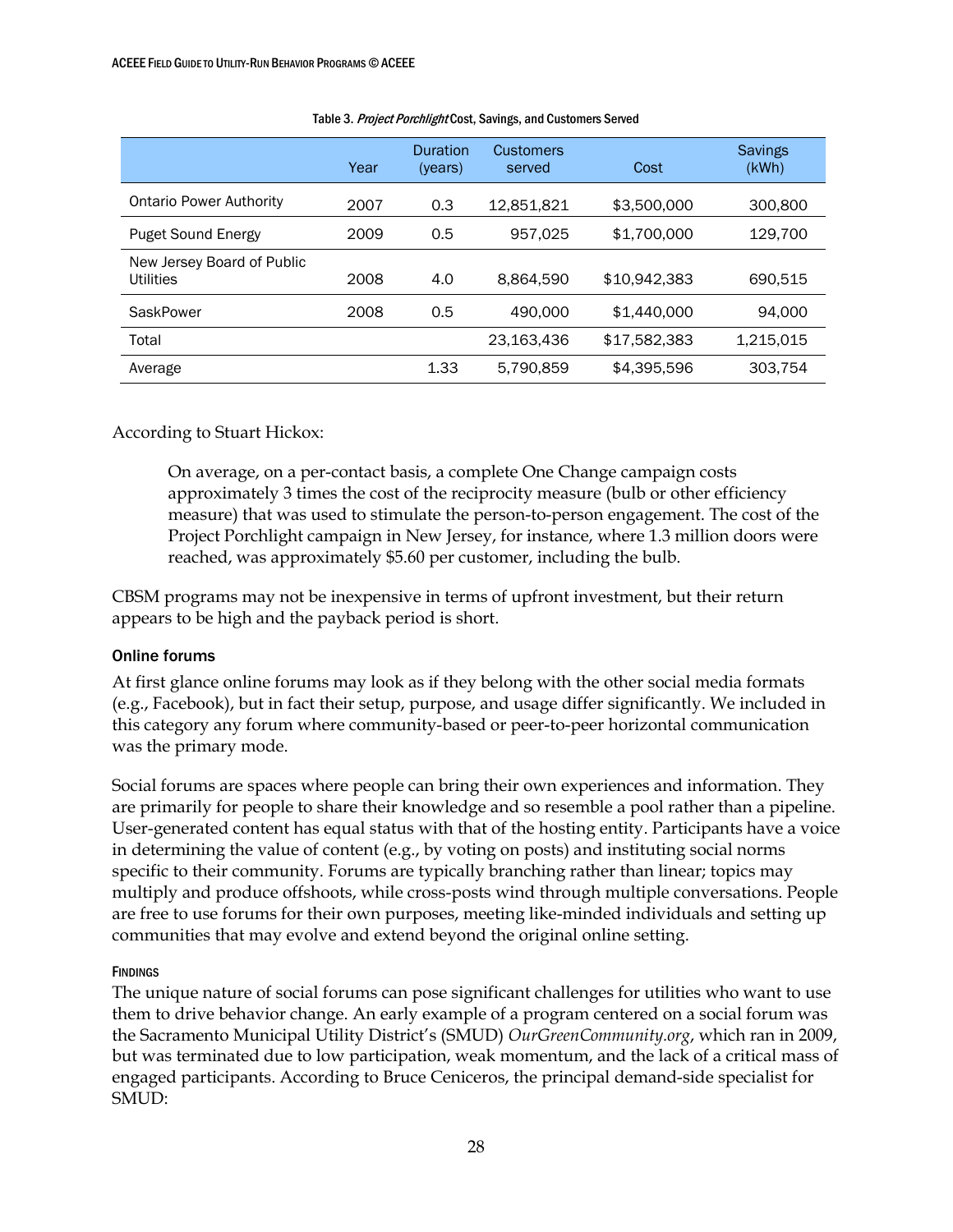In the post-mortem discussions, we hypothesized that there is a chicken-and-egg dilemma that is a barrier to the formation of new online social networks: that online forums have a hard time attracting new users until they have achieved a critical mass of current users that results in a robust level of discourse (e.g., ample posts, replies, comments, likes) . . . . Ultimately, we concluded that a better strategy would be to leverage existing popular social networks where people were already going (Ceniceros 2013).

One pilot program that appears to have successfully incorporated social forums is the Cape Cod Light Compact program, *Smart Home Energy Monitoring Pilot Phase 1*, also begun in 2009. It is a small sample, limited to 100 slots, of which 93 were filled. <sup>18</sup> That small group, however, saved an average of 9% off their monthly bills, due in large part to participation in the social forum. <sup>19</sup> In a subsequent phase of the pilot, the program expanded the intake of participants to 500 but dropped the online forum feature, resulting in lower associated energy savings. 20

### <span id="page-35-0"></span>Gifts and reciprocity

Reciprocity comes into play when we enter into a relationship of exchange with another individual. It has been the subject of research in disciplines such as social psychology, economic anthropology, and behavioral economics. Reciprocity tells us a great deal about how emotions, social structures, and money work when these forces are combined. Dennis Regan experimented with the strength of the need people have to return a favor or gift they have received, even when the gift was unrequested (Regan 1971). Robert Cialdini has also explored the ways in which the sequences and amount of gifts can affect the emotional willingness to reciprocate (Goldstein et al. 2008). In a follow-up to Cialdini, Elizabeth Keenan and her coauthors explored the impact of reciprocity on in-room energy consumption at a well-known resort. They found that the presence of an up-front gift, in addition to messaging and signed pledges, significantly boosted the likelihood that a hotel guest would participate in the sustainability effort (Baca-Motes et al. 2013).

For taxonomic purposes, we are limiting the denotation of reciprocity to what we might call a true gift, one that generates a weak obligation to reciprocate since there is no time limit or overt social code for its return.<sup>21</sup> Unlike programs in the Calculus family, programs in this category offer a gift that is non-monetary (i.e., it is not an economic incentive), upfront (as opposed to a subsidy, for example), and without stated expectation of a return of any kind. In the latter use it would be a reward and would trigger practical-rational ways of thinking as opposed to socialemotional ones. Examples of such pure gifts include CFLs, buttons with logos, or free trees (Riverside Public Utilities has such a program).

#### **FINDINGS**

 $\overline{a}$ 

Despite the common inclusion of upfront giveaways in home energy audit programs like Duke Energy's, we found that simple giveaways are typically characterized as marketing rather than

<sup>18</sup> [http://www.bpa.gov/energy/n/pdf/Cape\\_Light\\_Compact\\_Dec\\_2011.pdf](http://www.bpa.gov/energy/n/pdf/Cape_Light_Compact_Dec_2011.pdf)

<sup>19</sup> <http://www.capelightcompact.org/2011/03/28/shemp-phase-ii/>

<sup>20</sup> The material on the Cape Cod program has been presented at several events, including the 2011 ACEEE Market Transformation and EER conferences. Information about the current status is also available online at the Cape Cod website: [http://www.capelightcompact.org/ee/.](http://www.capelightcompact.org/ee/)

<sup>21</sup> We might also call this "generalized reciprocity," a term coined by anthropologist Marshall Sahlins (1974).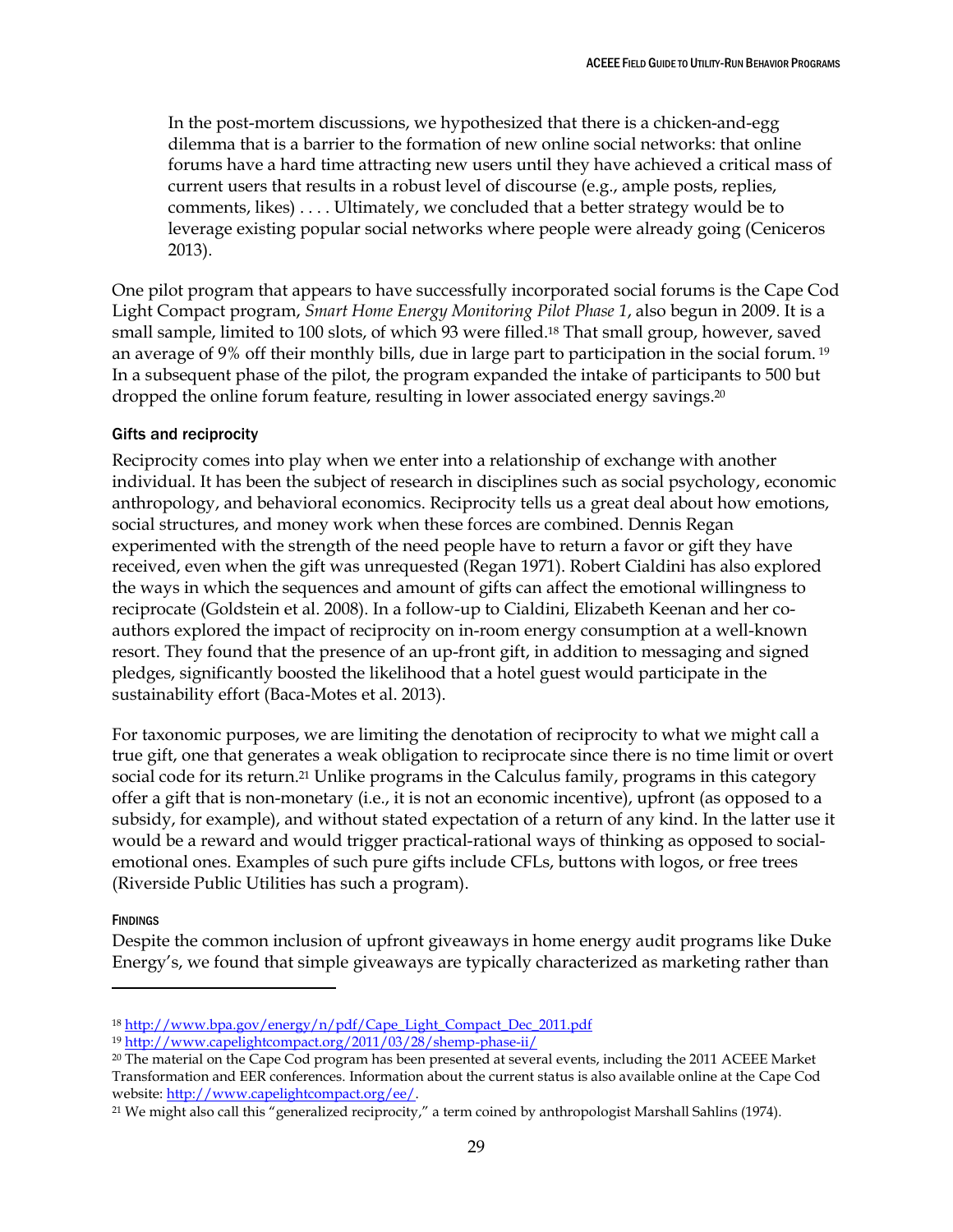as behavior-based programs, and thus outside the scope of this study. On the other hand, initiatives originally conceived as marketing have deeper social roots than is widely understood and could easily be reformulated as true behavior programs.

# <span id="page-36-0"></span>*MULTI-MODAL PROGRAMS*

Multi-modal behavior programs combine several types of approaches in a single initiative. Going further, some utility strategies have combined tactical approaches drawn from all three families of our taxonomy; these we call stacked programs. By selecting a minimum of one type from each family, these stacked programs simultaneously affect several key aspects of behavior. As we use the term, stacked programs are not simply a fortuitous assemblage of elements; they involve a deliberate design decision to incorporate social and behavioral science insights into energy efficiency programming.

The FortisBC *Energy Efficient Laundry* campaign may qualify as a stacked program as it draws elements from all three families. The program gives away clotheslines, offers rebates for ENERGY STAR washers, and includes an educational component on the energy savings benefits of washing clothes in cold water. In addition, a June 2012 press release reads:

To further encourage people to hang their laundry out, FortisBC PowerSense Ambassadors will be visiting neighborhoods and leaving prize packs for homes they observe to be actively using a clothesline. People can sign up to "get caught hanging out" either online or when they pick up their laundry line.<sup>22</sup>

While the program ended last year (after four years), Fortis BC has continued to deploy the PowerSense Ambassadors in other programs with impressive results. In 2011–2012, they ran a pilot project variation of a home energy retrofit program called *Live Smart* in the city of Rossland (Kootenay region). This pilot used the PowerSense Ambassadors to hold in-depth conversations with homeowners about their energy assessments and act as their ongoing point of contact with the utility.

Another good prototype of a stacked program is the ASE *PowerSave Schools* program. Although we originally placed it in the family Cognition, it incorporates a strong person-to-person social element by using teams of students to encourage other students, teachers, and staff to change their behavior. Students do the research and share their findings with their teachers and facility staff. *PowerSave* also integrates elements from the Calculus family in the form of incentives and competitions. In the K-12 program, many superintendents agree to give half the dollars saved by energy-use behavior changes back to the schools that saved them. The campus program features intracommunal residence hall competitions and intercommunal competitions between campuses.

# **FINDINGS**

 $\overline{a}$ 

Utilities have run five major multi-modal behavior programs since 2008, all situated in Oregon and British Columbia. The *Live Smart* pilot project demonstrated a 22% uptake on home energy recommendations. The *Energy Efficient Laundry* program distributed over 35,000 clotheslines in

<sup>22</sup>[http://www.fortisbc.com/MediaCentre/NewsReleases/2012/Pages/Hang-out-and-save-with-free-laundry](http://www.fortisbc.com/MediaCentre/NewsReleases/2012/Pages/Hang-out-and-save-with-free-laundry-line.aspx)[line.aspx](http://www.fortisbc.com/MediaCentre/NewsReleases/2012/Pages/Hang-out-and-save-with-free-laundry-line.aspx)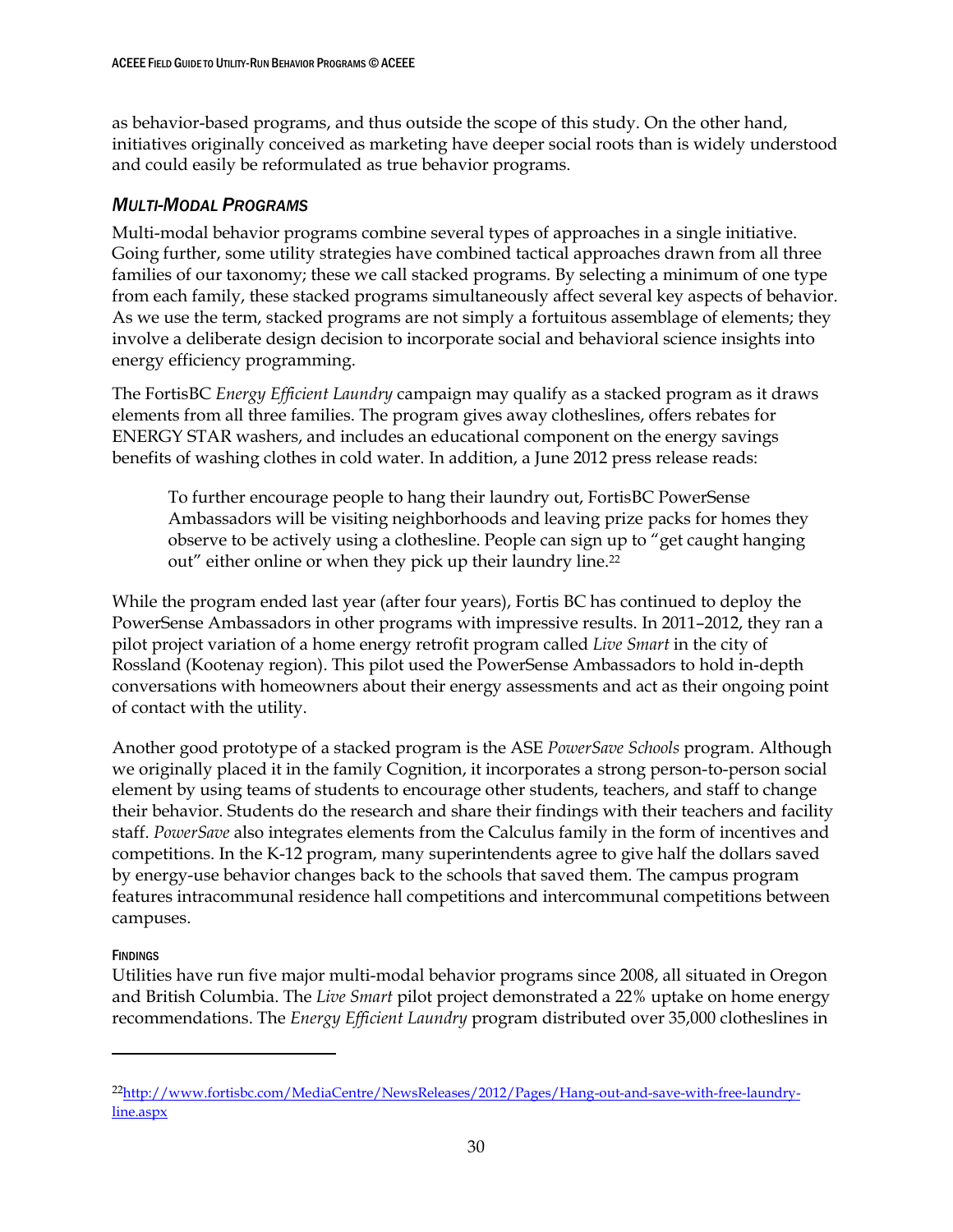the course of the four-year campaign at a reported cost of \$450,000 or \$12 (Canadian) per participant. While energy savings through clotheslines is hard to verify, the utility estimates that saving "even 25 per cent of their annual dryer loads will collectively save more than 5.2 gigawatt hours of electricity, enough to power 417 homes every year."<sup>23</sup> If we use its estimate, *Energy Efficient Laundry* has the potential for a CSE of 6 cents per kWh. This is 38% lower than the average retail price for energy (13.87 cents per kWh) charged by the 55 utilities for which we had EIA data.

# <span id="page-37-0"></span>**Conclusions**

# <span id="page-37-1"></span>*COST EFFECTIVENESS OF UTILITY-RUN BEHAVIOR PROGRAMS*

Keeping in mind the qualifications regarding data availability and the uncertainty in the average life of the measures discussed throughout this paper, we are able to see some preliminary indications of the overall cost effectiveness of utility-run behavior programs.

We counted behavior programs in 104 entities, but EIA does not collect data for many of them, including regional energy efficiency organizations (REEOs) and nonprofit organizations like the Alliance to Save Energy and the Northwest Energy Efficiency Alliance, government-owned power producers and distributors like Bonneville and the Tennessee Valley Authority, and Canadian entities (for which the EIA collects data but in a different currency). The 55 utilities for which we did have EIA data charge their customers a median price of 12.47 cents per kWh.

Fifty of the 104 entities in our sample gave us cost figures for 83 individual programs (30% of the total number of programs). Over the lifetime of the programs (which can vary from a few months to multiple decades), the reporting utilities have spent a total of \$355,204,597 on them, at a median cost of \$565,750 per program.

Twenty-nine programs reported their program budgets along with an energy savings goal, an achieved amount, or both. Table 4 shows these figures.

| Total cost of<br>29 programs | Average<br>cost per<br>customer | <b>Electric</b><br>savings goal<br>(MWh) | Electric savings<br>achieved<br>(MWh) | Gas savings<br>goal<br>(therms) | Gas savings<br>achieved<br>(therms) |
|------------------------------|---------------------------------|------------------------------------------|---------------------------------------|---------------------------------|-------------------------------------|
| \$128,889,166                | \$3.52                          | 921.950                                  | 1.311.125                             | 7.650.938                       | 378.364                             |

Since we did not have actual savings for all of these programs, we could not calculate their cost of saved energy.<sup>24</sup> For 12 of these programs (10 electricity and 2 gas), we were able to acquire both actual program cost and energy savings from public sources. We confined ourselves to

 $\ddot{\phantom{a}}$ 

<sup>&</sup>lt;sup>23</sup> Puget Sound program entry for Association of Energy Professionals award in the category: Outstanding Achievement in Program Design and Implementation. Press Release.

<sup>24</sup> See the definition of CSE in the footnote on p. 16.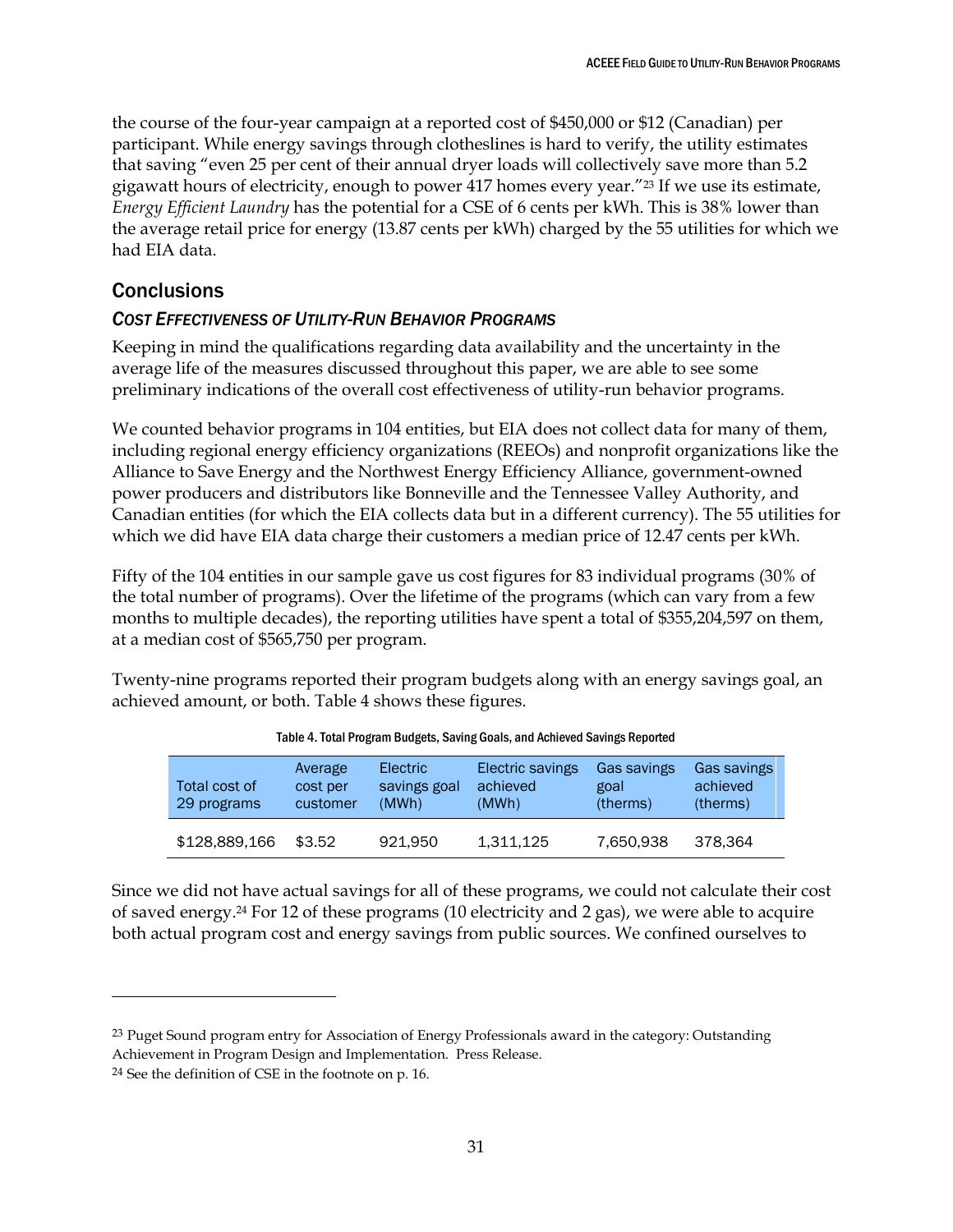estimating the CSE of the electricity programs to avoid the complication of comparing MWh to therms.

Our estimation of CSE was complicated by the fact that there is much uncertainty as to the measure life of behavior programs. Research by Ehrhardt-Martinez and Opower (Ehrhardt-Martinez, Donnelly & Laitner 2010) indicates that energy savings often persist if the stimulus that elicits the behavior response continues, but that if the stimulus ceases, then savings decline substantially. Some behavior programs have follow-up and others do not. For this analysis, we assume that some programs have no follow-up beyond the first year and therefore a one-year measure life is appropriate, whereas other programs have follow-up and therefore a measure life of two years or more may be used. Overall, absent better data, we used a standard measure life of 1.5 years. This estimate is subject to high uncertainty; more information needs to be collected.

Table 5 shows our estimation of the CSE for the ten electricity programs.

|         | Program cost | Savings achieved<br>(MWh) | <b>CSE</b><br>(per kWh) |
|---------|--------------|---------------------------|-------------------------|
| Total   | \$30,129,489 | 1,321,988                 |                         |
| Average | \$3,012,949  | 132,199                   | $1.61$ cents            |

## Table 5. CSE for Ten Electricity Behavioral Programs

Four of the programs were *Project Porchlight* CBSM campaigns run in four different utilities. They were very cost effective, with an average CSE of 1 cent per kWh. Three programs ran on the Opower platform and averaged 8 cents per kWh. The final three electricity programs featured a grab bag of approaches, among them *PowerSave Schools*. Their scale ranged from tiny Palo Alto with 29,335 customers to AEP with 1.5 million customers. The average CSE of these 3 programs was just under 8 cents per kWh. When the bottom and top 20% are excluded from the analysis, the range for all 10 programs is 1 to 6 cents per kWh.

We conclude that although there may be less expensive routes to energy efficiency than the average behavioral program, the ten programs we were able to evaluate demonstrate that behavior programs can be cost effective. A secondary conclusion is that larger utilities appear to reap greater returns than smaller ones. If this turns out to be the case, it should be seen as a positive indicator, since concerns about scaling up have traditionally been one of the barriers to the widespread implementation of behavior programs.

# <span id="page-38-0"></span>*RECOMMENDATIONS*

We offer the following suggestions to increase the effectiveness, and cost effectiveness, of utilities' behavior-based efficiency programs. We have examined over 40 different types of behavioral programs, a diverse group that makes it possible for any utility—large investorowned, medium-sized public service, or small rural cooperative—to include behavioral elements in its energy efficiency portfolio. But despite the vast opportunities, utilities are not maximizing their efforts in this direction.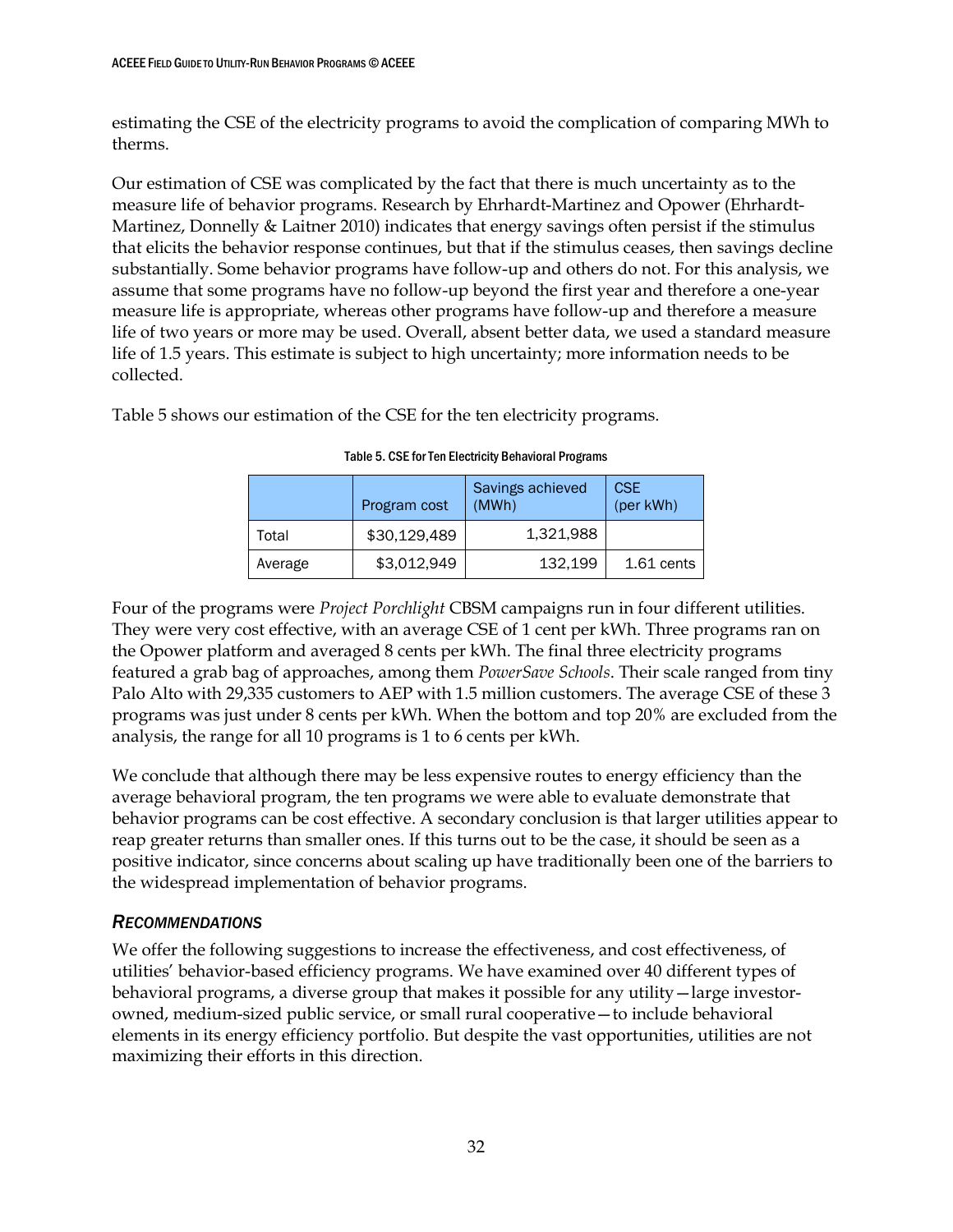Ironically, we have also found that many utility programs that effectively change behavior go unrecognized as behavior-based because of a lack of regulatory requirements or, conversely, barriers erected by regulations. The fact is that nearly every utility is running a behavioral program whether or not it is formally recognized as such. In practice, if Utility A is running a community-based social marketing program and reports it through a regulatory filing or a voluntary effort such as CEE's Behavior Program Summary, then Utility B, which is running a very similar program, perhaps from the same vendor, is also engaging in behavior programming even without the label. As discussed earlier, in the absence of proper labeling, managers try to develop behavior programs from scratch when they could easily convert marketing or training initiatives into full-fledged behavior programs with ongoing data collection, analysis, and reporting.

## <span id="page-39-0"></span>Stack

As we discussed at the end of the taxonomy section, multimodal behavior programs effectively tie together disparate activities such as communication and education efforts. Puget Sound's *Rock the Bulb* campaign, for example, saved over 118 million kWh in a three-tiered initiative to promote and educate customers about energy efficiency with a focus on lighting.

As a step beyond such multi-modal efforts, we recommend that program developers design holistic, stacked programs with a conscious eye toward engaging multiple facets of decision making and behavior, most importantly, emotions, reason, and social interaction. A stacked program might (for example) combine a home energy report with an audit program using a community-based social marketing approach. We believe that, compared to a potpourri of approaches, the judicious stacking of program types, one or more from each of the families in our taxonomy, will activate multiple complementary drivers of human behavior and thereby yield deeper, more consistent results. Our recommendation is based on social science theory on material culture (Howes 2006) as well as advertising and marketing studies of media and consumption (Pilotta & Schultz 2005).

This hypothesis will remain untested until we see more stacked programs in the marketplace. In the meantime, Fortis BC is on the right track with their *LiveSmart* campaign, which uses ambassadors from the company to inform, educate, and guide program participants through an audit process. The campaign draws on the cognitive aspects of communication and framing, the practical-rational aspect of saving money and getting free products, and social interaction with a live person. For more detail on what this specific combination might look like, see the ACEEE white paper written in collaboration with One Change Foundation, *Reaching the "High-Hanging Fruit" through Behavior Change: How Community-Based Social Marketing Puts Energy Savings within Reach* (Vigen & Mazur-Stommen 2012).

## <span id="page-39-1"></span>**Track**

More work needs to be done collecting data and analyzing programs in order to document their benefits and drive broader adoption. Therefore we strongly recommend that utilities recast programs to include ongoing data collection, analysis, and reporting. Utilities should track programs across the board. This means that programs that may not currently require tracking for regulatory purpose should still receive it for the purpose of improving energy savings through behavior interventions. We also recommend that developers: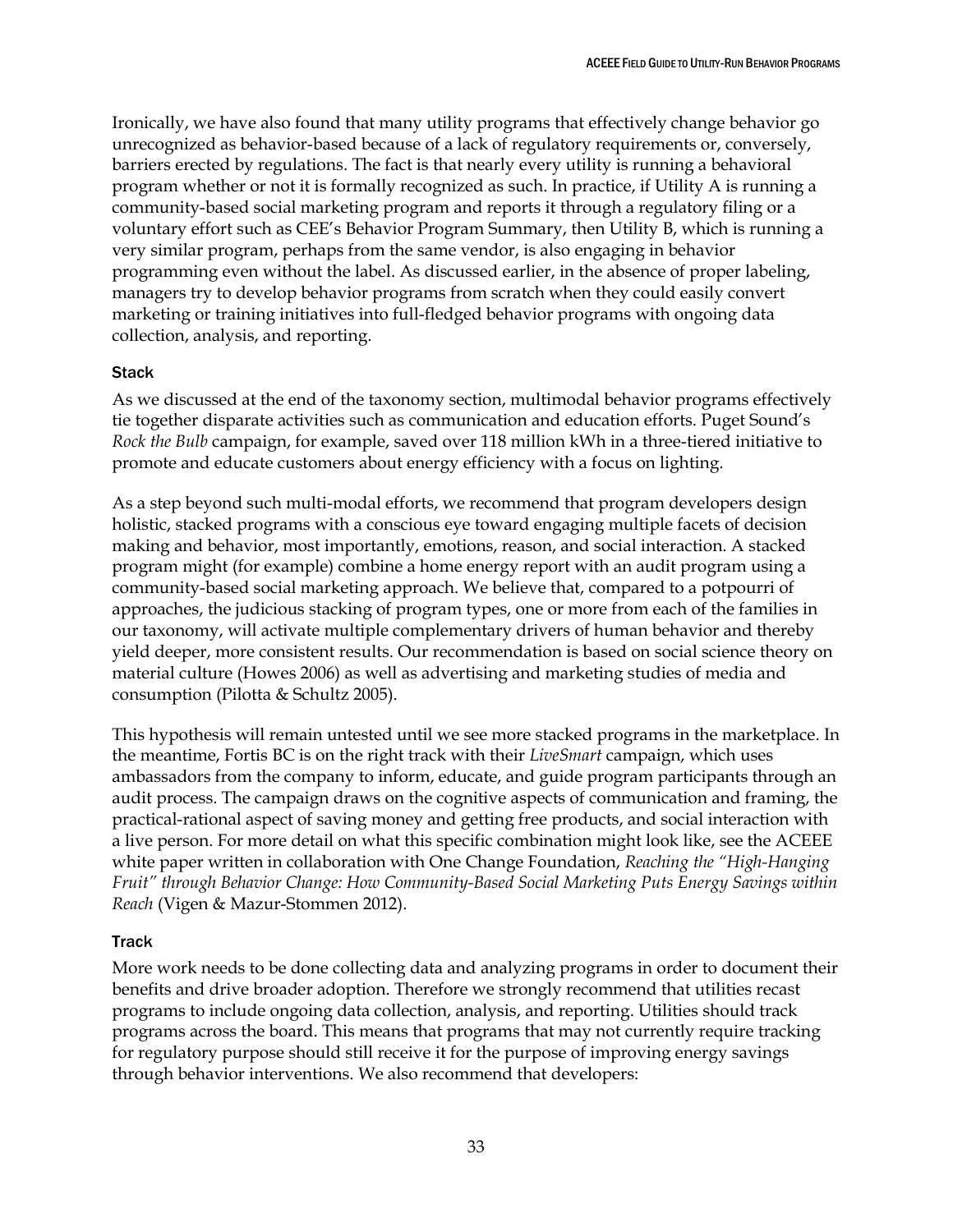- Understand the kinds of outcomes different program types will supply and plan accordingly
- Determine what results to track by using logic models to lay out what the programs are intended to accomplish
- Use experimental approaches to evaluate programs in order to obtain more robust data

All programs need metrics, even the ones meant to generate goodwill or broadly educate consumers about offerings. The more standardized the data from behavior-based programs, the more quickly organizations like ACEEE can issue assessments useful for making the case for their adoption to state-level regulatory agencies. Utilities should regularize data collection and reporting so that researchers and evaluators can estimate cost effectiveness more accurately. They should report both program cost and energy savings in order to compare the cost effectiveness of programs across providers. On the other hand, CSE should not be the only factor used to determine which behavior programs to implement. Some programs with a slightly higher CSE may be better at meeting percentage-of-energy-sales targets.

Many of the reports that were available to us focus on metrics that are difficult to compare, such as the number of events held or the touches achieved by personnel engaged in outreach. Media campaigns long ago standardized the art of counting impressions, or tracking responses via specific channels, and it would be an excellent start to follow best practices from other fields with more experience in sophisticated marketing programs. These are efforts that ACEEE would be willing to pursue if the need is not being met by others and if funding were available.

We also recommend the reporting of confidence intervals, net versus gross savings and costs, and, most importantly, participation rates. Recording participation across programs is critical to assessing the scalability of different program types as they develop, and, ideally, are reported longitudinally. Information about persistence of savings is also very important, especially if it has been evaluated and verified. We need better information on the average life of savings for each program category.

Despite a natural focus on energy savings, we should also be interested in the outcomes of behavioral energy efficiency programs as they relate to market effects and market transformation. Behavior programs contribute to long-term structural shifts in how people use energy and make decisions about energy consumption, shifts that are important beyond the simple kilowatts saved.

## <span id="page-40-0"></span>**Share**

The collection and reporting of data from behavior programs currently varies by state. ACEEE would like to see these results distributed via a central platform. A centralized location and more uniform presentation would make it easier for researchers to draw robust and replicable results from the larger ensuing datasets. We therefore recommend that utilities share results either through efforts such as the CEE annual behavior program summaries and public database or through a public website like the one proposed by Ingo Bensch at the Energy Center of Wisconsin (2013b). Drawing on such a central, public repository of shared information, the database that ACEEE has constructed for this study could continue to grow and become the basis for ongoing analysis.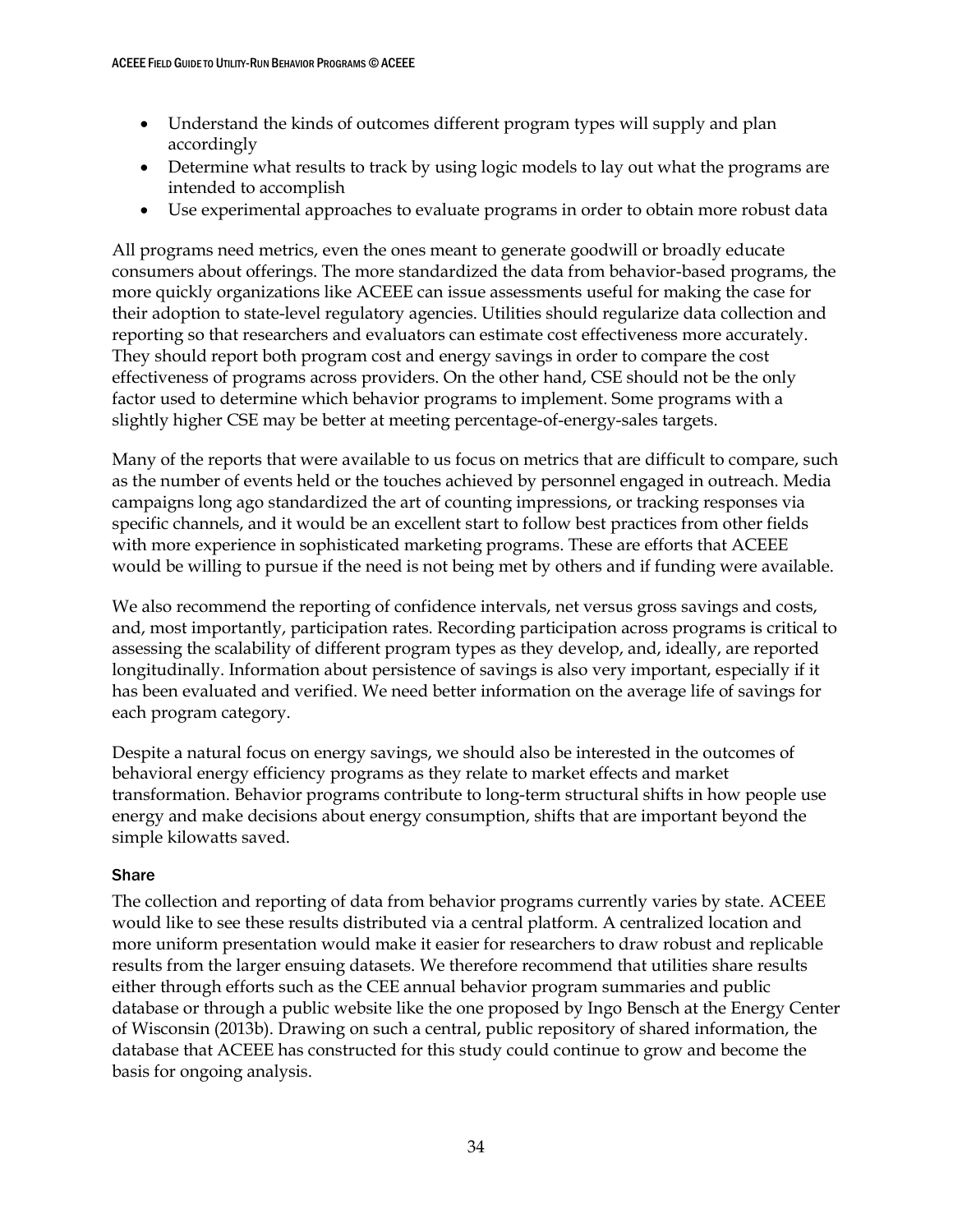## <span id="page-41-0"></span>**Coordinate**

 $\ddot{\phantom{a}}$ 

Finally, we recommend that utilities coordinate their behavior program efforts with others in their region.<sup>25</sup> Such coordination will require some creativity and leadership on the part of progressive utilities. Energy Trust of Oregon, for example, has had success in coordinating with Puget Sound Energy in Seattle, in part due to similar customer bases and climate. Smaller organizations may want to piggy-back on the efforts of larger regional suppliers or work together with other smaller organizations. As we discuss in the section on home energy audits, scale may affect the performance and cost effectiveness of specific program types.

We also suggest that electric utilities coordinate their efforts with other local utilities such as gas and water. In Arkansas, for example, both Centerpoint Energy and Source Gas are running Opower-based home energy report programs, which means that much of the state's population is receiving these reports. Smaller electric coops in and around territories whose customers are already receiving a home energy report might want to consider complementary game-based programs such Efficiency Vermont's *Vermontivate* or the City of Palo Alto's *LED Contest*, which have a cost range of \$3,000 to \$75,000.

Especially as behavior programs become more popular with utilities, their geographic proximity could also lead to challenges as messaging and influence begin to overlap. A pioneering utility that invests in the first behavior program in a large geographic area does not have to worry about this problem, but issues can arise when several utilities in a relatively densely populated area all implement energy efficiency programs. For one thing, customers living in one utility's service territory might be attracted to the offerings of the neighboring territory's provider. Another possibility is that consumers living in a region where many utilities offer behavior programs could overload on energy efficiency messaging, resulting in diminished savings.

Given these concerns, a future project might use a geographic information system to map the distribution of behavior programs. Where are they concentrated? Can we predict which regions of the country might trend towards message fatigue? By considering this additional dimension of behavior program design and the other recommendations in this section, utilities could develop even more successful, cost-effective programs that help achieve to targets set by regulators, meet utility business needs, and deliver substantial energy savings.

<sup>&</sup>lt;sup>25</sup> There have been some examples in this area (Opinion Dynamics 2012).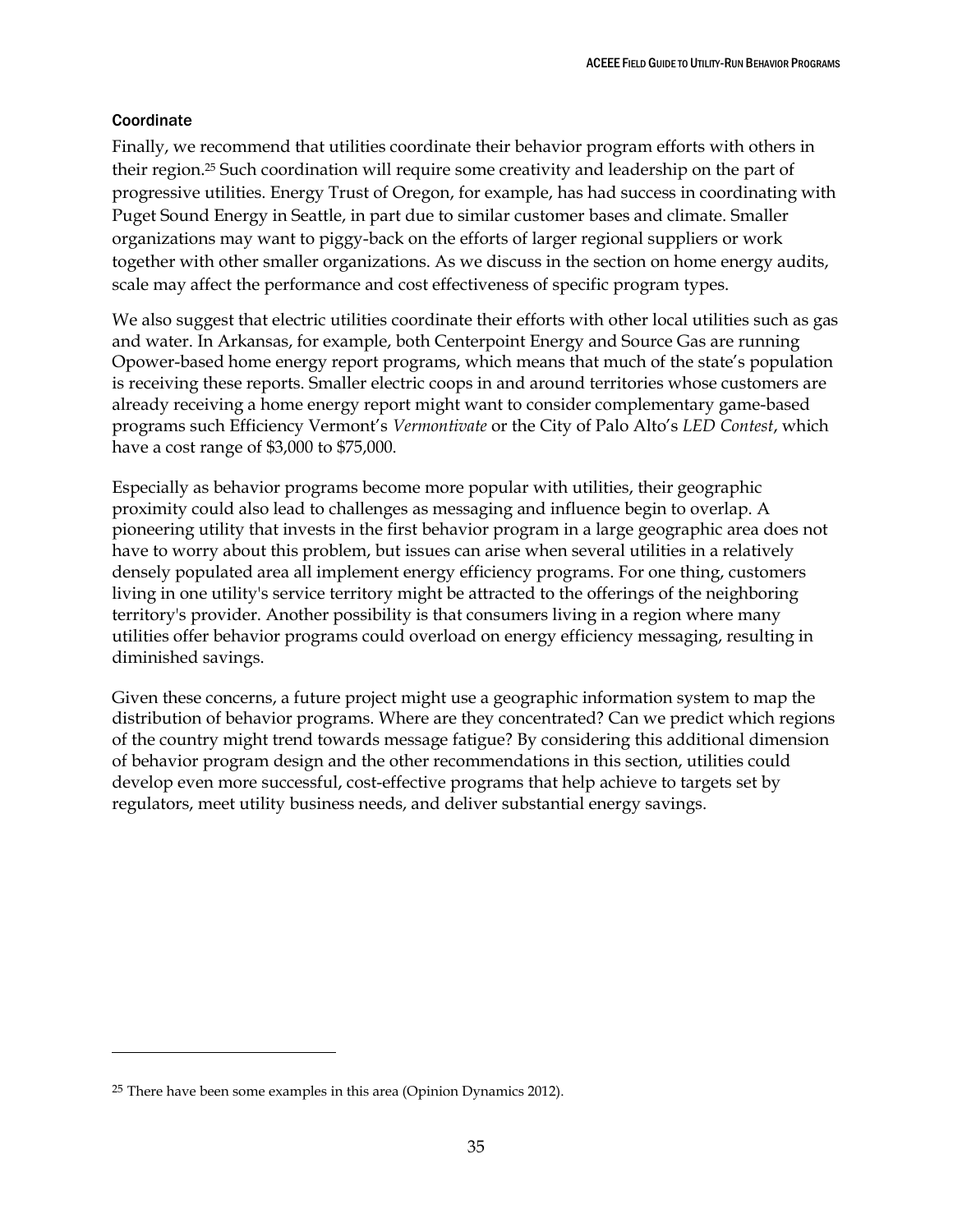# <span id="page-42-0"></span>Bibliography

Allcott, H. 2011. "Social Norms and Energy Conservation." *J. Public Econ.*

Allcott, H. and T. Rogers. 2012. "The Short-Run and Long-Run Effects of Behavioral Interventions: Experimental Evidence from Energy Conservation." National Bureau of Economic Research Working Paper Series No. 18492.

Ashby, Kira. 2010. "Behaving Ourselves: How Behavior Change Insights Are Being Applied to Energy Efficiency Programs." In *Proceedings of the 2010 ACEEE Summer Study on Energy Efficiency in Buildings.* Washington, DC: American Council for an Energy-Efficient Economy.

Baca-Motes, Katie, Amber Brown, Ayelet Gneezy, Elizabeth A. Keenan, and Leif D. Nelson. 2013. "Commitment and Behavior Change: Evidence from the Field." *Journal of Consumer Research*, 39(5).

Bensch, Ingo. 2013a. "Identifying the Impacts of Cool Choices' Game at Miron Construction: Energy Savings from Player Actions." Energy Center of Wisconsin.

———. 2013b. Personal communication, January 17.

Bertossa, R. C. "Morphology and behaviour: functional links in development and evolution." *Philosophical Transactions of the Royal Society B: Biological Sciences* 366(1574): 2056-2068.

Borgatti, Stephen. 1999. "Elicitation Techniques for Cultural Domain Analysis." In *Enhanced Ethnographic Methods: Audiovisual Techniques, Focused Group Interviews, and Elicitation (Ethnographer's Toolkit)* by Jean J. Schensul, Margaret D. LeCompte, et al.

Cavalier-Smith, T. "Deep Phylogeny, Ancestral Groups and the Four Ages of Life." *Philosophical Transactions of the Royal Society B: Biological Sciences* 365(1537): 111-132.

Ceniceros, Bruce (Sacramento Municipal Utility District). 2013. Personal communication. October 31.

[CFA] Consumer Federation of America. 2011. *Public Attitudes Toward Energy Efficiency and Appliance Standards: Consumers See the Benefits and Support the Standards.* Washington, D.C.: Consumer Federation of America. [http://www.consumerfed.org/pdfs/CFA-Appliance-](http://www.consumerfed.org/pdfs/CFA-Appliance-Efficiency-Report-3-11.pdf)[Efficiency-Report-3-11.pdf.](http://www.consumerfed.org/pdfs/CFA-Appliance-Efficiency-Report-3-11.pdf)

Consortium for Energy Efficiency. 2012. "Behavior Program Summary: Public Edition," ed. Kira Ashby.

———. 2013. "Behavior Program Summary: Public Edition," ed. Kira Ashby.

Cooper, Mark. 2011. "Public Attitudes Towards Energy Efficiency and Energy Efficient Appliances: Consumers See the Benefits and Support the Standards." Consumer Federation of America.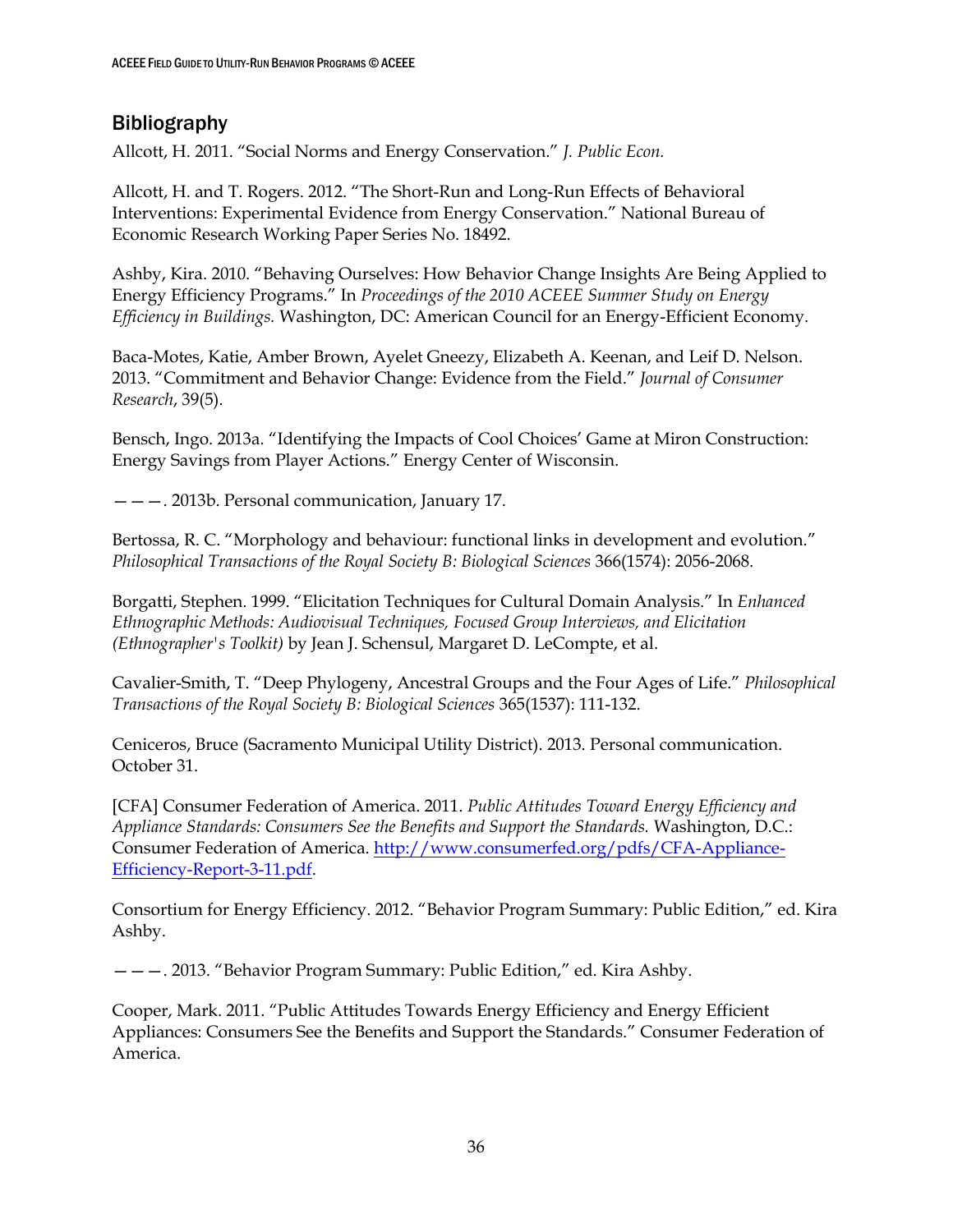Crossman, Kim and Dan Brown. 2009. "Energy Trust of Oregon Kaizen Blitz Pilot Program." In *Proceedings of the 2009 ACEEE Summer Study in Industry.* Washington, DC: American Council for an Energy-Efficient Economy.

Ehrhardt-Martinez, Karen. 2011. "Changing Habits, Lifestyles, and Choices: The Behaviors that Drive Feedback-Induced Energy Savings." ECEEE.

Ehrhardt-Martinez, Karen, Kat A. Donnelly, and John A "Skip" Laitner. 2010. *Advanced Metering Initiatives and Residential Feedback Programs: A Meta-Review for Household Electricity-Saving Opportunities.* Report E105. Washington, DC: American Council for an Energy-Efficient Economy.

Ehrhardt-Martinez, Karen and John A. "Skip" Laitner, Kenneth Keating. 2009. "Pursuing Energy-Efficient Behavior in a Regulatory Environment: Motivating Policy-makers, Program Administrators, and Program Implementers." CIEE Behavior and Energy Program, California Institute for Energy and Environment.

[EIA] Energy Information Administration. 2012: "Short\_form\_2012." Washington, DC: U.S. Department of Energy.<http://www.eia.gov/electricity/data/eia861/>

———. 2013. *State Energy Efficiency Program Evaluation Inventory.* Washington, DC: U.S. Department of Energy

[FERC] Federal Energy Regulatory Commission. 2011. 2010 Assessment of Demand Response and Advanced Metering, Staff Report

Fingerhut, Phil. 2011. "Energy Efficiency Issues Survey: Results." Presentation, Building America, Residential Energy Efficiency Stakeholders Meeting, Atlanta

Foster, Ben and Elena Altshuler. 2011. *The State of the Utility Bill.* Washington, DC: American Council for an Energy-Efficient Economy.

Foster, Ben and Susan Mazur-Stommen. 2012. *Results from Recent Real-Time Feedback Studies.* Research Report B122. Washington, DC: American Council for an Energy-Efficient Economy.

Goldstein, Noah J., Robert B. Cialdini, and V. Griskevicius. 2008. "A Room with a Viewpoint: Using Social Norms to Motivate Environmental Conservation in Hotels." *Journal of Consumer Research* 35(3): 472-482.

Gray, R. D., D. Bryant, and D. Bryant. 2010. "On the shape and fabric of human history." *Philosophical Transactions of the Royal Society B: Biological Sciences* 365(1559): 3923-3933.

Harlin, M. and P. Sundberg. 1998. "Taxonomy and Philosophy of Names." *Biology and* Philosophy 13(2): 233-244.

Harrigan, Merrilee (Alliance to Save Energy). 2013. Personal communication. October 24.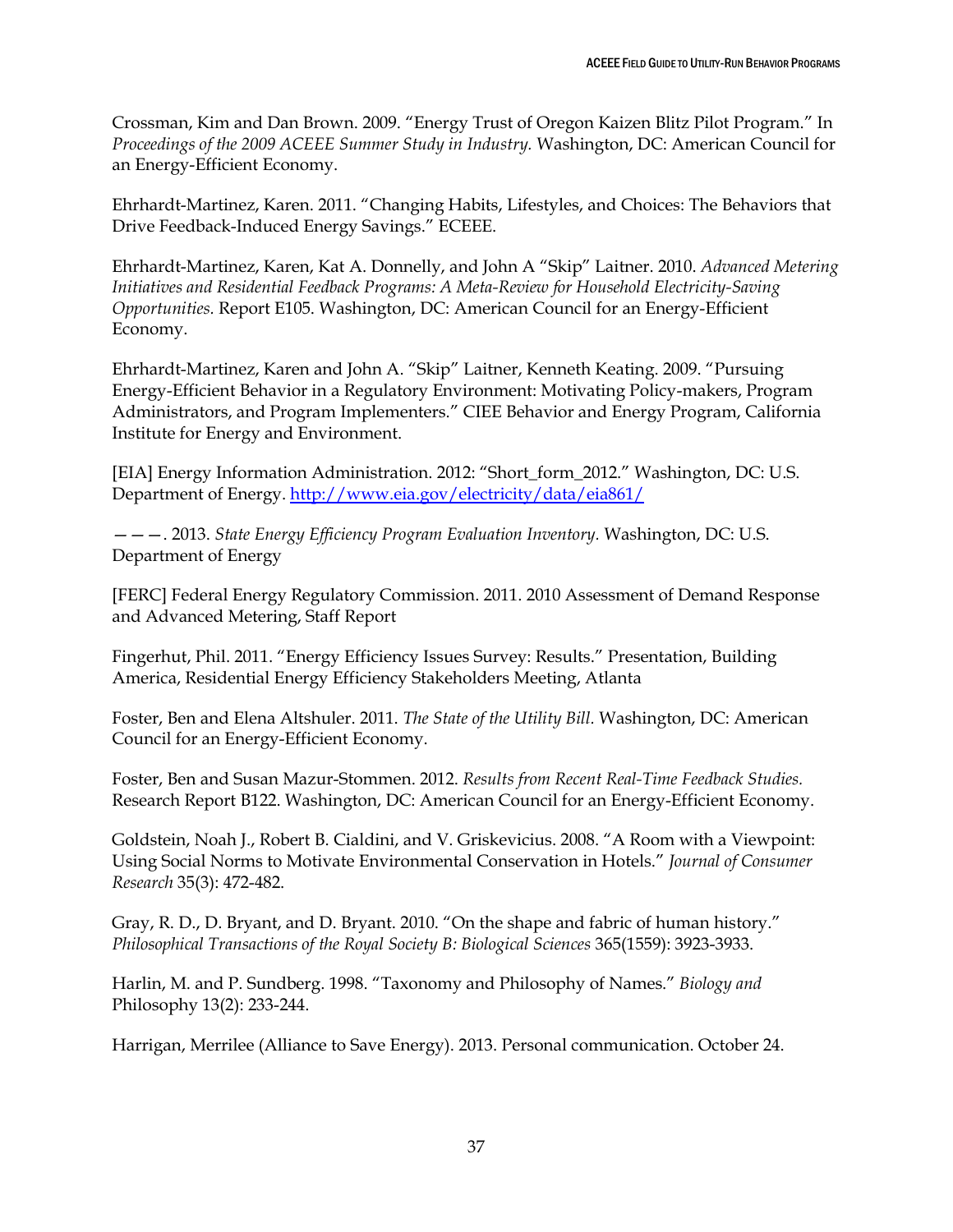Hayes, Sara, Steven Nadel, Martin Kushler, and Dan York. 2011. *Balancing Interests: A Review of Lost Revenue Adjustment Mechanisms for Utility Energy Efficiency Programs.* Washington, DC: American Council for an Energy-Efficient Economy.

Hickox, Stuart (One Change Foundation). 2013. Personal communication. November 7.

Howes, David. 2006. "Scent, Sound and Synesthesia: Intersensoriality and Material Culture Theory." In Christopher Tilley, et al. (eds.), *Handbook of Material Culture*, London: Sage.

Ignelzi, Patrice, Jane Peters, Katherine Randazzo, Ann Dougherty, Linda Detham, and Loren Lutzenhiser. 2013. "Paving the Way for a Richer Mix of Residential Behavior Programs." CalMac.

Ingle, Aaron, Mithra Moezzi, Loren Lutzenhiser, Zac Hathaway, Susan Lutzenhiser, Joe Van Clock, Jane Peters, Rebecca Smith, David Heslam, and Richard C. Diamond. 2012a. *Behavioral Perspectives on Home Energy Audits: The Role of Auditors, Labels, Reports, and Audit Tools on Homeowner Decision*‐*Making.* Lawrence Berkeley National Laboratories

Ingle, Aaron, Mithra Moezzi, Loren Lutzenhiser, and Richard C. Diamond. 2012b. "How Well Do Home Energy Audits Serve the Homeowner?" In *Proceedings of the 2012 ACEEE Summer Study in Buildings*. Washington, DC: American Council for an Energy-Efficient Economy.

Jordan, P. and S. O'Neill "Untangling cultural inheritance: language diversity and long-house architecture on the Pacific northwest coast." *Philosophical Transactions of the Royal Society of London, Biological Sciences* 365(1559): 3875-88.

Kalberg, S. 1980. "Max Weber's Types of Rationality: Cornerstones for the Analysis of Rationalization Processes in History." *American Journal of Sociology* 85(5): 1145-1179.

Kane, Briana of Cape Light Compact. 2011. "Energy Efficiency through Innovative Technology: An Approach to Creating Customer Energy Savings through Behavioral Change." ACEEE National Symposium on Market Transformation

Kempton, Willett and Linda L Layne. 1994. "The consumer's energy analysis environment." *Energy Policy,* 22, 10: 857-866.

Kuntz, Kathy (Cool Choices). 2013. Personal communication. July 12.

Kwatra, Sameer, Jennifer Amann, and Harvey Sachs. 2013. "Miscellaneous Energy Loads in Buildings." Washington, D.C.: American Council for an Energy-Efficient Economy.

LaLonde, Michelle. 2008. "Save on Energy, Win a Hybrid Car." *Montreal Gazette*. <http://blogs.montrealgazette.com/2008/10/09/save-on-energy-win-a-hybrid-car/> (accessed 12/4/13)

Lopez, A., S. Atran, John D. Coley, Douglas L. Medin, and Edward E. Smith. 1997. "The Tree of Life: Universal and Cultural Features of Folkbiological Taxonomies and Inductions." *Cognitive Psychology* 32(3): 251-295.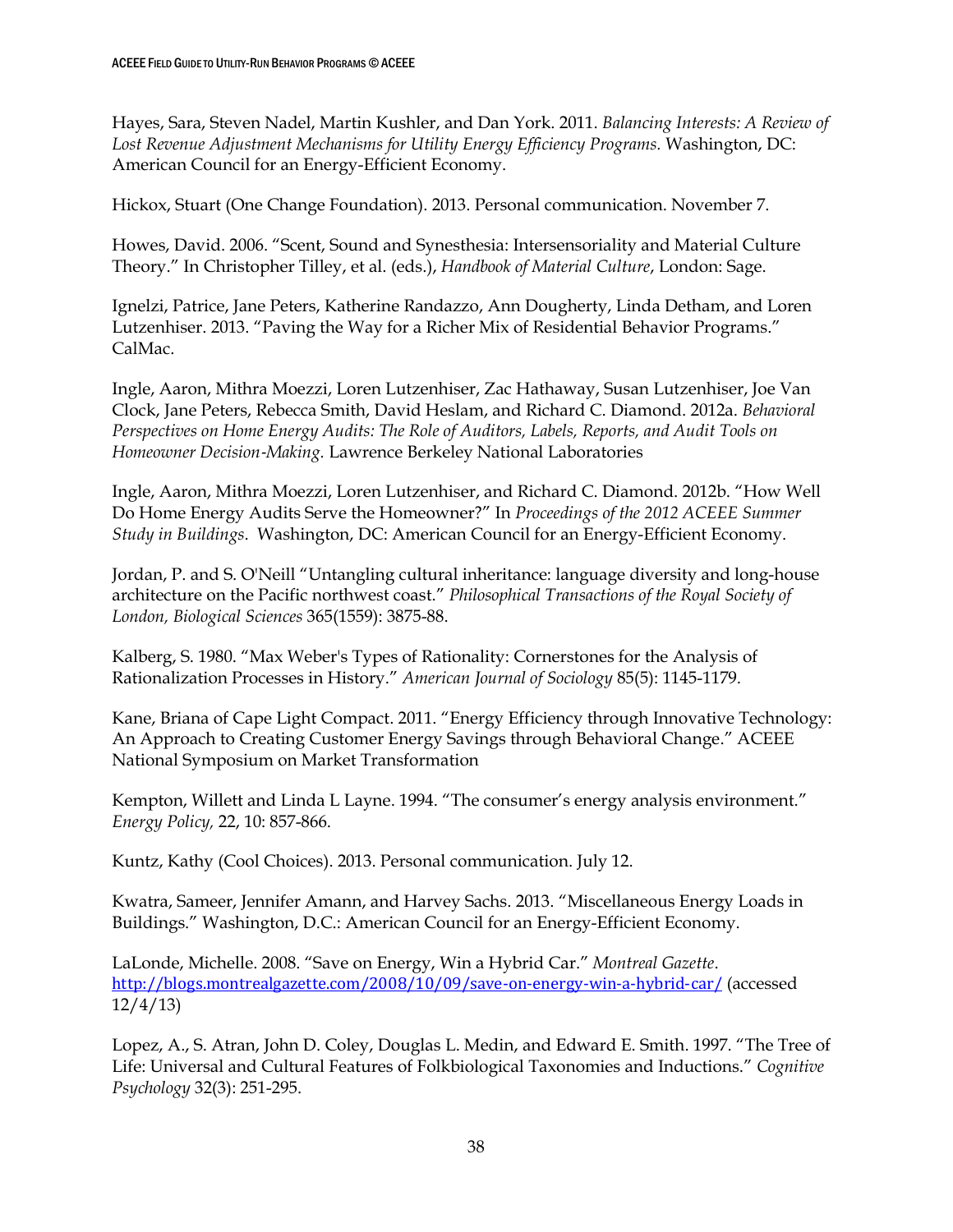Lutzenhiser, L. 2009. *Behavioral Assumptions Underlying California Residential Sector Energy Efficiency Programs.* CIEE Behavior and Energy Program, California Institute for Energy and Environment.

Mazur-Stommen, Susan. 2011. *Ethnography of Cool Roof Retrofits: The Role of Rebates in the Materials Selection Process.* Berkeley, CA*:* Lawrence Berkeley National Laboratories

———. 2012. "Tamagotchi Building Project: Environmental Cues in Context." In *Proceedings of the ACEEE Summer Study on Energy Efficiency in Buildings*. Washington, DC: American Council for an Energy-Efficient Economy.

McCaffrey, A. 1991. *Applied Cladistics: New Models for Classification and Taxonomy Research; or How the New York Review of Books Taught Me Everything I Needed to Know about Taxonomy Research*. Advances in Classification Research Online.

McCarthy, I., K. Ridgway, Michel Leseure, and Nick Fieller. 2000. "Organisational diversity, evolution and cladistic classifications." *Omega* 28(1): 77-95.

Morell, A., Andreas Glöckner, and Emanuel Towfigh. 2009. "Sticky Rebates Target Rebates Non-Rational in Consumers." Preprints of the Max Planck Institute for Research on Collective Goods 23.

Norman, Donald A. 1993. "Cognition in the Head and in the World: An Introduction to the Special Issue on Situated Action." *Cognitive Science*, 17, 1-6

O'Brien, M. J., R. L. Lyman, Alex Mesoudi, and Todd L. VanPool. 2010. "Cultural traits as units of analysis." *Philosophical Transactions of the Royal Society B: Biological Sciences* 365(1559): 3797- 3806.

Opinion Dynamics. 2012. *Massachusetts Three Year Cross-Cutting Behavioral Program Evaluation Integrated Report.* Waltham, MA: Opinion Dynamics.

Palmer, Karen, Margaret Walls, Hal Gordon, and Todd Gerarden. 2011. *Assessing the Energy-Efficiency Information Gap: Results from a Survey of Home Energy Auditors.* Washington, DC: Resources for the Future.

Patterson, D. J., D. Remsen, W.A. Marino, and C. Norton. 2006. "Taxonomic indexing extending the role of taxonomy." *Systems Biology* 55(3): 367-73.

Pilotta, J.J. and D. Schultz. 2005. "Simultaneous Media Experience and Synesthesia." *Journal of Advertising Research.* 45 (1): 19-26.

Potter, Jennifer. 2013. "SMUD's SmartPricing Options—Interim Evaluation Report and Project Update." Presentation delivered to DOE SEE Action Behavioral Working Group. Sept. 5.

Regan, Dennis T. 1971. "Effects of a Favor and Liking on Compliance." *Journal of Experimental Social Psychology*, 7, 627-639.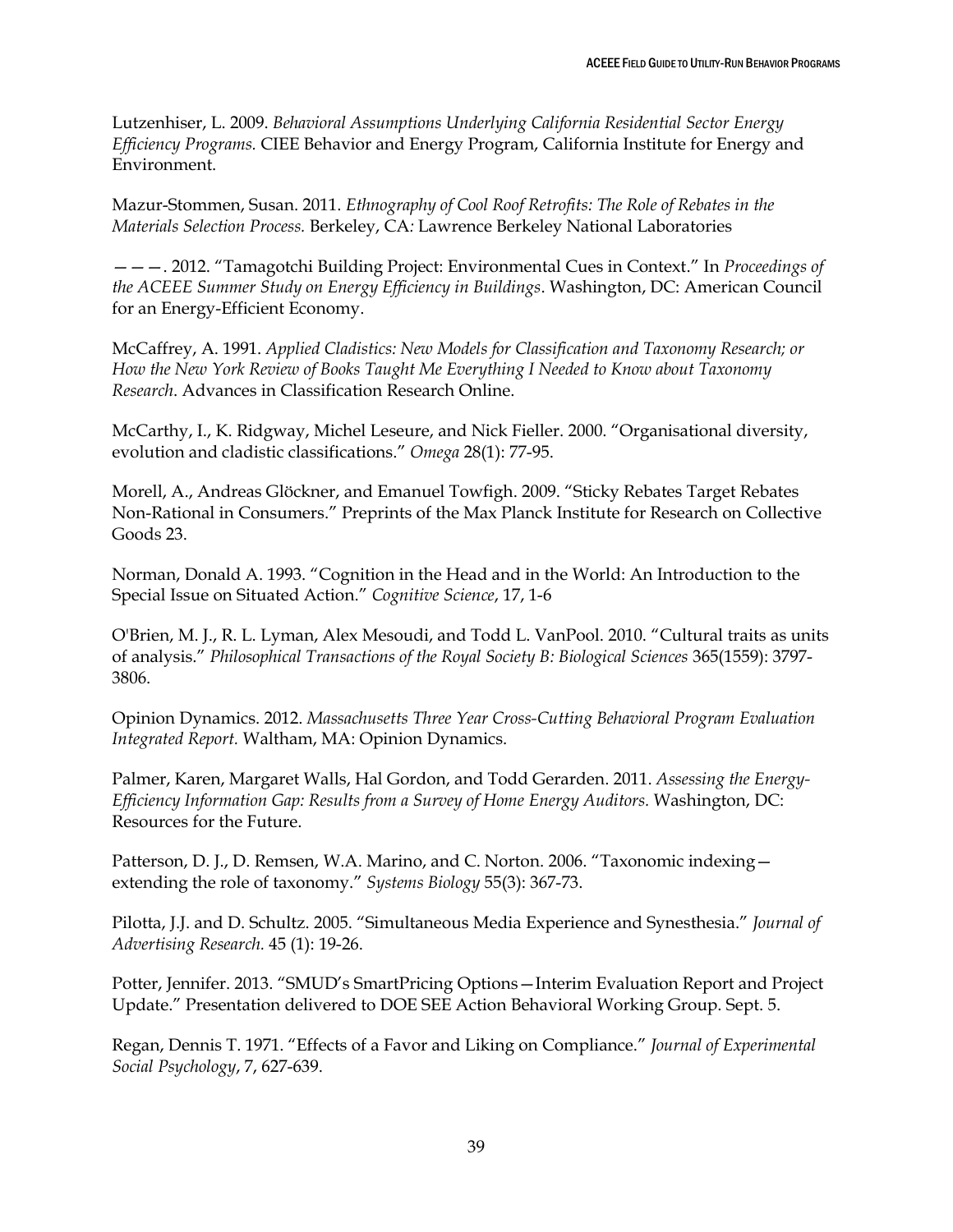Rosenstock, Steven and Meili Sohl. 2012. *Highlights of EEI Member and Non-Member Residential/Commercial/Industrial Efficiency and Demand Response Programs for 2012.* Edison Electric Institute.

Sahlins, Marshall. 1974. *Stone Age Economics.* Aldine de Gruyter, Hawthorne, New York.

Schwartz D., B. Fischhoff, T. Krishnamurti, and F. Sowell. 2013. "The Hawthorne Effect and Energy Awareness." *Proceedings National Academies of Science* 17; 110 (38):15242-6.

Scott, Kate (Energy Trust of Oregon). 2013. Personal communication. 2013

Smith, K. B. 2002. "Typologies, Taxonomies, and the Benefits of Policy Classification." *Policy Studies Journal*.

Spradley, James. 1979. *The Ethnographic Interview.* Wadsworth Publishing.

Thaler, Richard H. and Cass R. Sunstein. 2008. *Nudge: Improving Decisions about Health, Wealth, and Happiness.* New Haven, CT: Yale University Press.

Vigen, Michelle and Susan Mazur-Stommen. 2012. *Reaching the "High-Hanging Fruit" through Behavior Change: How Community-Based Social Marketing Puts Energy Savings within Reach.* Washington, DC: American Council for an Energy-Efficient Economy.

Wheeler, Q. D. 2004. "Taxonomic triage and the poverty of phylogeny." *Philosophical Transactions of the Royal Society of London. Series B: Biological Sciences* 359(1444): 571-583.

York, Dan, Patti Witte, Seth Nowak and Marty Kushler. 2012. *Three Decades and Counting: A Historical Review and Current Assessment of Electric Utility Energy Efficiency Activity in the States.* Washington, DC: American Council for an Energy-Efficient Economy.

Zalesny, Mary. 2012. *Tracking Behavior-Based Energy Programs and the Behavioral Theories that Inspired Them*. CALMAC Report Number SCE0321.01. Prepared for Southern California Edison.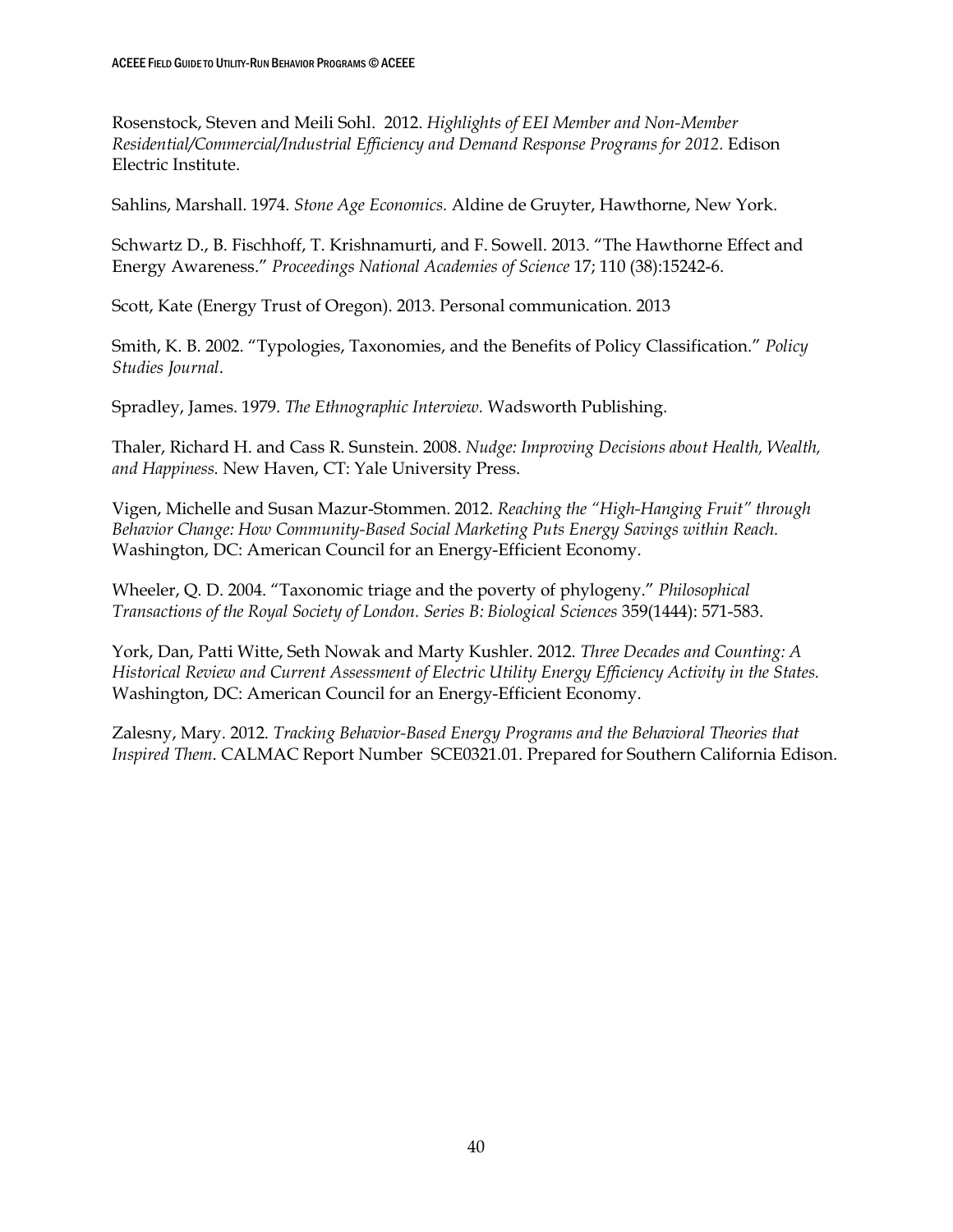# <span id="page-47-0"></span>**Glossary**

**Cooperative utilities (COOPs):** A utility that is owned by those who benefit from its service. Most electric coops were originally financed by the Rural Utilities Service (formerly the Rural Electrification Administration), which was established as a part of the New Deal in the 1930s. Coops are generally exempt from federal income tax laws.

**Demand response:** The reduction of customer energy usage at times of peak usage in order to help address system reliability, reflect market conditions and pricing, and support infrastructure optimization or deferral.

**Dynamic pricing:** A utility rate structure that is designed to change in response to overall usage in the system over the course of a day, usually with the most expensive rates occurring at times of peak usage.

**Energy Information Administration (EIA):** Created by the Congress in 1977, the EIA is the statistical agency of the U.S. Department of Energy and as such is the nation's premier source of unbiased energy data, analysis, and forecasting. By law, EIA's products are prepared independently of policy considerations of the current Administration. EIA neither formulates nor advocates any policy conclusions. The EIA's mission is to provide policy-neutral data, forecasts, and analyses to promote sound policymaking, efficient markets, and public understanding regarding energy and its interaction with the economy and the environment.

**Evaluation, measurement, and verification (EM&V):** Analysis that demonstrates the value of energy efficiency programs by providing accurate, transparent, and consistent assessments of their methods and performance.

**Extrinsic value:** An object that can be used or exchanged in the world has extrinsic value as a motivation to play a game. For example, a prize has extrinsic value.

**Family:** In biology, a taxonomic rank. In this report, we assign efficiency programs to three families: calculus, cognition, and social interaction.

**Feedback:** Programs that provide consumers with information about their energy consumption, through a variety of media.

**Framing:** The semantic construction and context of a message, for example, one that emphasizes benefits, or, conversely, emphasizes preventing a loss rather than incurring a gain. Framing can also mean the way in which the default options on a product or program are set (opt in vs. opt out). This can mean leaving a person's ability to choose undiminished, but using the context to encourage or discourage a particular choice.

**Free rider:** Someone who benefits from a service or program without paying for it.

**Gamification:** The use of game mechanics to solve problems or achieve goals by leveraging people's natural desires for competition, status, or achievement.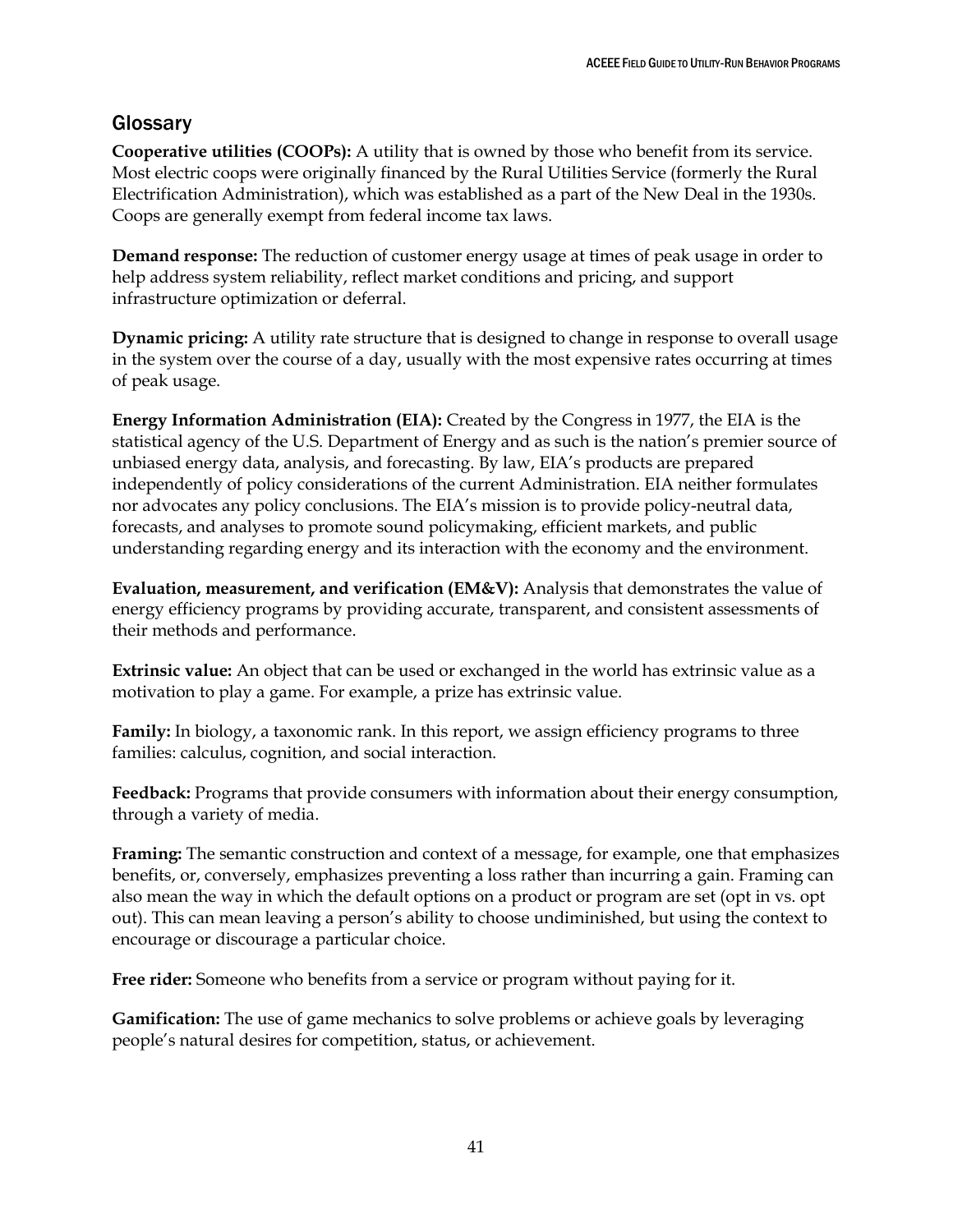**Holistic:** For the purposes of behavior program design, a quality of a program that tackles all aspects of rational calculus, emotions, the physical aspect of habit, and the experience of being social.

**Home energy audits:** An assessment of a home's energy use, performed either by the homeowner following a set of instructions or by a professional energy auditing service.

**Home energy report:** Information and statistics about a home's energy consumption over a certain period of time. Home energy reports are often sent with customer utility bills.

**Home Performance with ENERGY STAR:** A national program administered by the Department of Energy that is designed to improve home energy efficiency.

**Incentive:** A financial enticement for an individual to make a certain investment or engage in a certain behavior.

**Intrinsic value:** Something intangible that creates motivation to play a game, such as pride associated with winning or enjoyment of the game itself.

**Investor-owned Utilities (IOUs):** Also known as private utilities, IOUs are utilities owned by investors or shareholders. IOUs can be listed on public stock exchanges.

**Monophyletic:** In biology, a monophyletic group contains all of the organisms that descended from a given common ancestor. Since our analysis does not consider the evolution of programs per se, a monophyletic group in this report is one that contains only the set of members that share a defined feature, or in other words, an innovation, something that distinguishes it from other sets.

**Nudge:** Something that "alters people's behavior in a predictable way without forbidding any options or significantly changing their economic incentives. To count as a mere nudge, the intervention must be easy and cheap to avoid. Nudges are not mandates" (Thaler and Sunstein 2008).

**Persistence:** The amount of time that the effects of a program or intervention last.

**Social norms:** Local behavioral expectations. Programs that use social norms establish a norm of energy efficiency and encourage people to conform to this norm.

**Split incentive**: A situation in which one party is responsible for the costs of an investment or behavior change that another party benefits from. For example, in a rental building where the owner pays for utilities, tenants are less likely to make energy-saving changes because the owner would most directly benefit from the resulting lower utility bills (and the converse is also true).

**Time–of-use pricing:** A rate structure that employs standard differentiated prices for electricity consumed during peak and off-peak periods, which are generally consistent throughout the year. In some cases, time-of-use pricing also includes seasonal price differentiation.